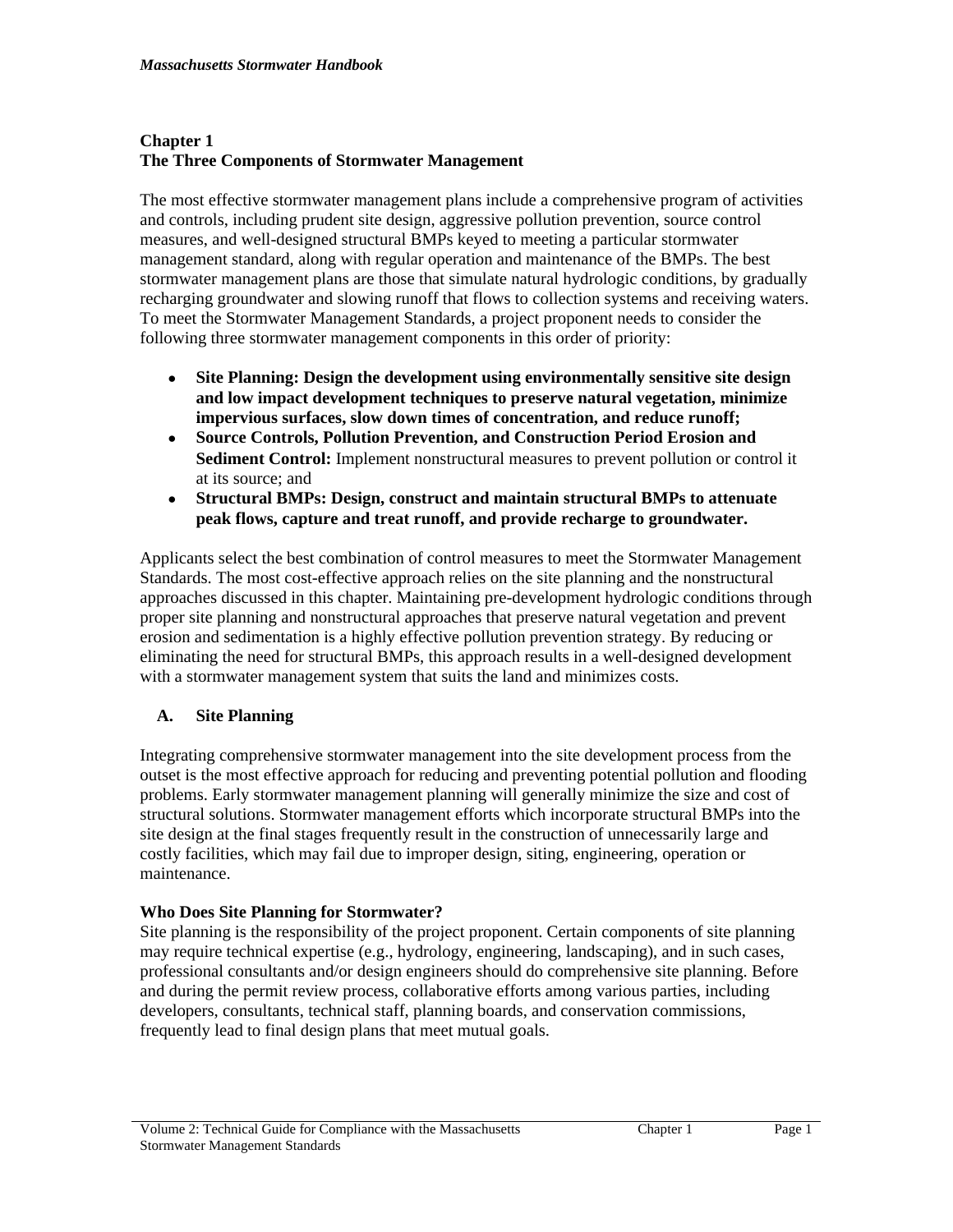# **Who Reviews Site Plans for Stormwater Management?**

In most cases, site plan review, including review of the stormwater management system, is conducted at the local level by planning boards under the authority of the Subdivision Control Act or local regulations. Local zoning bylaws, for example, may establish special requirements for additional review through zoning districts or special permits that may require more stringent protection than the Stormwater Management Standards. If the project involves activity within a wetland resource area or associated Buffer Zone, the site design is subject to review by the conservation commission. If the Order of Conditions issued by the conservation commission is appealed, MassDEP reviews the project. The *Massachusetts Nonpoint Pollution Source Management Manual* 

(<http://www.mass.gov/eea/agencies/massdep/water/watersheds/nonpoint-source-pollution.html#2> ) published by MassDEP (2006) provides additional information on site plan review and stormwater planning.

Careful site designs minimize the size and related material, construction, and maintenance costs of structural stormwater controls. Site planning should include the preparation of accurate and complete site plan maps and narratives. Stormwater controls must be developed for both construction activities and post-construction conditions. If the project is subject to review under the Wetlands Protection Act, the construction and post-construction controls should be addressed separately in the plans and narrative descriptions provided with the Notice of Intent under the Wetlands Protection Act.

# **What is Environmentally Sensitive Site Design?**

Conventional development strategies treat stormwater as a secondary component of site design, usually managed with "pipe-and-basin" systems that collect rainwater and discharge it off-site. In contrast, environmentally sensitive site design embraces hydrology as an integrating framework for site design, not a secondary consideration. Existing conditions influence the location of roadways, buildings, and parking areas, as well as the nature of the stormwater management system. Environmentally sensitive site design is a multi-step process that involves identifying important natural features, placing buildings and roadways in areas less sensitive to disturbance, and designing stormwater management systems that create relationships between development and natural hydrology. The attention to natural hydrology, stormwater "micromanagement," nonstructural approaches, and vegetation results in a more attractive, multifunctional landscape with development and maintenance costs comparable to or less than conventional strategies that rely on pipe-and-basin approaches.

Landscaping is an important component of environmentally sensitive site design. Ecological landscaping strategies seek to minimize the amount of lawn area and enhance the property with native, drought-resistant species; as a result, property owners use less water, pesticides, and fertilizers.<sup>1</sup> The maintenance of vegetated buffers along waterways can also enhance the site and help protect water quality.

### **What Types of Development Can Accommodate Environmentally Sensitive Site Design?**

Environmentally sensitive site design can be applied to both residential and nonresidential developments as well as redevelopment projects. Environmentally sensitive site design begins with assessing the environmental and hydrologic conditions of a site and identifying important natural features such as streams and drainage ways, floodplains, wetlands, water supply

<sup>1</sup> See More Than Just a Yard Ecological Landscape Tools for Massachusetts Homeowners. See [http://www.mass.gov/envir/mwrc/pdf/More\\_Than\\_Just\\_Yard.pdf.](http://www.mass.gov/envir/mwrc/pdf/More_Than_Just_Yard.pdf)

Volume 2: Technical Guide for Compliance with the Massachusetts Stormwater Management Standards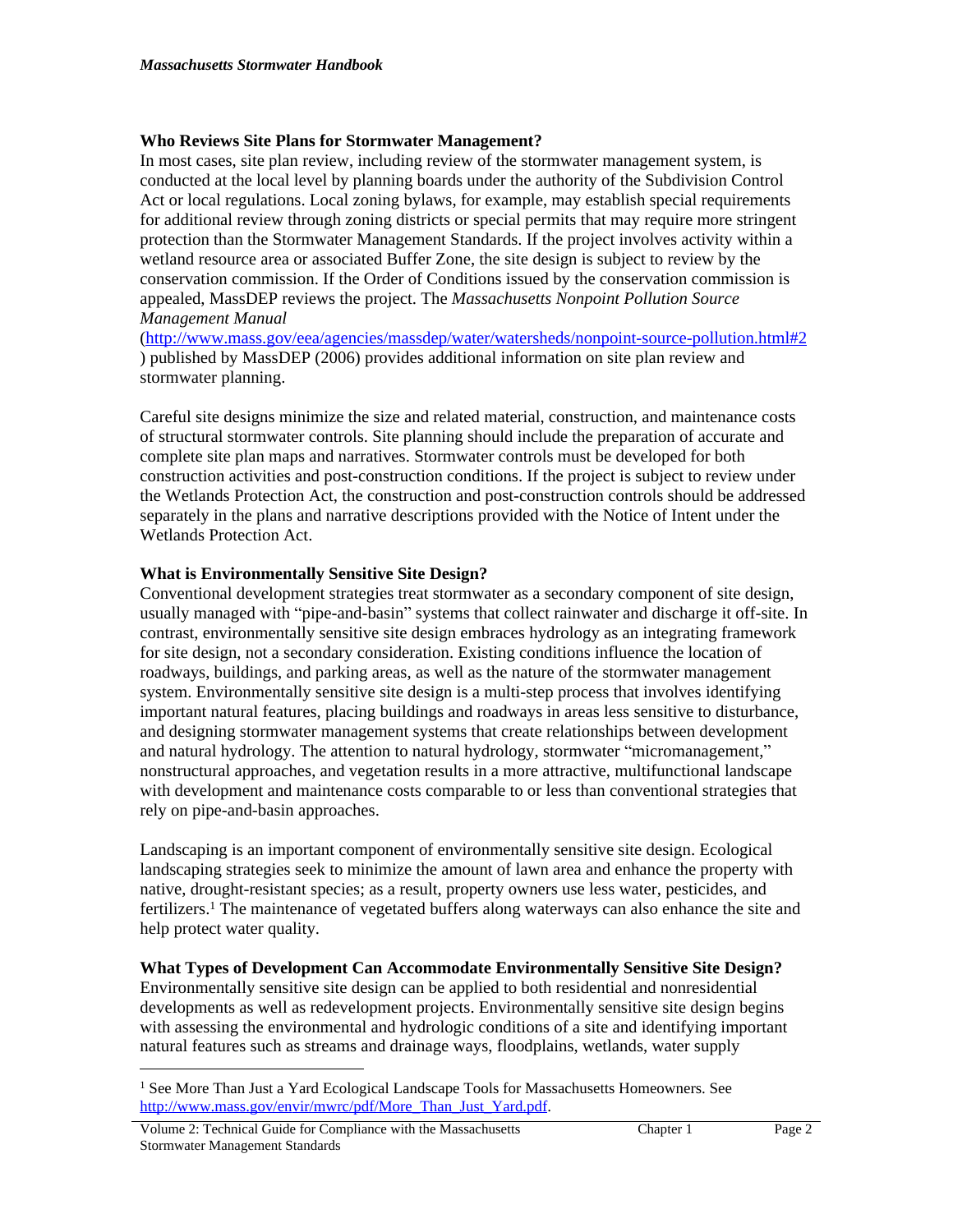#### *Massachusetts Stormwater Handbook*

protection areas, high-permeability soils, steep slopes, erosion-prone soils, woodland conservation areas, farmland, and meadows. This investigation helps to determine which "conservation areas" should be protected from development and construction impacts, and which site features (such as natural swales) should be incorporated into the stormwater management system.

The site analysis also identifies a "development envelope" where development can occur with minimal impact to hydrology and other ecologic, scenic, or historic features. In general, the development envelope includes upland areas, ridge lines and gently sloping hillsides, and slowly permeable soils outside of wetlands, leaving the remainder of the site in a natural undisturbed condition. It is important to protect mature trees and to limit clearing and grading to the minimum amount needed for buildings, access, and fire protection. Converting wooded areas to lawns increases the volume of runoff that must be managed.<sup>2</sup> The design should confine construction activity, including stockpiles and storage areas, to those areas that will be permanently altered, and clearly delineate the construction fingerprint.

## **What are the Most Common Environmentally Sensitive Site Design Techniques?**

Specific environmentally sensitive site design techniques that minimize the creation of new runoff, enhance groundwater recharge, and remove suspended solids include minimizing impervious surfaces, fitting the development to the terrain, preserving and capitalizing on natural drainage systems, and reproducing pre-development hydrologic conditions. Each technique is discussed in detail below.

## Minimize Impervious Surfaces

Replacing natural cover and soils with impervious surfaces leads to increased runoff volume and velocity, larger pollutant loads, and may adversely affect long-term hydrology and natural systems through flooding and channel erosion. Research demonstrates a marked drop in fish, amphibian, and insect species when the percent imperviousness within a watershed exceeds 15%.

Careful site planning can reduce the impervious area created by pavement and roofs and the volume of runoff and pollutant loading requiring control. Moreover, as the impervious surface area of a development increases, the size and expense of the stormwater control facilities also increase. Minimizing impervious surfaces mitigates this problem. Local zoning codes and development standards, such as those addressing road widths or cluster zoning, affect the amount of runoff generated by projects. Development practices that fail to minimize impervious surfaces rely on extensive conveyance networks to discharge stormwater runoff into receiving waters and adversely impact water quality.

*[Note: To ensure a reliable source of safe drinking water, it is essential that impervious areas be minimized in certain recharge areas. To further that goal, the Massachusetts Drinking Water Regulations (310 CMR 22.00) require that municipalities proposing new groundwater sources for the public water system enact land use controls that prohibit land uses within the Zone II that render impervious more than 15% square feet of a lot, or 2,500 square feet, whichever is greater, unless a system for artificial recharge of precipitation is provided that will not result in the* 

<sup>2</sup> Converting wooded areas to lawns increases the peak volume of runoff that must be attenuated in accordance with Standard 2. Standard 4 requires proponents that convert wooded areas to lawns to include proper management of fertilizers, herbicides, and pesticides in their pollution prevention plan. The EPA lists urban forestry as a stormwater management BMP. See

[http://cfpub1.epa.gov/npdes/stormwater/menuofbmps/index.cfm?action=min\\_measure&min\\_measure\\_id=5](http://cfpub1.epa.gov/npdes/stormwater/menuofbmps/index.cfm?action=min_measure&min_measure_id=5)

Volume 2: Technical Guide for Compliance with the Massachusetts Stormwater Management Standards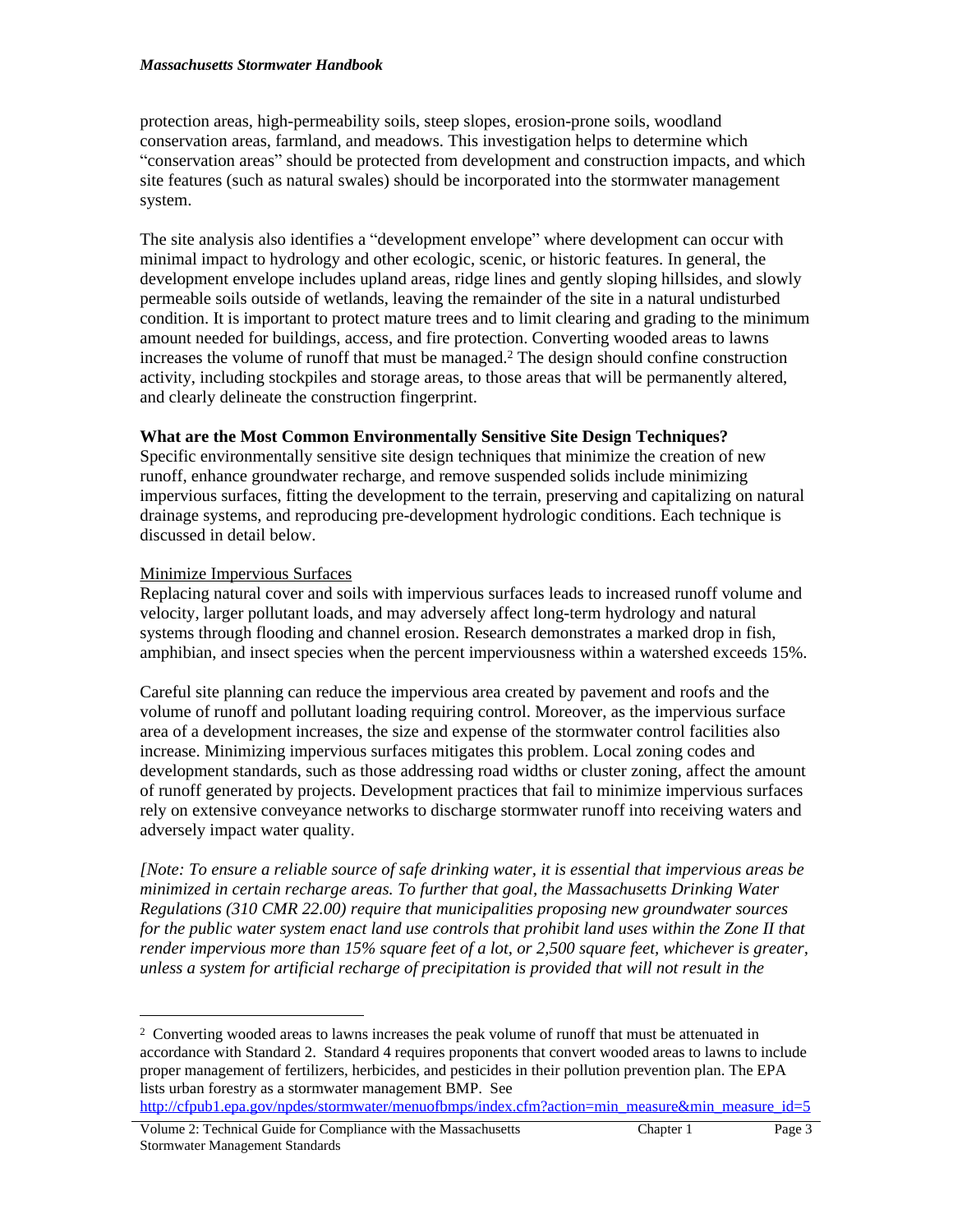*degradation of groundwater quality. The Drinking Water Regulations impose a similar requirement on municipalities proposing new surface water sources.]*

Common approaches that proponents can take to minimize impervious surfaces include:

- o *Maintain as much of the pre-development vegetation as possible*, especially larger trees that may be on site. Vegetation absorbs water and reduces the amount of stormwater runoff. Proponents should locate structures to minimize shading effects on vegetation and roots and protect them from damage during the construction phase.
- o *Maintain natural buffers and drainage ways.* Natural buffers located between development sites and wetlands infiltrate runoff, reduce runoff velocity, and remove some suspended solids. Natural depressions and channels act to slow and store water, promote sheet flow and infiltration, and filter pollutants.
- o *Minimize the creation of steep slopes.* Steep slopes have significant potential for erosion and increase sediment loading. Avoid using slopes greater than 2:1.
- o *Minimize placement of new structures or roads over porous or erodible soils:* Porous soils provide the best and most inexpensive mechanism for infiltrating stormwater, reducing runoff volume and peak discharges, and providing groundwater recharge and treatment by infiltration and adsorption through the soil strata. Proponents should avoid disturbing unstable soils that are likely to erode.
- *o Reduce frontage and other setbacks.*
- o *Modify Zoning to Allow Planned Unit Developments* that limit the density of development while maximizing the amount of undisturbed open space and *Cluster Developments* that cluster or group buildings closer together to maximize the amount of undisturbed open space.
- o *Reduce the horizontal footprint of buildings and parking areas.* Footprint size can be reduced by constructing a taller building, including parking facilities within the building itself, while maintaining the same floor to area (FAR) ratio.
- o *Reduce to one lane,* or eliminate if practical, on-street parking lanes on local access roads.
- o *Limit sidewalks to one side*, or eliminate if practical, on local low-traffic roads.
- o *Use shallow grass channels or water quality swales with check dams to manage runoff and snowmelt from roads and parking lots.* Guidelines for the use of grass channels and water quality swales are found in Chapter 2 of this Volume.
- o *Use porous pavement* when possible for sidewalks, driveways, transition areas between pavement edge and swales, or overflow parking areas.

# Fit the Development to the Terrain

Match road patterns to land forms. For example, in rolling terrain, local streets should branch from collector streets, ending in short loops or cul-de-sacs along ridgelines. Grids may be more appropriate in areas where the topography is characteristically flat. Preserve natural drainage ways by interrupting and bending the road grid around them. Grass channels or water quality swales can be constructed along street right-of-ways or on the back of lots to convey runoff without abrupt changes in the direction of flow.

### Preserve and Use Natural Drainage Systems

The standard approach of using curbing on streets and parking areas impairs natural drainage systems. Curbs are widely held to be the signature of quality development; they provide a neat, "improved" appearance and also help delineate roadway edges. Because curb-and-gutter streets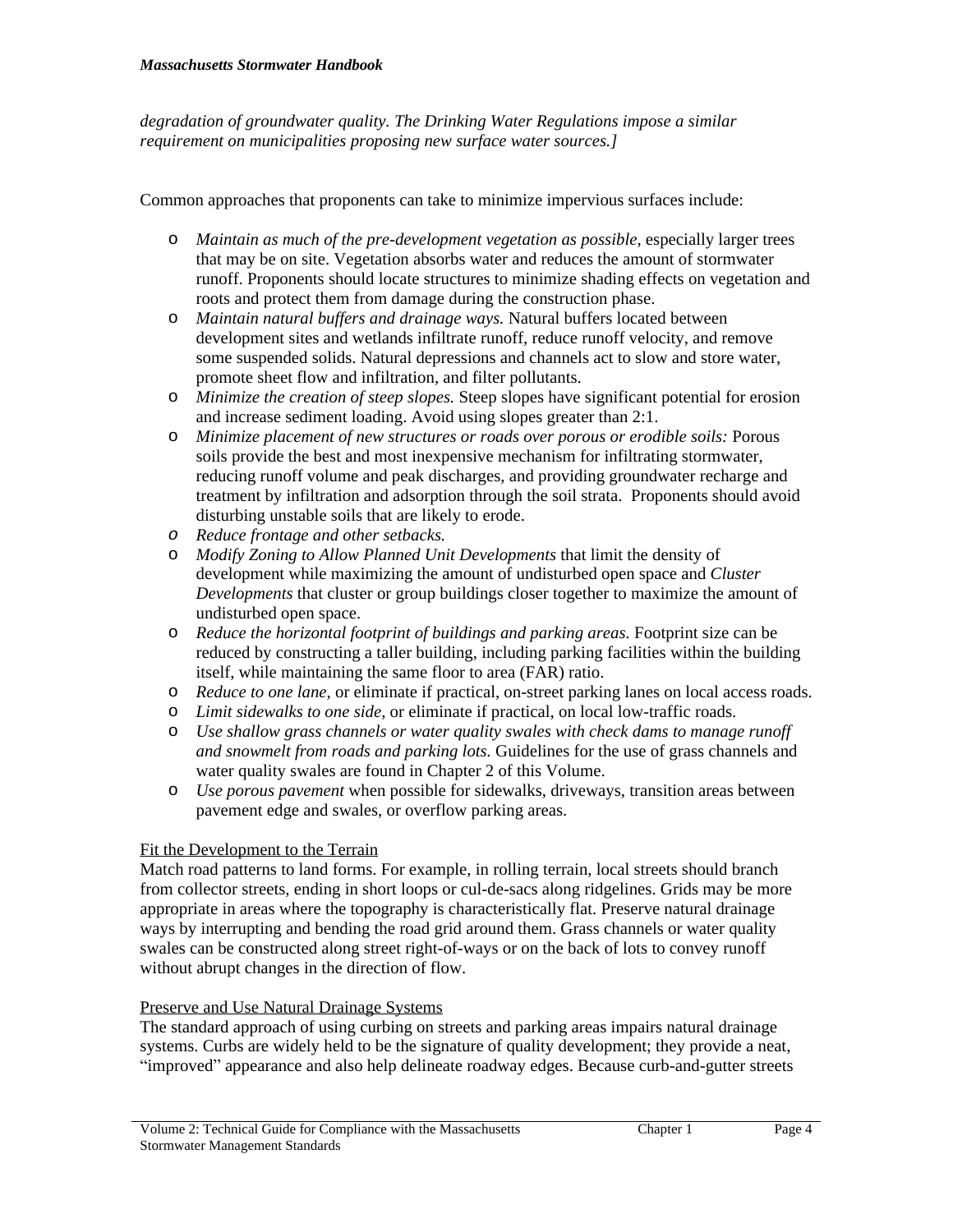trap runoff in the roadbed, storm inlets and drains are logical solutions to providing good drainage for the roadbed.

Unfortunately, a requirement for curb-and-gutter streets can create significant stormwater management problems. Because storm drains operate on gravity flow, their efficiency is maximized if they are located in the lowest areas of the site. Storm drain pipes are usually located in valleys and low areas, destroying natural drainage ways. Natural filtration and infiltration capacities are lost in the most strategic locations.

Further, in most instances, storm drains are designed for short-duration, high-frequency storms (1-hour duration with 2, 5, or 10-year return periods) and not for flood flows (24-hour duration, 50 and 100-year return period), which are handled by street and gutter flows after the storm drain capacity is exceeded. The result is that the natural drainage ways are converted from slow moving, permeable, absorptive, vegetated waterways to fast moving, impervious, self-cleaning, paved waterways, thereby increasing hydraulic efficiency, peak discharges and flood volumes.

Natural waterways that are paved and specifically designed to be quickly drained by culverted stormwater management systems minimize channel storage times as well as reduce base flows and groundwater recharge. When examined in the context of environmentally sensitive site design, the net effect of the seemingly beneficial decision to use curbs can initiate a snowball effect that amplifies the extremes in the hydrologic cycle, increasing flood flows and reducing base flows.

Curb-and-gutter developments also affect water quality. Trace metals from automobile emissions and hydrocarbons from automobile crankcase oil and fuel spillage are directly deposited on paved surfaces. For the most frequent rainfalls, the first flush of stormwater runoff washes these deposits into the storm drain system, which is designed to keep in suspension the particles to which the pollutants adhere. The particles, together with their attached pollutants, are delivered via the runoff water to receiving waters where reductions in velocity permit them to settle out. Nutrient-rich runoff from surrounding lawns quickly moves through the paved system with no opportunity to come into contact with plant roots and soil surfaces. The result is rapid delivery of contaminants to lakes, streams, estuaries, and wetlands.

If natural vegetated drainage ways are preserved, flood volumes, peak discharges, and base flows can be maintained at pre-development levels. Trace metals, hydrocarbons, and other pollutants will bind to the underlying soils and organic matter. The infiltration process allows separation of the nutrients and other contaminants from the stormwater as it percolates through the subsurface soils.

# Reproduce Pre-development Hydrologic Conditions

The goal of matching pre-development hydrologic conditions should be addressed at the site planning level. The full spectrum of hydrologic conditions, including peak discharge, runoff volume, infiltration capacity, base flow levels, groundwater recharge, and maintenance of water quality, can be examined through a comprehensive approach involving the entire site and even offsite areas contributing runoff to the site. Peak discharges, runoff volume, infiltration recharge, and water quality are directly related to the amount and location of impervious area required by development plans.

Past efforts focused on the reduction of the frequency and severity of flooding, primarily by lowering peak discharges to match pre-development levels with adequate storage (e.g., detention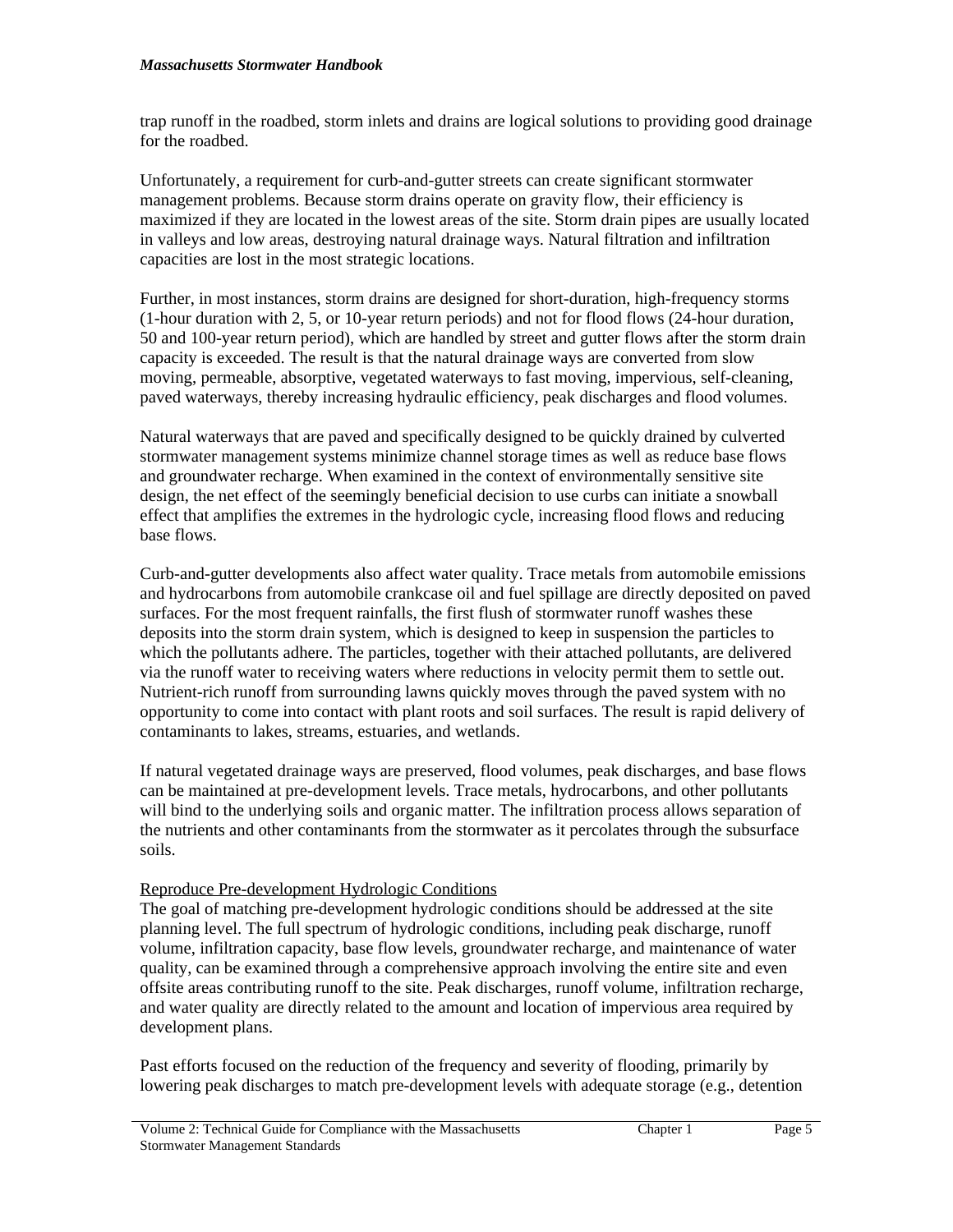systems). Some waterways were deliberately designed to increase runoff removal with higher flow rates and smooth conveyances (e.g., storm drains, paved gutters, and waterways) so as to be self-cleaning, while ignoring infiltration and water quality issues. MassDEP does not recommend implementing these "solutions".

Standard 3 of the Stormwater Management Standards requires that proponents preserve infiltration at predevelopment levels in order to maintain base flow and groundwater recharge. Along with adequate pretreatment, infiltration of stormwater through the soil will generally remove pollutants and sediments and improve water quality.

## **Are there Limitations to Environmentally Sensitive Site Design?**

Some environmentally sensitive site designs that seek to cluster development and reduce lot coverage may conflict with local land use regulations or public perceptions about what type of development is desirable.<sup>3</sup> For example, a compact multi-story building may be more visible than a single-story building with a larger footprint. To address this problem, developers, advocates and regulators who recognize the value of environmentally sensitive site design must educate the public.

## **Integrating Site Design, Pollution Prevention, and Structural BMPs**

The time to integrate source controls and pollution prevention measures into the stormwater management system is during site design. During the planning process, a proponent should consider source control and pollution prevention measures, such as placing a roof over a fueling area or landscaping to minimize the need for fertilizers. These measures can reduce the requirements for stormwater control, prevent the discharge of pollutants to receiving waters, and result in substantial cost-savings.

During the site planning process, proponents should also consider the locations of structural BMPs and the need to provide ongoing access to those BMPs for maintenance. Some BMPs, such as infiltration basins, have specific site and construction requirements. The proponent should identify site constraints, such as depth to groundwater and nearby septic systems or wells, so the BMP will not fail or adversely affect on-site septic systems or wells.

Site planning can help identify the most appropriate points to direct discharges from BMPs. To avoid erosion and prevent system failure, proponents should locate discharge points on low slopes and stable soils away from the edges of wetlands. Where suitable, developers should use infiltration trenches for surface runoff and dry wells for uncontaminated runoff from non-metal roofs. The stormwater management system should be designed to separate the collection and treatment of contaminated and uncontaminated runoff.

The costs of rehabilitating or retrofitting failed stormwater management systems can be significant. These costs can be avoided by addressing stormwater runoff from the start. With careful planning, a proponent can design a stormwater management system that meets the Stormwater Management Standards, reduces the cost of stormwater management, facilitates longterm maintenance, and enhances the marketability and aesthetic qualities of the development.

# **Additional Resources and Links for Environmentally Sensitive Site Design:**

<sup>&</sup>lt;sup>3</sup> The Metropolitan Area Planning Council has developed a checklist that allows local communities to determine whether their local bylaws and ordinances prevent the use of environmentally sensitive design. See [http://www.mapc.org/regional\\_planning/LID/LID\\_codes.html](http://www.mapc.org/regional_planning/LID/LID_codes.html)

Volume 2: Technical Guide for Compliance with the Massachusetts Stormwater Management Standards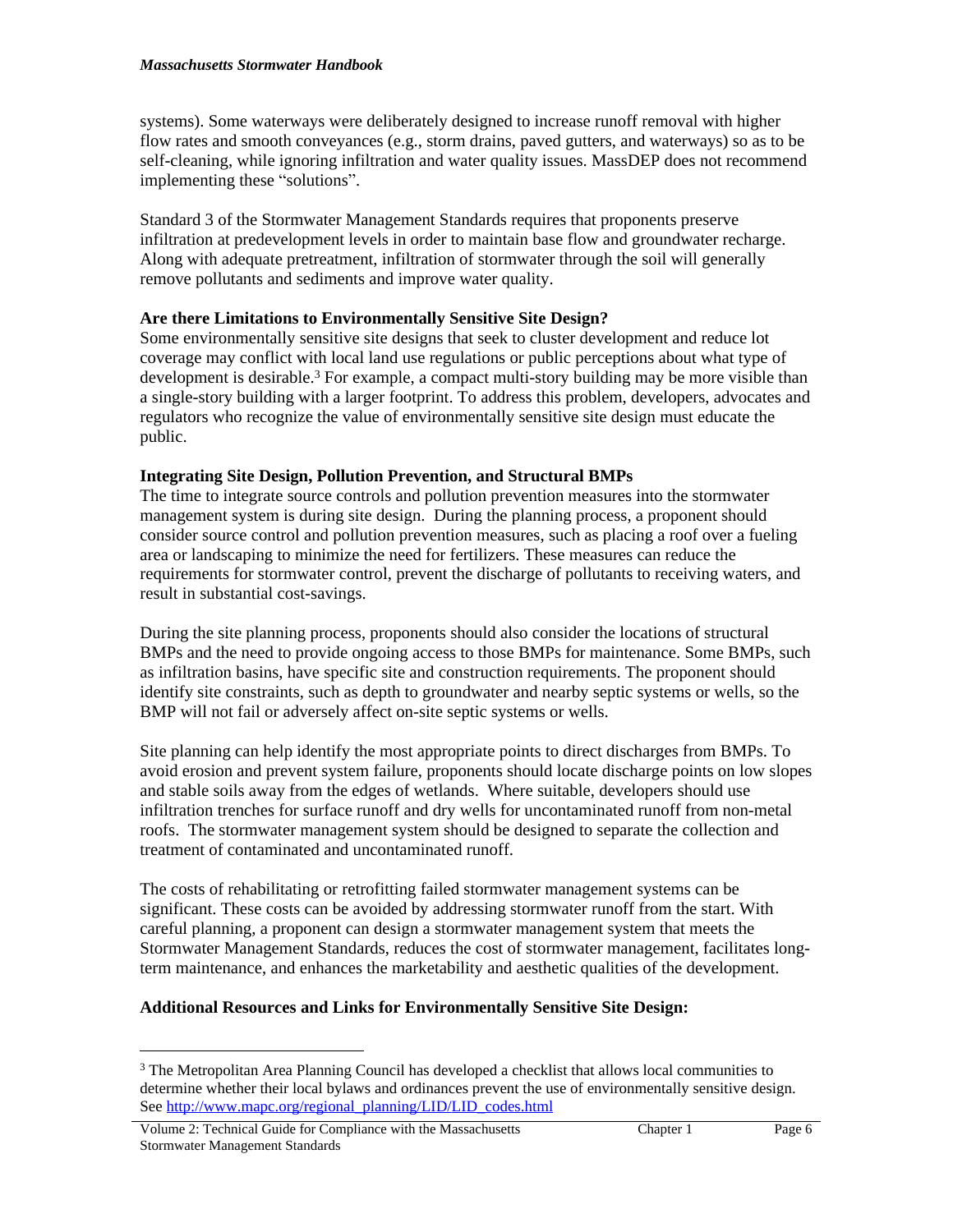*Low Impact Development Design Strategies: An Integrated Design Approach*; Prince George's County, Maryland, Department of Environmental Resources; June 1999. (available at <http://www.epa.gov/owow/nps/lid/>)

Better Site Design: A Handbook for Changing Development Rules in Your Community; Center for Watershed Protection; 1998. Site Planning for Urban Stream Protection; Thomas Schueler; Center for Watershed Protection; 1995.

Conservation Design for Subdivisions: A Practical Guide for Creating Open Space Networks; Randall Arendt; Island Press; 1996.

"Site Analysis." James A. LaGro, Jr.; John Wiley and Sons; 2001 *An Introduction to Better Site Design*; Article 45 from Watershed Protection Techniques; Center for Watershed Protection; 2000.

# **B. Nonstructural Approaches: Source Control and Pollution Prevention**

Source controls can reduce the types and concentrations of contaminants in stormwater runoff and improve water quality. Source controls cover a wide range of practices including local bylaws and regulations, materials management at industrial sites, fertilizer and pest management in residential areas, reduced road salting in winter, erosion and sediment controls at construction sites, and comprehensive snow management.

Effective site planning is essential to source control and pollution prevention. Reducing impervious surfaces and runoff volumes prevents the transport of pollutants. The guiding principle for pollution prevention is to minimize the volume of runoff and the contact of stormwater with potential pollutants. Because nonstructural practices can reduce stormwater pollutant loads and quantities, the size and expense of structural BMPs (or in rare cases, even the need for structural BMPs) can be reduced, thereby affording substantial cost savings.

### The *Massachusetts Nonpoint Pollution Source Management Manual*

(<http://www.mass.gov/eea/agencies/massdep/water/watersheds/nonpoint-source-pollution.html#2> ) published by MassDEP (2006) provides a detailed summary of the pollutants associated with specific land use activities. These summaries can be used to identify the potential pollutants at a site, so that suitable controls can be implemented.

# **Street and Parking Lot Sweeping**

One effective nonstructural source control is street and parking lot sweeping. Many municipalities and some private entities (e.g., commercial shopping areas or office parks) have street sweeping programs. Although intended to provide important nonpoint source pollution control, many street sweeping programs are not effective at capturing the peak sediment loads.

The NURP study (EPA, 1983) indicates that sweeping streets once a year using rotary brush sweepers resulted in no TSS removal. A study conducted by the USGS (Smith, 2002) along the Southeast Expressway in Boston indicates that sweeping yielded a net increase in sediment, because the road shoulder was not stabilized and contributed more sediment to the Southeast Expressway than the sweepers could remove.

There are many reasons that some street sweeping programs are not effective.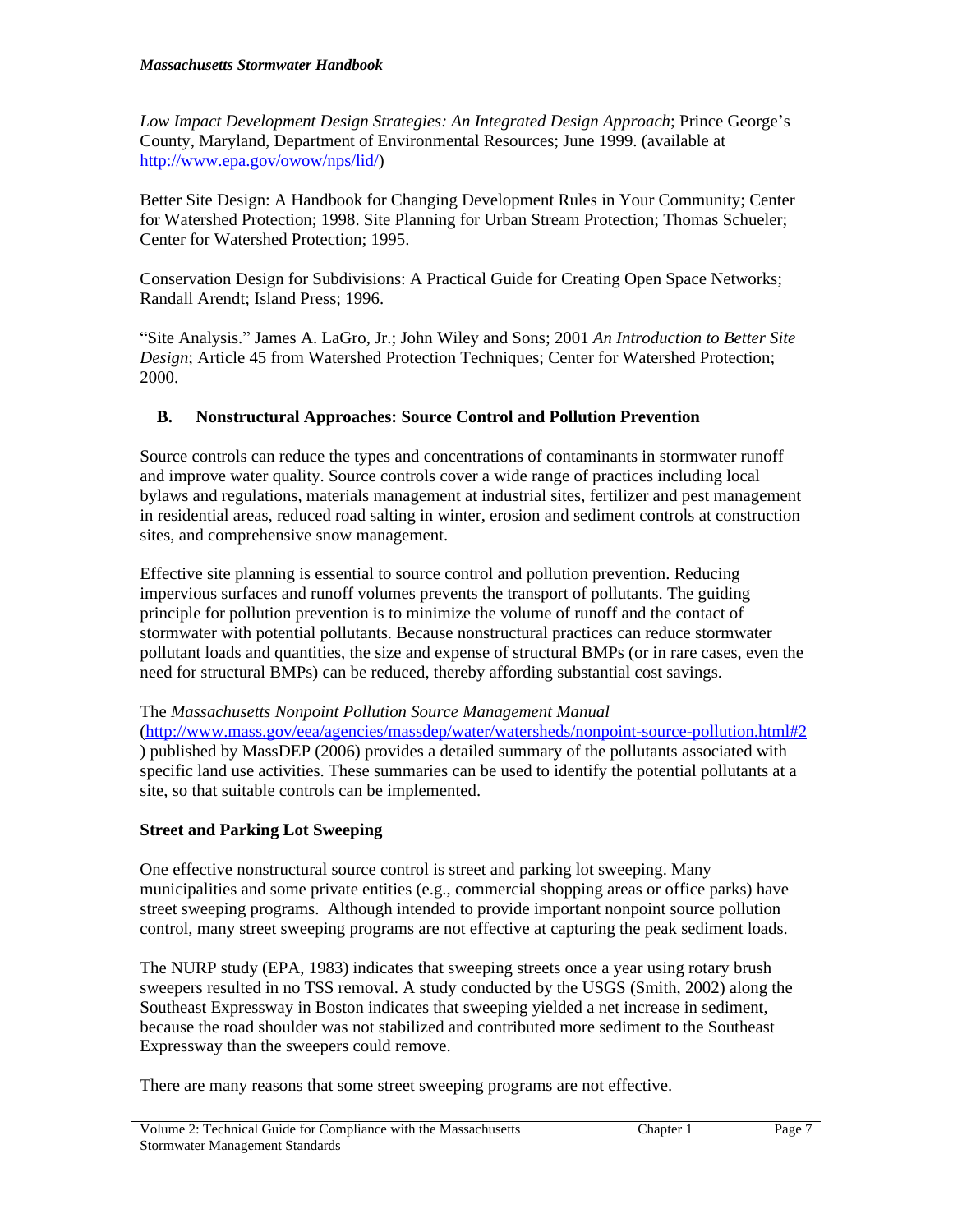- o The period immediately following winter snowmelt, when road sand and other accumulated sediment and debris is washed off, is frequently missed by street sweeping programs.
- o Larger particles of street dirt may prevent smaller particles from being collected.
- o The entire width of roadway may not be swept.
- o Sweepers may be driven too quickly to achieve maximum efficiency.
- o Land surfaces along the paved surfaces may not be entirely stabilized.

Other studies have shown that if done properly, street sweeping can be highly effective. Breault 2005 indicates that sweepers can achieve high removal efficiencies. That study assessed total solids removal, and included large particles. Zarriello 2002 verified the effectiveness of high efficiency sweepers.

There are three factors in particular that can have a major influence on the effectiveness of a street sweeping program: **access, the type of sweeper, and the frequency of sweeping**.

**Effective sweeping requires access to the areas to be swept**. Parked cars impede street sweeping. Studies have shown that up to 95% of the solids on a paved surface accumulate within 40 inches of the curb, regardless of land use. It is essential that applicants or those responsible for stormwater maintenance have the ability to impose parking regulations to facilitate proper sweeping, particularly in densely populated or heavily traveled areas, so that sweepers can get as close to curbs as possible.

**A good street sweeping program requires an efficient sweeper**. There are three types of sweepers: Mechanical, Regenerative Air, and Vacuum Filter. Each has a different ability to remove TSS.

- Mechanical: Mechanical sweepers use brooms or rotary brushes to scour the pavement. Although most of the sweepers currently in use in Massachusetts are mechanical sweepers, they are not effective at removing TSS (from 0% to 20% removal). Mechanical sweepers are especially ineffective at picking up fine particles ("fines") (less than 100 microns).
- Regenerative Air: These sweepers blow air onto the road or parking lot surface, causing fines to rise where they are vacuumed. Regenerative air sweepers may blow fines off the vacuumed portion of the roadway or parking lot, where they contaminate stormwater when it rains.
- Vacuum filter: These sweepers remove fines along roads. Two general types of vacuum filter sweepers are available - wet and dry. The dry type uses a broom in combination with the vacuum. The wet type uses water for dust suppression. Research indicates vacuum sweepers are highly effective in removing TSS. The best ones (in terms of pollutant removal efficiencies) typically cost about \$240,000 to \$310,000.

Regardless of the type chosen, the efficiency of street sweeping is increased when sweepers are operated in tandem.

**The frequency of sweeping is a major factor in determining efficiency**. Unlike other stormwater treatment practices that function whenever it rains, street sweeping only picks up street dirt when streets and parking lots are actually swept. TSS removal efficiency is determined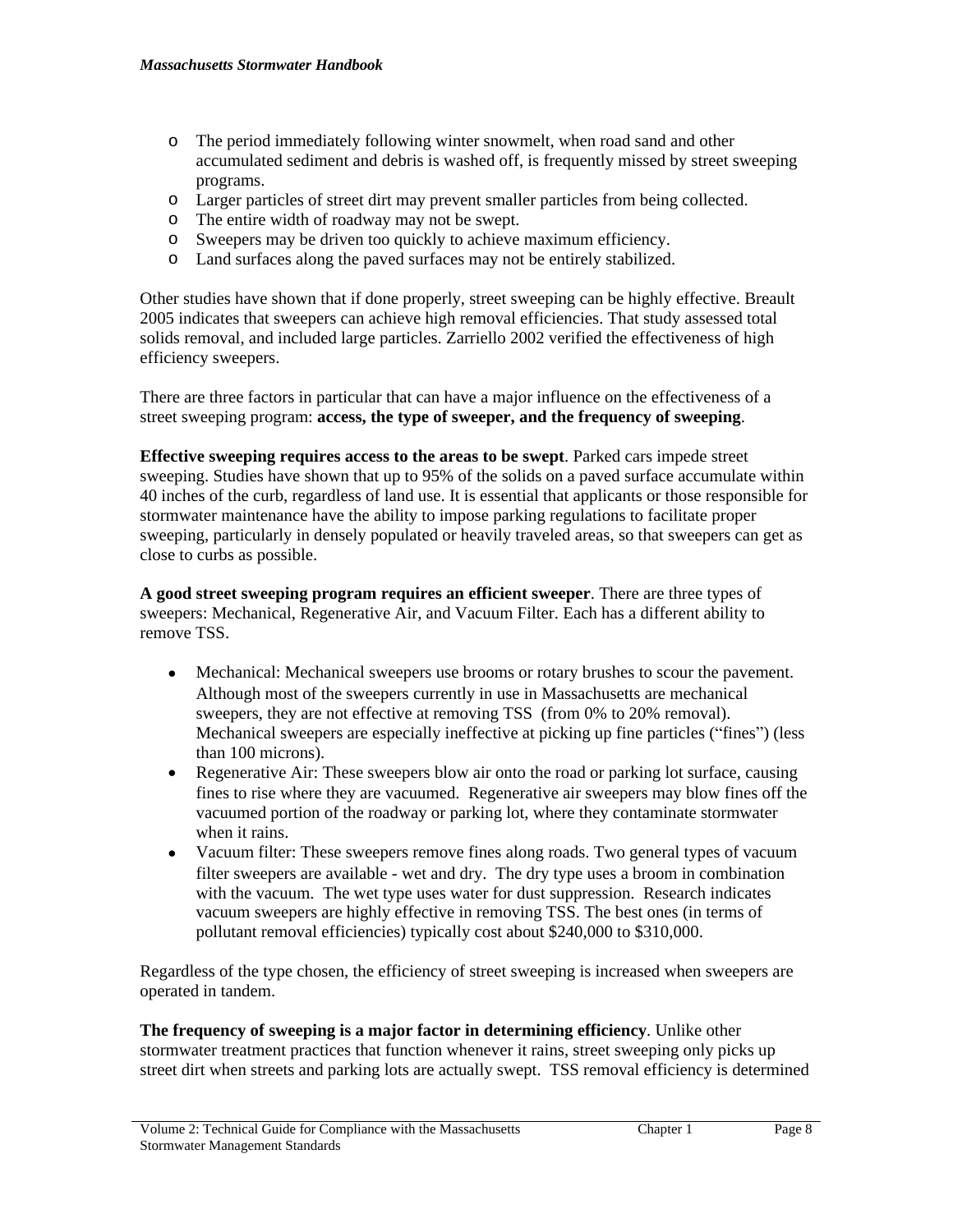based on annual loading rates. If a road were swept only once a year with a sweeper that is 100% efficient, it would remove only a small fraction of the annual TSS load.

Street dirt accumulates on roads and parking lots and runs off in response to precipitation. The average interval between precipitation events in Massachusetts is approximately 3 days. Therefore, the hypothetical maximum effectiveness for street dirt removal requires sweeping at least once every 3 days, with a street sweeper with 100% efficiency at removing solids on paved surfaces before they become suspended. Modeling studies by Claytor (1999) in the Pacific Northwest suggest that optimum pollutant removal occurs when surfaces are swept every two weeks.

Because street sweeping may be an effective source reduction tool, a credit towards the 80% TSS removal standard *may* be available. *At the discretion of the issuing authority, a street sweeping program is eligible to receive credit towards the 80% TSS removal standard as set forth in the Table SS 1.* 

| <b>TSS</b>     | <b>High Efficiency Vacuum</b>                                                  | <b>Regenerative Air</b>                                                               | <b>Mechanical Sweeper</b>                                                    |
|----------------|--------------------------------------------------------------------------------|---------------------------------------------------------------------------------------|------------------------------------------------------------------------------|
| <b>Removal</b> | <b>Sweeper – Frequency of</b>                                                  | <b>Sweeper – Frequency of</b>                                                         | (Rotary Broom)                                                               |
| Rate           | <b>Sweeping</b>                                                                | <b>Sweeping</b>                                                                       |                                                                              |
| 10%            | Monthly Average, with<br>sweeping scheduled<br>primarily in spring and fall.   | Every 2 Weeks Average,<br>with sweeping scheduled<br>primarily in spring and<br>fall. | Weekly Average, with<br>sweeping scheduled<br>primarily in spring and fall.  |
| 5%             | Quarterly Average, with<br>sweeping scheduled<br>primarily in spring and fall. | Quarterly Average, with<br>sweeping scheduled<br>primarily in spring and<br>fall.     | Monthly Average, with<br>sweeping scheduled<br>primarily in spring and fall. |
| 0%             | Less than above                                                                | Less than above                                                                       | Less than above                                                              |

# **TSS REMOVAL CREDITS FOR STREET SWEEPING**

*Street sweeping is not recommended as a practice to receive a TSS removal credit for postconstruction period runoff, if the road or parking lot shoulders are not stabilized.* 

*All TSS Removal Credits shown in Table SS 1 assume that the sweeping program gives special attention to sweeping paved surfaces in March/April before spring rains wash residual sand from winter applications into streams. If this assumption is not correct, the issuing authority should reduce the TSS removal credit by 50%.* 

# **Planning Considerations**

In deciding whether street sweeping is an effective option, consider factors such as whether road and parking lot shoulders are stabilized, the speed at which the sweepers will need to be driven (safety factor such as along a highway), whether access is available to the curb (whether vehicles parked along the curb line will preclude sweeping of the curb line), the type of sweepers, and whether the sweepers will be operated in tandem. Municipalities or private developers that are planning to purchase a new street sweeper should consider vacuum sweepers, because they are most consistently effective.

# **Maintenance**

**Table SS 1**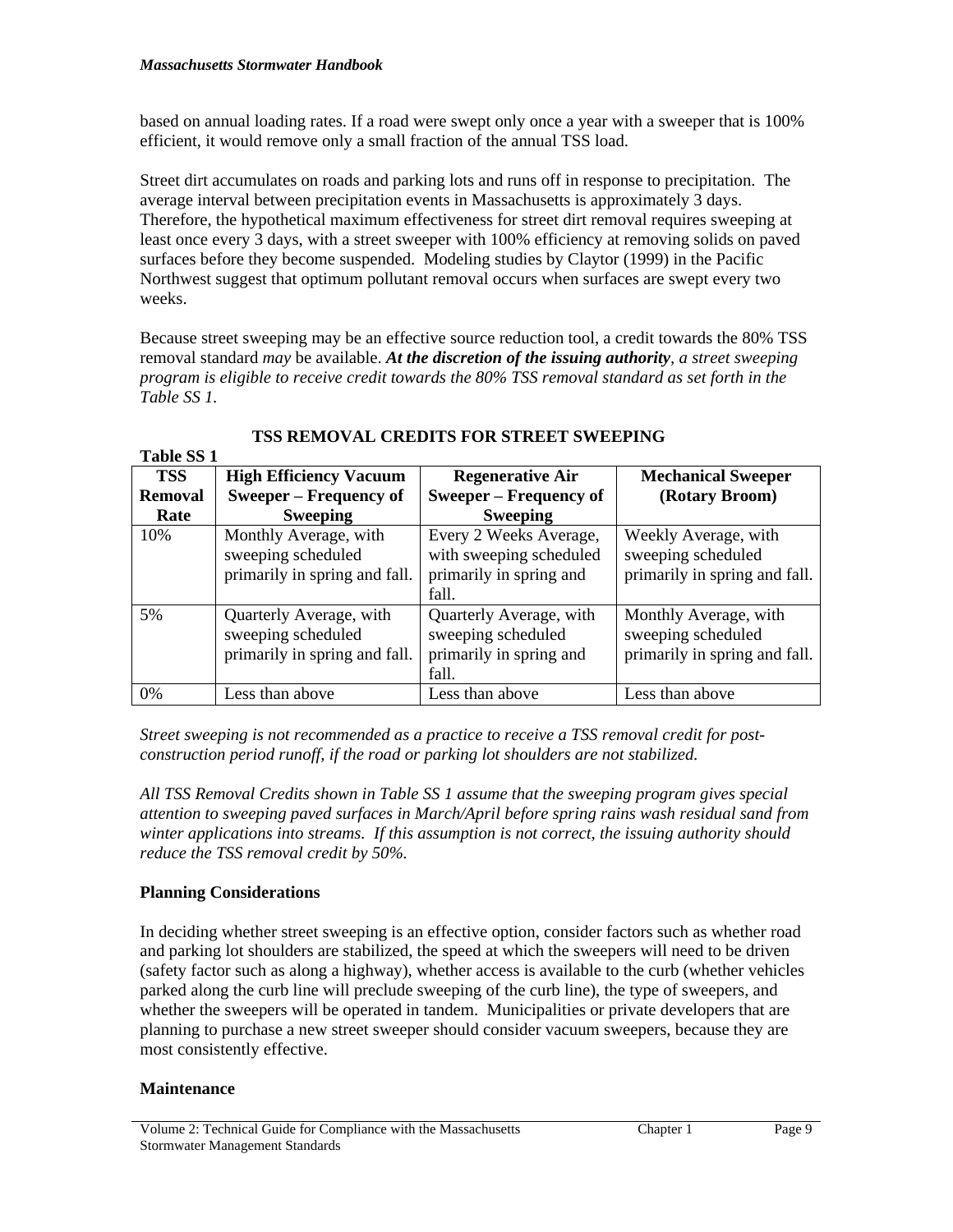Reuse and Disposal of Street Sweepings

Once removed from paved surfaces, the sweeping must be handled and disposed of properly. MassDEP's Bureau of Waste Prevention has issued a written policy regarding the reuse and disposal of street sweepings. These sweepings are regulated as a solid waste, and can be used in three ways:

- In one of the ways already approved by MassDEP (e.g., daily cover in a landfill, additive to compost, fill in a public way)
- If approved under a Beneficial Use Determination
- Disposed in a landfill

MassDEP provides guidance and standards for handling, reusing, and disposing of street sweepings. (For more information, go to: <http://www.mass.gov/eea/docs/dep/recycle/laws/stsweep.pdf>)

Sources:

- American Sweeper Magazine. Non-peer review magazine. Link: [http://www.nasweeper.com/](http://www.americansweeper.com/)
- Bannerman, Roger, 1999, Sweeping Water Clean, American Sweeper Magazine, Volume 7, Number 1.
- Breault, Robert F., Smith, Kirk P. and Sorenson, Jason R., 2005, Residential Street-Dirt Accumulation Rates and Chemical Composition, and Removal Efficiencies by Mechanical-and Vacuum-Type Sweepers, New Bedford, Massachusetts, 2003–04
- U.S. Geological Survey, Scientific Investigations Report 2005-5184, <http://pubs.usgs.gov/sir/2005/5184/>
- Brinkmann et al, 1999, Chemical and Physical Characteristics of Street Sweeping Sediments in Tampa, Florida, [http://www.hinkleycenter.com/publications/characteristics\\_](http://www.hinkleycenter.com/publications/characteristics_of_street_sweeping_98-12.pdf) of\_street\_sweeping\_98-12.pdf
- California Department of Transportation, Fact Sheet SC-7, 2003: <http://www.dot.ca.gov/hq/construc/stormwater/SC-07.pdf>
- Center for Watershed Protection, Pollution Prevention Fact Sheet: Parking Lot and Street Cleaning, [http://www.stormwatercenter.net/Pollution\\_Prevention\\_Factsheets/ParkingLota](http://www.stormwatercenter.net/Pollution_Prevention_Factsheets/ParkingLotandStreetCleaning.htm) ndStreetCleaning.htm
- Fitz, D.R., 1998, [Evaluation of Street Sweeping as a PM10 Control Method](http://www.cert.ucr.edu/research/pubs/98-ap-rt4h-005-fr.pdf). *Other Documents and Presentations.* Final Report to the South Coast Air Quality Management District under Contract 96018, January. 98-AP-RT4H-005-FR.
- Hamilton, City of, Ontario, Canada, 1998, unpublished study, [http://www](http://www.cleanair.hamilton.ca/about/sweeping.asp). [.cleanair.hamilton.ca/about/sweeping.asp](http://www.cleanair.hamilton.ca/about/sweeping.asp)
- Keating, Janis, 2002, Street Sweepers, Picking Up Speed and Quieting Down, Keating, Stormwater - The Journal for Surface Water Quality Professionals, [http://www.forester.net/sw\\_0207\\_street.html](http://www.forester.net/sw_0207_street.html)
- Martinelli, Thomas J., Waschbusch, R.J., Bannerman, R.T., Wisner, A., 2002, Pollutant Loadings to Stormwater Run-off from Highways: the Impact of a Freeway Sweeping Program, Wisconsin Department of Transportation, Research Project ID # 0092-45-82, Report WI-11-01,

<http://www.dot.wisconsin.gov/library/research/docs/finalreports/45-82sweeping-f.pdf>and <http://www.dot.wisconsin.gov/library/research/docs/briefs/45-82freewaysweeping-b.pdf>

 Metropolitan Council, 1999, Best Practices for Street Sweeping, American Sweeper Magazine, Volume 7, Number 1: <http://www.worldsweeper.com/Street/BestPractices/bestpract.html>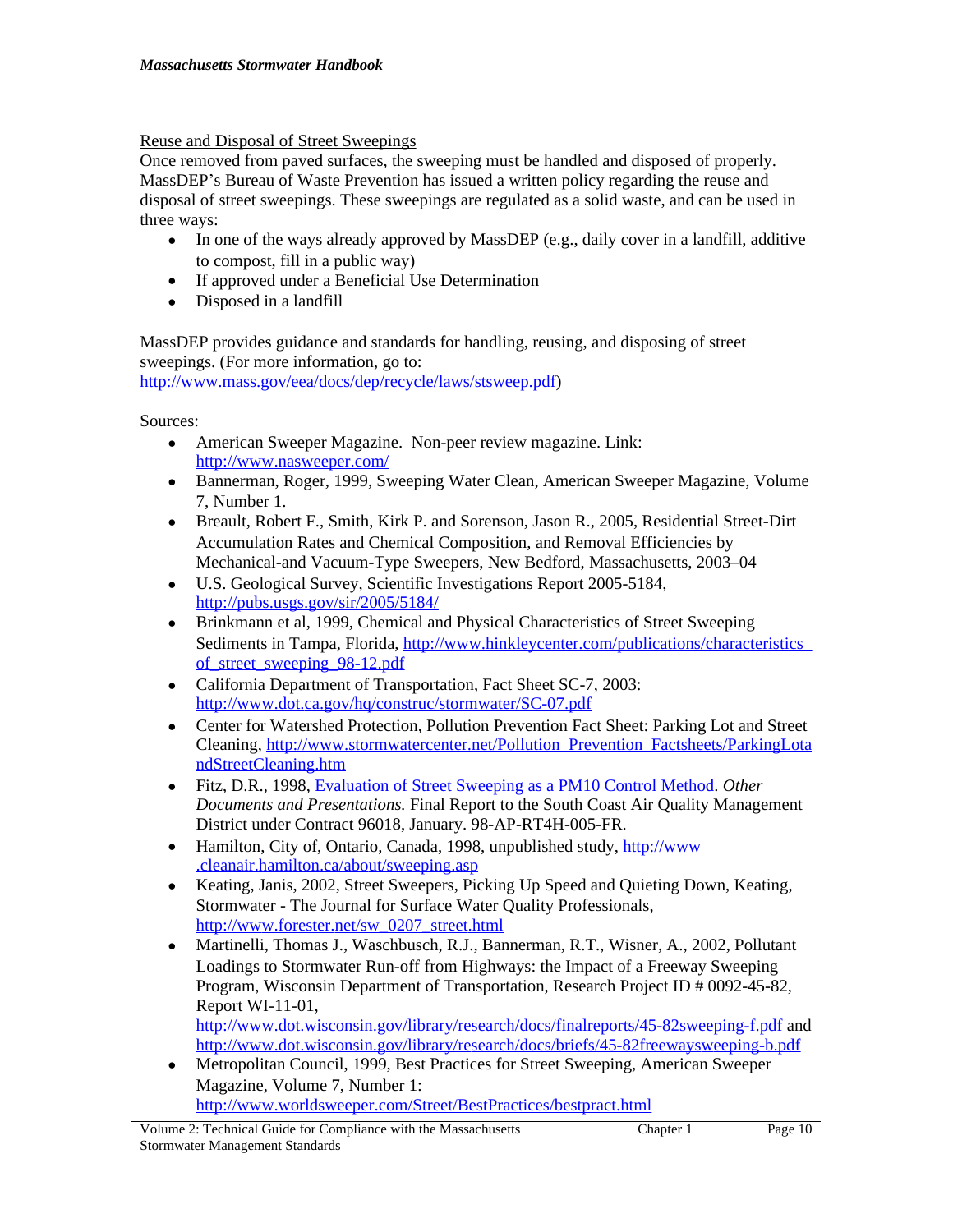- Massachusetts Department of Environmental Protection, DEP Policy BWP 94-092 Reuse and Disposal of Street Sweepings, <http://www.mass.gov/eea/docs/dep/recycle/laws/stsweep.pdf>
- Partland, J.P., 2001, A Clean Swipe to Sweep Pollutants, Stormwater The Journal for Surface Water Quality Professionals
- Selbig, W.R. et al, anticipated publication date 2007, Evaluation of Street Sweeping as a Water-Quality Management Tool in Residential Basins in Madison, USGS
- Smith, Kirk P., 2002, Effectiveness of Three Best Management Practices for High-Runoff Quality along the Southeast Expressway, Boston, Massachusetts, USGS, Water-Resources Investigations Report 02-4059,<http://water.usgs.gov/pubs/wri/wri024059/>
- Stidger, Ruth W., 2002, The Pros and Cons of Municipal Street Sweeping, Better Roads, April 2003,<http://www.betterroads.com/articles/apr03b.htm>
- Tiefenthaler, L. L.; Schiff, K. C.; Bay, S. M. 2001, *Characteristics of Parking Lot Runoff Produced by Simulated Rainfall*, Appendix F of the City of Long Beach Stormwater Monitoring Report 2000-2001, prepared by the Southern California Coastal Water Research Project, July 2001,

[ftp://ftp.sccwrp.org/pub/download/PDFs/characteristics\\_of\\_parkinglot\\_runoff.pdf](ftp://ftp.sccwrp.org/pub/download/PDFs/characteristics_of_parkinglot_runoff.pdf)

- United States Environmental Protection Agency (US EPA). 1983. *Results of the Nationwide Urban Runoff Program*. Vol. 1. Final Report. Office of Water, US EPA. Washington, DC.
- Waschbusch, R.J., 2003, Data and Methods of a 1999-2000 Street Sweeping Study on an Urban Freeway in Milwaukee County, Wisconsin, USGS, Open File Report 03-93, <http://wi.water.usgs.gov/pubs/ofr-03-93/ofr-03-93.pdf>
- Waschbusch, R.J., Selbig, W.R., and Bannerman, R.T., 1999. Sources of Phosphorus in Stormwater and Street Dirt from Two Residential Basins in Madison, Wisconsin, 1994- 1995. USGS, Water Resources Investigations Report 99-4021.
- Zarriello, Phillip J., Robert F. Breault, and Peter K. Weiskel, 2002, Potential Effects of Structural Controls and Street Sweeping on Stormwater Loads to the Lower Charles River, Massachusetts, USGS, Water Resources Investigation Report 02-4220, <http://water.usgs.gov/pubs/wri/wri024220/>

Additional research underway in Wisconsin by the USGS, anticipated to be published in 2008, should provide additional information regarding removal efficiencies.

# **Pollution Prevention Plans**

One of the most important undertakings for identifying potential pollutant sources and associated control requirements at a site is to prepare the source control and pollution prevention plan required by Standard 4. It is important for businesses, industries and municipalities to take a fresh look at their current management practices to reduce pollution at its source and ensure that they are meeting their environmental legal obligations. Businesses and towns can save money by preventing pollution, rather than cleaning up after the fact.

Industrial dischargers that are covered by the NPDES Multi-Sector General Permit are required to prepare a Stormwater Pollution Prevention Plan (SWPPP). A SWPPP prepared in accordance with the requirements of the Multi-Sector General Permit can be used to fulfill the source control and pollution prevention plan requirements of Standards 4, 5, and 6.

Likewise, many state agencies and municipalities are covered by the NPDES General Permit for Municipal Separate Storm Sewer Systems (MS4 Permit) that requires the implementation of good housekeeping and pollution prevention. State and local agencies subject to the MS4 Permit may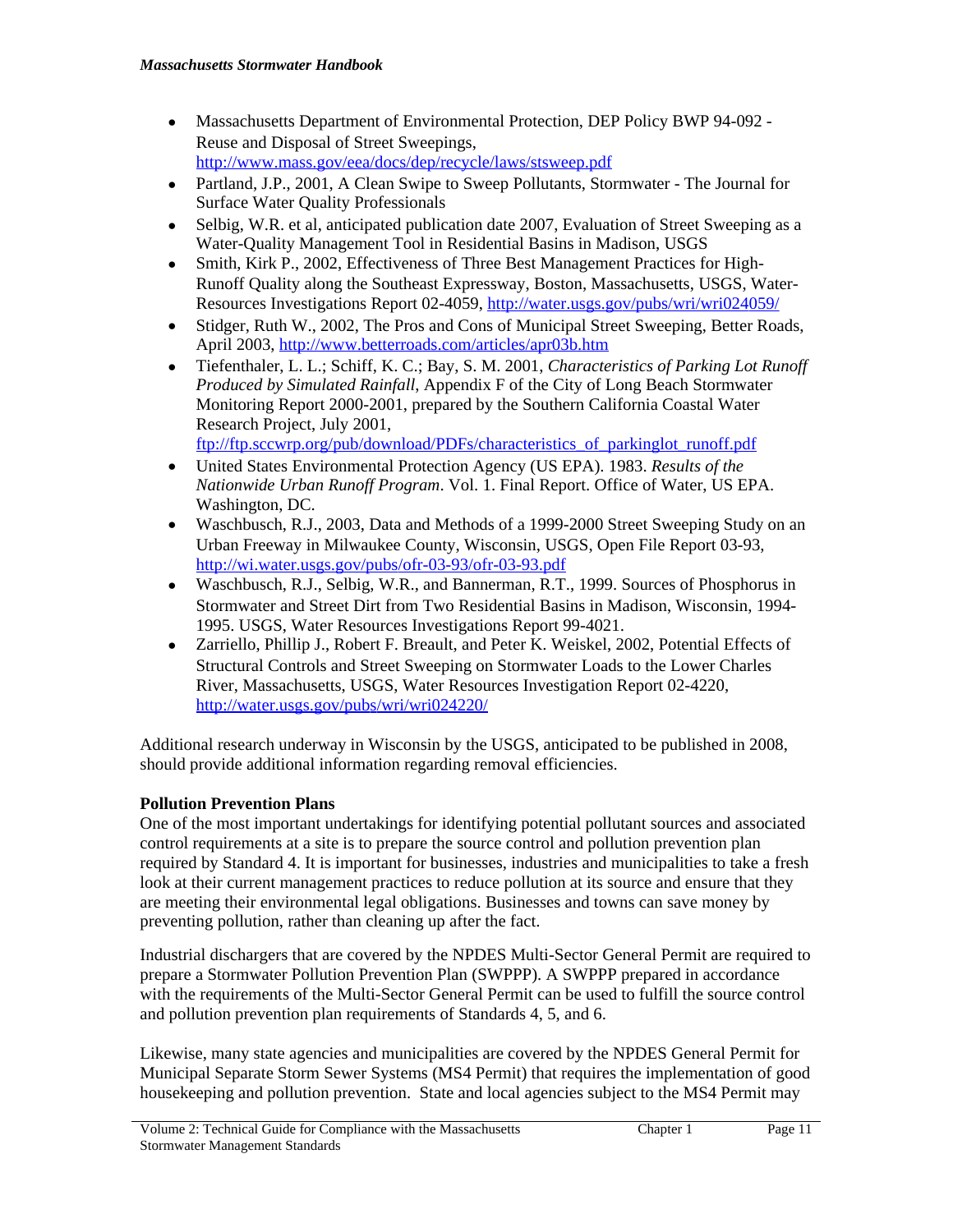#### *Massachusetts Stormwater Handbook*

be able to develop one plan that fulfills the source control and pollution prevention requirements of the Stormwater Management Standards and the MS4 Permit.

The source control and pollution prevention plan required by Standard 4 is intended to:

- **Identify potential sources of pollution that may affect the quality of stormwater discharges, and**
- **Describe and ensure the implementation of practices to reduce the pollutants in stormwater discharges.**

A source control and pollution prevention plan must describe all potential sources of pollutants and identify methods to eliminate and reduce those sources, including minimizing the use of hazardous materials or oil including pesticides, herbicides, fertilizers, and deicing chemicals; diverting stormwater from potential pollutant sources; keeping all hazardous materials or oil inside or under cover; implementing good housekeeping, preventive maintenance, snow and snowmelt management; and spill prevention and response procedures.

Certain land uses with higher potential pollutant loads located within the Zone II of a public water supply area require additional pollution prevention measures. These land uses include:

- landfills and open dumps,
- landfills handling wastewater residuals and/or septage,
- automobile graveyards and junkyards,
- stockpiling and disposal of snow or ice removed from highways,
- petroleum fuel oil and heating oil bulk stations and terminals,
- wastewater treatment plants permitted pursuant to 314 CMR 5.00,
- hazardous waste facilities subject to regulation under 310 CMR 30.00,
- waste oil retention facilities,
- treatment works for the remediation of contaminated ground or surface waters,
- floor drainage systems,
- storage of any of the following materials: sludge, septage, sodium chloride, chemically treated abrasives or other chemicals used for the removal of ice or snow, chemical fertilizers, animal manures, liquid hazardous materials or petroleum products.

For all such land uses that commence or are expanded on or after January 2, 2008, the source control and pollution prevention plan must include measures to prevent the land use from coming into contact with rain, snow, snowmelt and runoff.

# **Construction Period Erosion and Sedimentation Control**

Construction period erosion and sedimentation control is an essential component of pollution prevention and environmentally sensitive site design. Construction period activities increase the potential for erosion and sedimentation at a site. Erosion is the wearing away of the land surface by running water, wind, ice, or other causes. Soil erosion is usually caused by the force of water falling as raindrops and by the force of water flowing in rills and streams. Raindrops falling on bare or sparsely vegetated soil detach soil particles. Water running along the surface of the ground picks up these particles and carries them along as it flows downhill towards a stream system.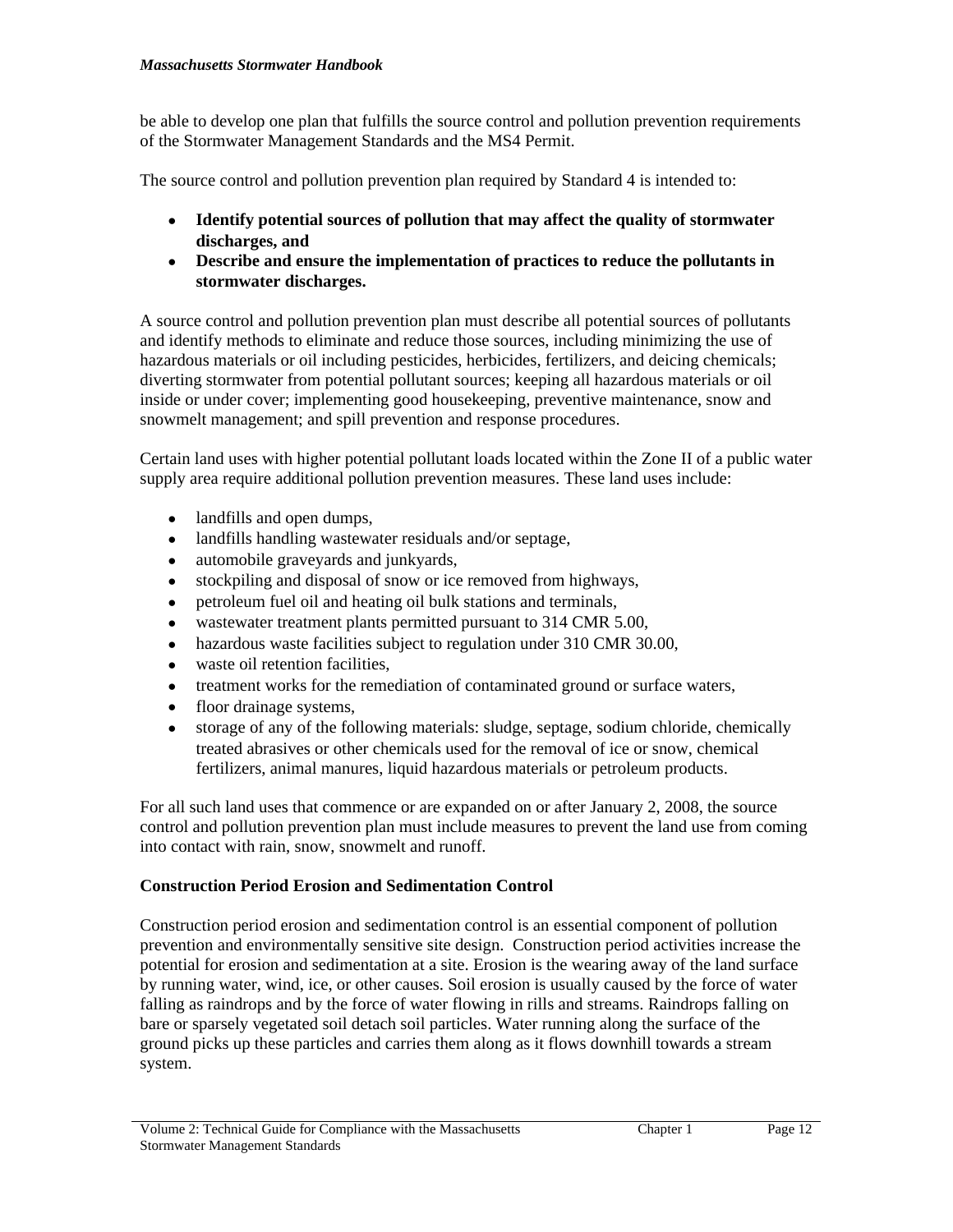#### *Massachusetts Stormwater Handbook*

Sedimentation is the deposition of soil particles that have been transported by water and wind. The quantity and size of the material transported increases with the velocity. Sedimentation occurs when the medium, air or water, in which the soil particles are carried, is slowed long enough to allow particles to settle out. Heavier particles, such as gravel and sand, settle out sooner than finer particles, such as clay.

There are four principal factors that influence the potential for erosion: soil type, surface cover, topography, and climate. These factors are interrelated in their effect on erosion potential. Variability in terrain, soils, and vegetation makes erosion control unique to each development. Erosion and resulting sedimentation generally occur in Massachusetts only when the soil is disturbed. The seriousness of the problem is a function of the topography and size of the disturbed area, the characteristics of the soils, the climate, and the vegetative cover.

As a rule of thumb:

- The more fine-grained material there is in a soil, the greater the amount of material that will be picked up by water flowing across its surface;
- The steeper the slope, the faster the water will move, thus being able to carry more soil; and,
- The larger the unprotected surface, the larger the potential for problems.

Topographic features distinctly influence erosion potential. Watershed size and shape, for example, affect runoff rates and volumes. Slope length and steepness are key elements in determining the volume and velocity of runoff and erosion risks. As both slope length and gradient increase, the rate of runoff increases and the potential for erosion is magnified. Swales and channels concentrate surface flow, which results in higher velocities. Exposed south-facing soils are hotter and drier, which makes vegetation more difficult to establish.

Where storms are frequent, intense, or of long duration, erosion risks increase. The high erosion risk period of the year results from seasonal changes in temperature, as well as variations in rainfall. When precipitation falls as snow, no erosion will take place immediately. In the spring, however, the hazards will be high. Most plants are still dormant. The existing vegetative cover is less able to buffer the raindrops. The ground is still partially frozen, or else saturated from melting snow, and its absorptive capacity is reduced. That is why it is necessary to stabilize exposed areas in the fall, before the period of high erosion risk in the spring.

# **Assess the Site**

The first step in controlling erosion and sedimentation is to assess the site for possible erosion and sediment problems. Erosion and sedimentation hazards associated with site development include increased water runoff, soil movement, sediment accumulation, and higher peak flows caused by:

- Removal of plant cover and a large increase in soil exposed to erosion by wind and water
- Changes in drainage areas caused by regrading the terrain, diversions or road construction
- A decrease in the area of soil which can absorb water because of construction of streets, building, sidewalks or parking lots
- Changes in volume and duration of water concentrations caused by altering steepness, distance and surface roughness
- Soil compaction by heavy equipment, which can reduce water intake of soils to 1/20 or less of the original rate
- Prolonged exposure of unprotected sites and service areas to poor weather conditions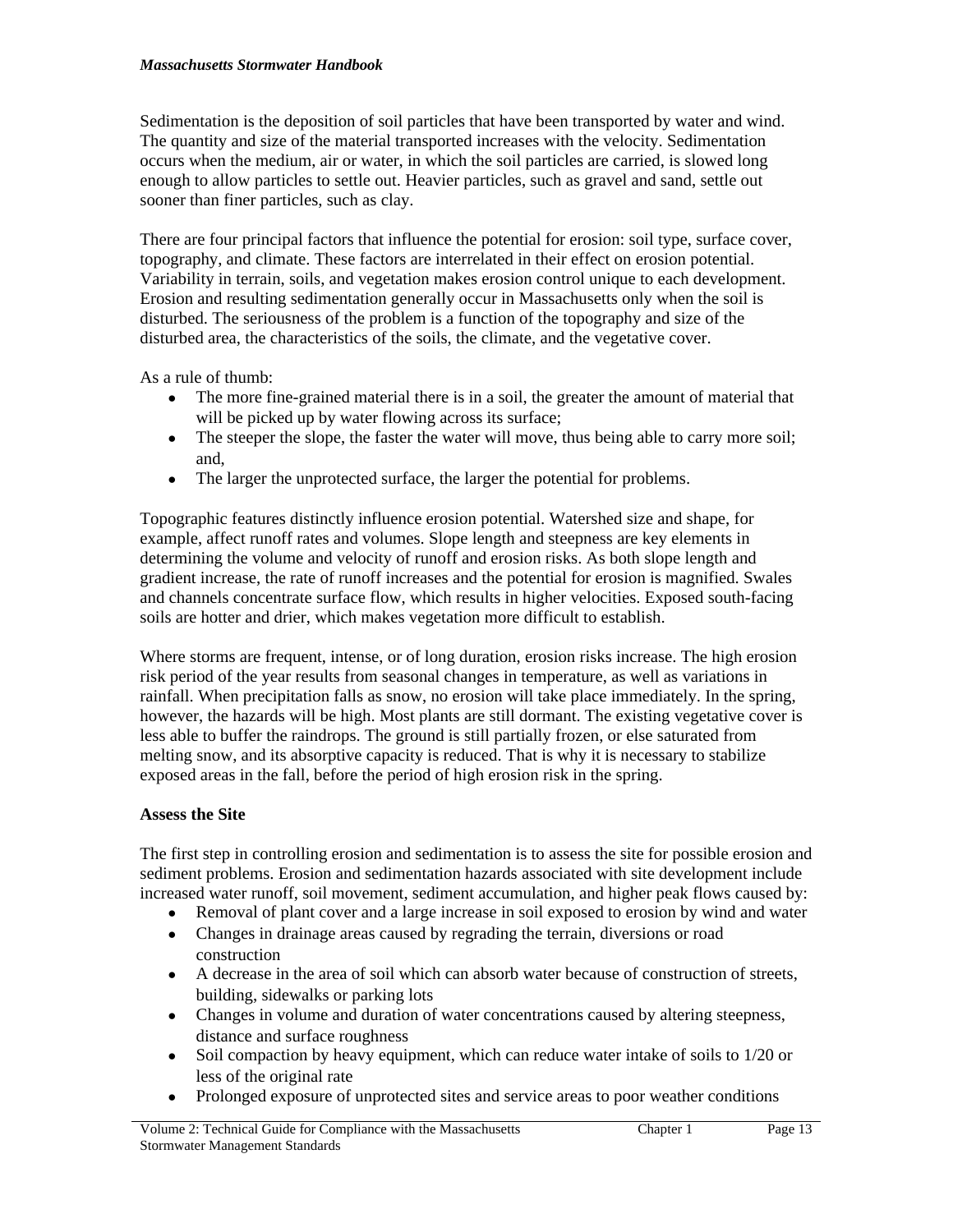- Altering the groundwater regime in a way that may adversely affect drainage systems, slope stability, survival of existing vegetation and establishment of new plants
- Exposing subsurface materials that are too rocky, too acidic or otherwise unfavorable for establishing plants
- Obstructing streamflow by new buildings, dikes and landfills
- Inappropriate timing and sequencing of construction and development activities
- Abandonment of sites before construction is completed

# **Develop an Erosion and Sediment Control Plan**

After this assessment is complete, a construction period erosion and sedimentation control plan must be prepared as required by Standard 8. Construction sites that disturb at least one acre of land are required to obtain coverage under the NPDES Construction General Permit and prepare a SWPPP. A SWPPP prepared in accordance with the Construction General Permit satisfies the erosion and sedimentation control plan requirement of Standard 8.<sup>4</sup>

At a minimum, the construction period erosion and sedimentation control plan required by Standard 8 must be prepared in accordance with the *Erosion and Sedimentation Guidelines: A Guide for Planners, Designers, and Municipal Officials* and shall include the following items:

- **Brief narrative**
- **Vicinity map**
- **Site topography map**
- **Site development plan**
- **Erosion and sedimentation control plan drawing**
- **Detail drawings and specifications**
- **Vegetation planning**

The erosion and sedimentation control plan must identify the party(ies) responsible for implementing the erosion and sedimentation control plan or any component(s) thereof. The Conservation Commission's Order of Conditions should require the responsible parties to implement the erosion and sedimentation control plan as approved by the Conservation Commission during land disturbance activities. Land disturbance activities include demolition, construction, clearing, excavation, grading, filling, and reconstruction. The requirement to implement the erosion and sedimentation control plan should end with the final stabilization of the site and the removal of the temporary erosion and sedimentation controls.

<sup>4</sup> For projects subject to jurisdiction under the Wetlands Protection Act, the construction period pollution prevention and erosion and sedimentation control plan should ordinarily be included in the Stormwater Report submitted with the Notice of Intent. For highly complex projects, where the proponent demonstrates that submission with the Notice of Intent is not possible, the issuing authority has the discretion to issue an Order of Conditions authorizing a project prior to submission of the construction period pollution prevention and erosion and sedimentation control plan. In any event, all Orders of Condition shall provide that no work, including site preparation and land disturbance, may commence unless and until a construction period pollution prevention plan that meets the requirements of Standard 8 as further elaborated by the Massachusetts Stormwater Handbook has been approved by the issuing authority.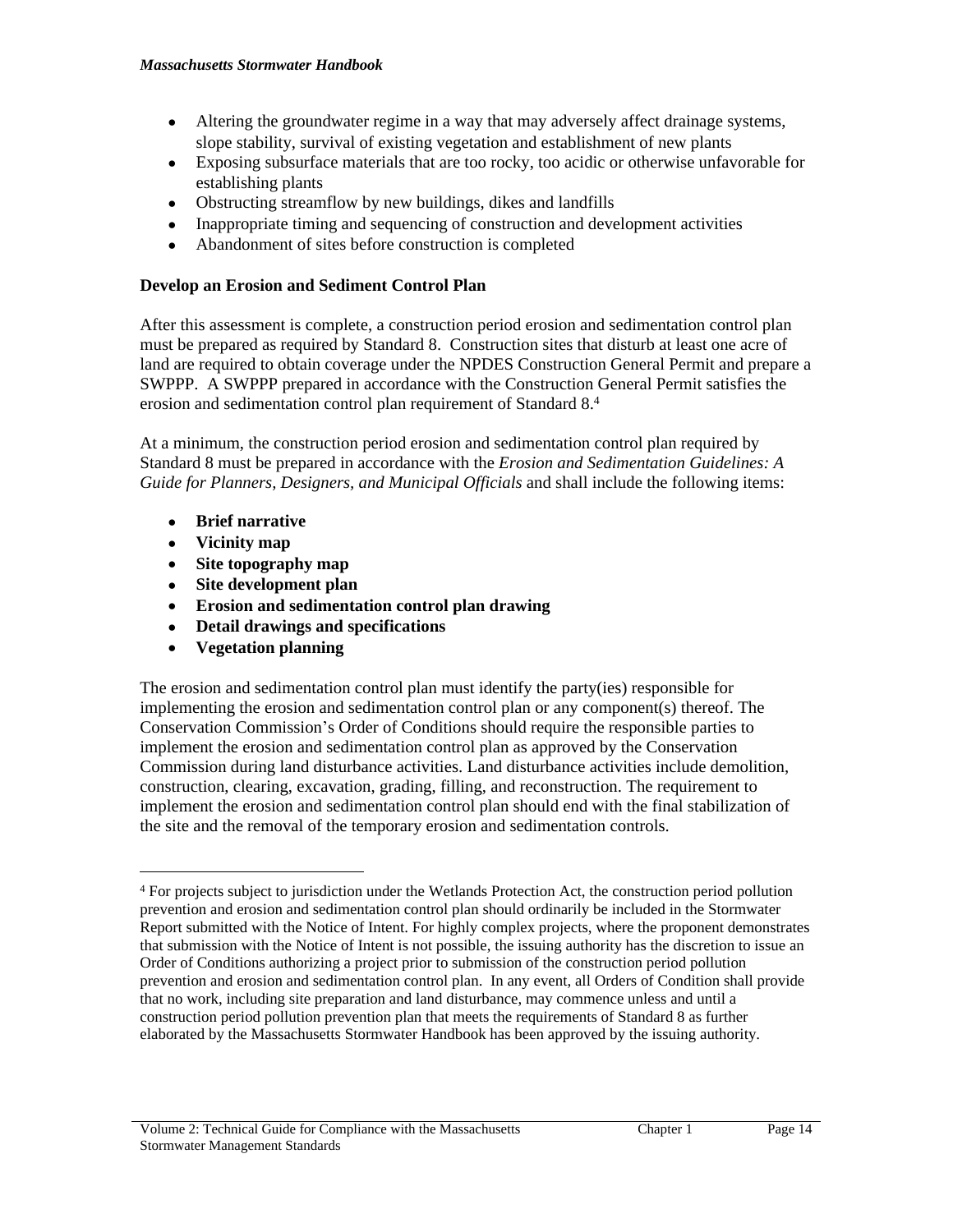## **Site Planning and Construction Sequencing**

Because any modification of a site's drainage features or topography requires protection from erosion and sedimentation, the erosion and sedimentation control plan should include site planning and construction sequencing. Typically the staging of construction activities will depend upon these site factors:

- Existing soil limitations
- Existing slope and construction grading limitations
- Drainage problems
- Exposed soils during construction

The staging of construction activities to reduce sedimentation and the designation of areas to leave undisturbed during construction will reduce the size of construction BMPs, which reduces construction costs.

In developing a construction sequencing plan, the following factors should be considered:

- *Review and consider all existing conditions in the initial site selection for the project.*  Select portions of the site that are suitable for the project rather than force the terrain to conform to development needs. Ensure that development features follow natural contours. Steep slopes, areas subject to flooding, and highly erodible soils severely limit a site's use, while level, well-drained areas offer few restrictions. Control seepage and high water table conditions. Any modification of a site's drainage features or topography requires protection from erosion and sedimentation.
- *Limit disturbance. Careful site selection will help on this point.* The site, or corridor, should be able to accommodate the development with a minimum of grading. The development plan should fit its topographic, soil, and vegetative characteristics with a minimum of clearing and grading. Natural cover should be retained and protected wherever possible. Critically erodible soil, steep slopes, stream banks, and drainage ways should be identified. The development can then be planned to disturb these vulnerable areas as little as possible.
- *Stabilize and Protect Disturbed Areas as Soon as Possible.* Two methods are available for stabilizing disturbed areas: mechanical (or structural) methods and vegetative methods. In some cases, both are combined in order to retard erosion.
- *Keep Stormwater Runoff Velocities Low*. The removal of existing vegetative cover during development and the resulting increase in impermeable surface area after development will increase both the volume and velocity of runoff. These increases must be taken into account when providing for erosion control.
- *Protect Disturbed Areas from Stormwater Runoff.* Best management practices can be utilized to prevent water from entering and running over the disturbed area. Diversions and other control practices intercept runoff from higher watershed areas, store or divert it away from vulnerable areas, and direct it toward stabilized outlets.
- *Retain Sediment within the Corridor or Site Area.* Sediment can be retained by two methods: filtering runoff as it flows and detaining sediment-laden runoff for a period of time so that the soil particles settle out. The best way to control sediment, however, is to prevent erosion.

### **Construction period erosion and sedimentation control and pollution prevention measures**

In addition to construction sequencing, the erosion and sedimentation control plan must include source control and pollution prevention measures, construction period BMPs to address erosion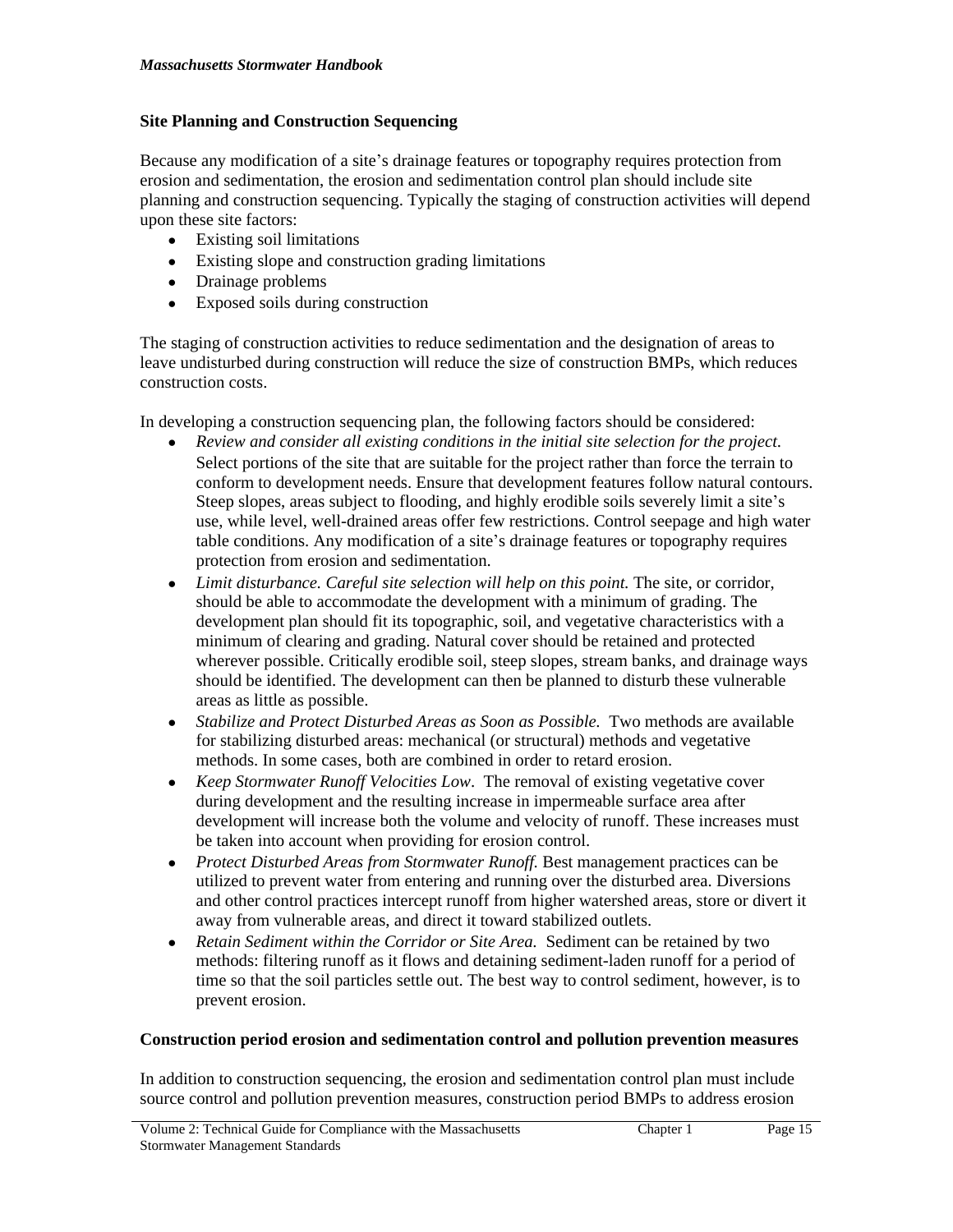and sedimentation, procedures for operating and maintaining the BMPs especially in response to wet weather events, actions to control mosquitoes during construction, and stabilization measures. Information on mosquito control is set forth in Chapter 5. Pollution prevention activities include storing construction materials away from wetland resource areas and catch basin inlets and preserving natural vegetation wherever possible.

The erosion and sedimentation control plan should specify the structural BMPs to be used during construction. The Massachusetts Erosion and Sediment Control Guidelines list 45 different kinds of Construction Period BMPs, from Brush Barriers, Check Dams and Dust Control to Inlet Protection, Outlet Protection and Stabilization to Sediment Fences. The BMPs selected for the project should reflect the needs identified in the project's erosion and sediment control plan. The erosion and sedimentation control plan must include design cross-sections and required freeboard for each construction period BMP. See Erosion and Sedimentation Guidelines, a Guide for Planners, Designers and Municipal Officials, http://www.mass.gov/eea/docs/dep/water/essec2.pdf. 5

When considering which control measures to use, always evaluate the consequences of a measure failing. Failure of a practice may be hazardous or damaging to both people and property. For example, a large sediment basin failure can have disastrous results; low points in dikes can allow them to overflow and cause major gullies. The BMPs used during construction must be distinct from the BMPs that will be used to handle stormwater after construction is completed and the site is stabilized. Many stormwater technologies (infiltration technologies) are not designed to handle the high concentrations of sediments typically found in construction runoff, and thus must be protected from construction-related sediment loadings. All construction period BMPs must be properly designed, and sediment traps or basins must be sized to provide adequate capacity and retention time to allow for proper settling of fine-grained soils.

## **Operation, Inspection, and Maintenance of Construction Period Best Management Practices.**

The erosion and sedimentation control plan shall include a schedule for implementing the stormwater management activities during land disturbance and construction that establishes a sequence in which these activities will be implemented as the project proceeds. The plan should also state when temporary practices will be removed and how disturbed areas and any areas designated for waste disposal will be stabilized.

The erosion and sedimentation control plan should specify who is responsible for maintenance of construction period BMPs, and when maintenance will be provided. The maintenance schedule should be based on site conditions, design safeguards, construction sequence, and anticipated weather conditions. For each construction period BMP, the erosion and sedimentation control plan must specify the amount of allowable sediment accumulation, and detail what will be done with the sediment removed.

# **Inspections**

Volume 2: Technical Guide for Compliance with the Massachusetts Stormwater Management Standards

<sup>&</sup>lt;sup>5</sup> The EPA has developed fact sheets for the BMPs that may be used to control erosion and sedimentation during construction. See

[http://cfpub1.epa.gov/npdes/stormwater/menuofbmps/index.cfm?action=min\\_measure&min\\_measure\\_id=4](http://cfpub1.epa.gov/npdes/stormwater/menuofbmps/index.cfm?action=min_measure&min_measure_id=4)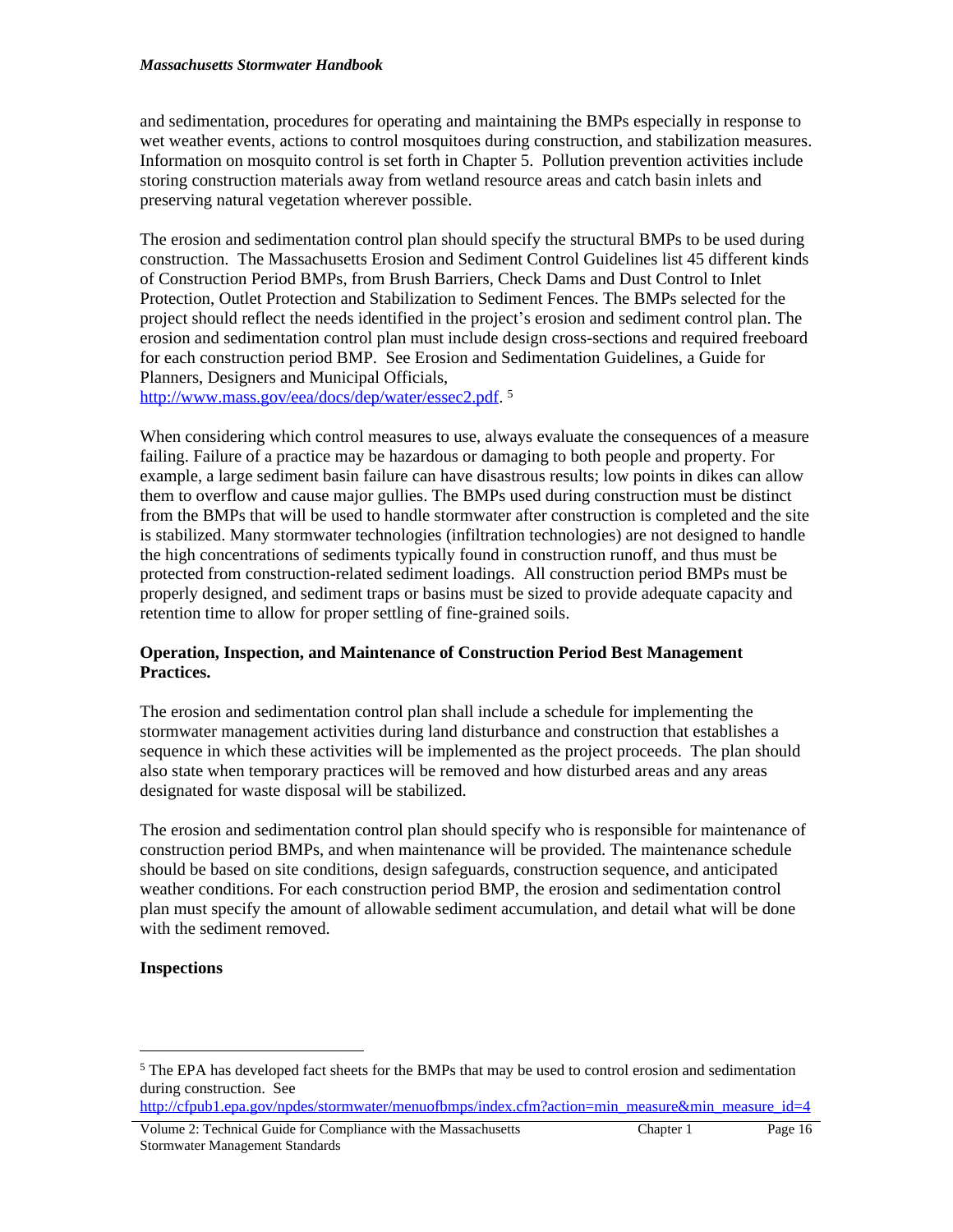#### *Massachusetts Stormwater Handbook*

The erosion and sedimentation control plan must also include a description of how the site will be inspected and maintained during land disturbance. Essential parts of the inspection program must include:

- Inspection during or immediately following initial installation of sediment controls.
- Inspection following severe rainstorms to check for damage to controls.
- Inspection prior to seeding deadlines, particularly in the fall.
- Final inspection of projects nearing completion to ensure that temporary controls have been removed, stabilization is complete, drainage ways are in proper condition, and the final contours agree with the proposed contours on the approved plan.

The erosion and sedimentation control plan should call for interim inspections as manpower and workload permit, giving particular attention to the maintenance of installed controls. The erosion and sedimentation control plan should require that all inspections be documented in a written report or log. These reports should contain the date and time of inspections, dates when landdisturbing activities begin, comments concerning compliance or noncompliance, and notes on any verbal communications concerning the project.

Additional information on preparing and implementing pollution prevention plans is contained in *Stormwater Management for Industrial Activities: Developing Pollution Prevention Plans and Best Management Practices* (EPA-832-R-92-006) or *Stormwater Management for Construction Activities: Developing Pollution Prevention Plans and Best Management Practices* (EPA-832-R-92-005), available through Office of Water Resource Center at 202- 566-1729, NTIS at 800-553- 6847, or the Educational Resources Information Center/Clearinghouse at 800-538-3742.

# **Snow and Snowmelt Management**

# **Snow Disposal**

A pollution prevention plan must provide for proper management of snow and deicing materials. The application and storage of deicing materials, most commonly salts such as sodium chloride, can lead to water quality problems for surrounding areas. Salts, gravel, sand, and other materials are applied to highways and roads to reduce the amount of ice or to provide added traction during winter storm events. Salts lower the melting point of ice, allowing roadways to stay free of ice buildup during cold winters. Sand and gravel increase traction on the road, making travel safer.

Finding a place to dispose of snow contaminated with deicing materials poses a challenge to municipalities and businesses as they clear roads, parking lots, bridges, and sidewalks. While we are all aware of the threats to public safety caused by snow, collected snow that is contaminated with road salt, sand, litter, and automotive pollutants such as oil also threatens public health and the environment.

As snow melts, road salt, sand, litter, and other pollutants are transported into surface water or through the soil where they may eventually reach the groundwater. Road salt and other pollutants can contaminate water supplies and may be toxic to aquatic life. Sand washed into waterbodies can create sand bars or fill in wetlands and ponds, impacting aquatic life, causing flooding, and affecting our use of these resources. To avoid these impacts, private and public entities must plan how they will manage snow before winter begins.

# **Deicing Materials**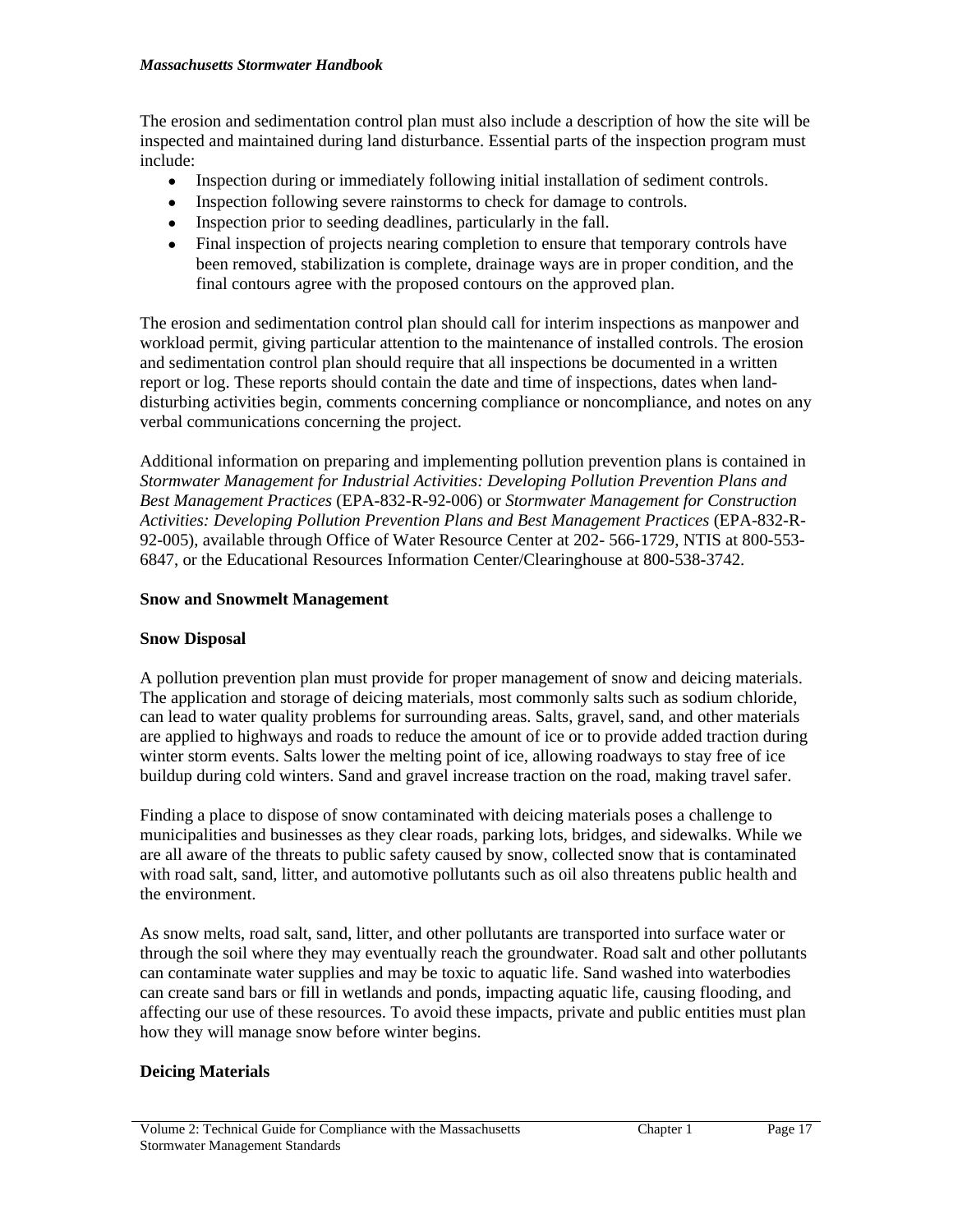To prevent increased pollutant concentrations in stormwater discharges, the amount of road salt applied should be reduced. Calibration devices for spreaders in trucks aid maintenance workers in the proper application of road salts. Many drinking water supply watersheds in Massachusetts use lower amounts of road salt to protect the resource. Reduced salt areas should be designated next to roads and wetlands. The amount of salt applied should be varied to reflect site-specific characteristics, such as road width and design, traffic concentration, and proximity to surface waters. Alternative materials, such as sand or gravel, calcium chloride, and calcium magnesium acetate may be used in especially sensitive areas. MassHighway is developing a Generic Environmental Impact Report on Snow and Ice Control that evaluates options for reducing the impact of deicing materials on water resources. Information about road deicing materials can also be found at the American Association of State Highway and Transportation Officials web site at: <http://www.transportation.org/>

# **Proper Storage of Deicing Materials**

Proper snow management involves the proper storage of deicing materials. Covering stored road salts may be costly; however, the benefits are greater than the perceived costs. Storing road salts correctly prevents the salt from lumping together, which makes it easier to load and apply. In addition, covering salt storage piles reduces salt loss from stormwater runoff and potential contamination to streams, aquifers, and estuarine areas. Salt storage piles should be located outside the 100-year floodplain for further protection against surface water contamination.

The Massachusetts General Laws, Chapter 85, Section 7A, forbid outside storage of salt in areas that would threaten groundwater and surface water sources for public water supplies or within 200 feet of an established river or estuary. Outside Zone IIs, Zone As and 200 feet of established rivers or estuaries, road salt and other deicing compounds must be stored on sheltered (protected from precipitation and wind), impervious pads. Internal flow within the shelter must be directed to a collection system and external flow directed around the shelter.

The Drinking Water Regulations require municipalities proposing new water sources to enact land use controls that prohibit the uncovered, uncontained storage of road deicing materials within:

- Wellhead Protection Areas (Zone I and Zone II) for public water supply wells and
- Zone A for both new public supply reservoirs

Road salt storage and loading areas are classified as Land Uses with Higher Potential Pollutant Loads. The pollution prevention plan for land uses involving the storage of deicing compounds should include plans to bring the storage into compliance with all applicable laws and regulations. Standard 5 of the Stormwater Management Standards provides that stormwater runoff from road salt storage areas requires the use of the specific structural BMPs determined to be suitable for runoff from land uses with higher potential pollutant loads, unless all salt storage areas are protected from exposure to rain, snow, snowmelt and runoff. MassDEP has issued Guidelines on Deicing Chemical (Road Salt) Storage (1997). See [http://www.mass.gov/eea/agencies/massdep/w](http://www.mass.gov/eea/agencies/massdep/water/regulations/guidelines-on-deicing-chemical-road-salt-storage.html) ater/regulations/guidelines-on-deicing-chemical-road-salt-storage.html.

# **Snow Disposal Sites**

In addition to limiting the use of deicing materials, proper management of snow and snowmelt requires selection of proper sites for snow disposal. MassDEP has developed a guidance document for communities regarding snow disposal, available on the web at: [http://www.mass.go](http://www.mass.gov/eea/agencies/massdep/water/regulations/guidelines-on-deicing-chemical-road-salt-storage.html)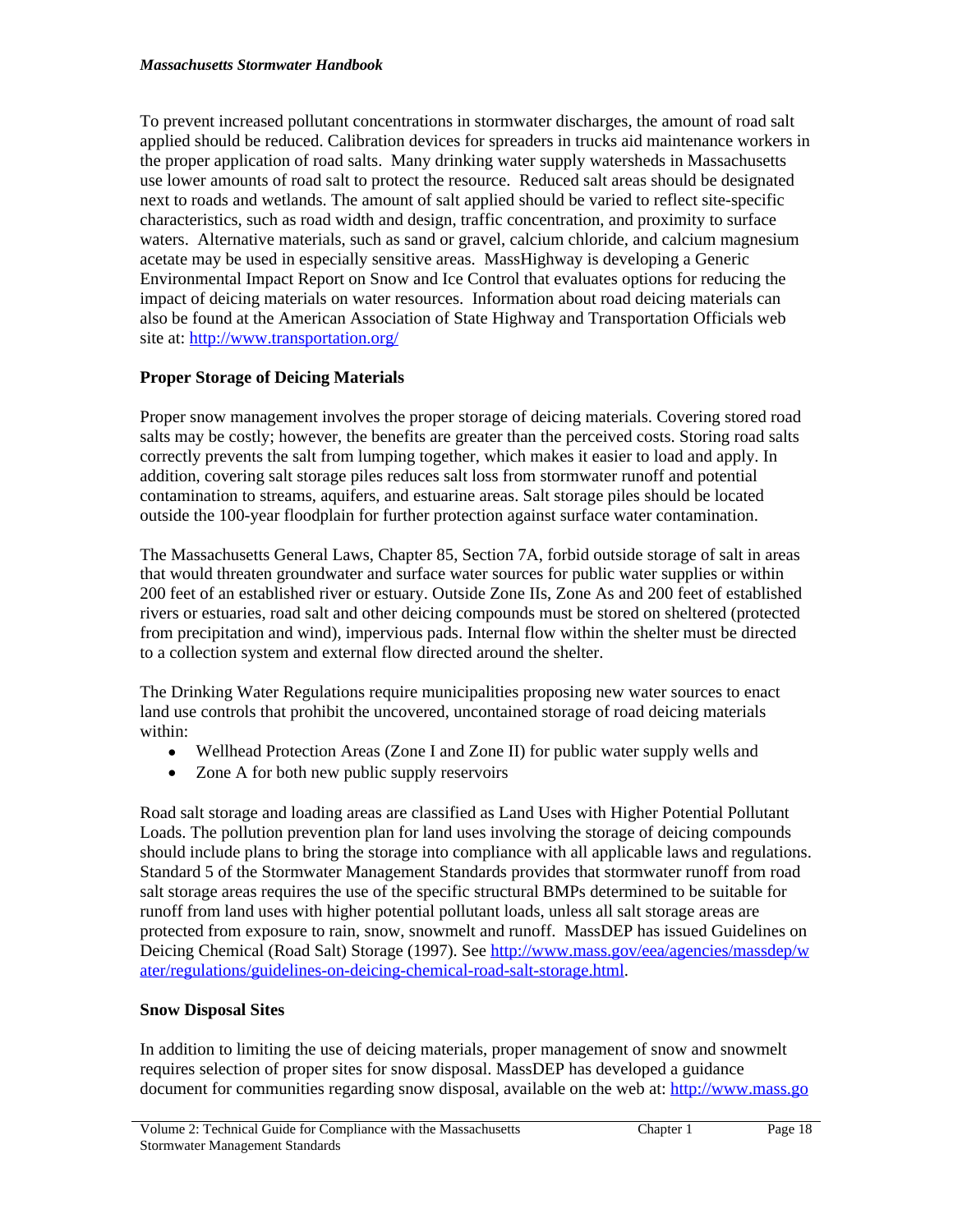v/eea/agencies/massdep/water/regulations/guidelines-on-deicing-chemical-road-salt-storage.html. This guidance document recommends the following procedures.

# **Site Selection**

The key to selecting effective snow disposal sites is to locate them adjacent to or on pervious surfaces in upland areas away from water resources and wells. At these locations, the snowmelt water can filter into the soil, leaving behind sand and debris that can be removed in the springtime. As more fully set forth below, the following areas should be avoided:

- Avoid dumping snow into any waterbody, including rivers, the ocean, reservoirs, ponds, or wetlands. In addition to water quality impacts and flooding, snow disposed of in open water can cause navigational hazards when it freezes into ice blocks.
- Do not dump snow within a Zone II or Interim Wellhead Protection Area (IWPA) of a public water supply well or within 75 feet of a private well, where road salt may contaminate water supplies.
- Avoid dumping snow on high and medium yield aquifers where it may contaminate groundwater.
- Avoid dumping snow in sanitary landfills and gravel pits. Snowmelt water will create more contaminated leachate in landfills posing a greater risk to groundwater. In gravel pits, there is little opportunity for pollutants to be filtered out of the melt water, because groundwater is close to the land surface.
- Avoid disposing of snow on top of storm-drain catch-basins or in stormwater drainage channels or ditches. Snow combined with sand and debris may block a storm drainage system, causing localized flooding. A high volume of sand, sediment, and litter released from melting snow may be quickly transported through the system into surface water.

### **Site Maintenance**

In addition to carefully selecting disposal sites before the winter begins, it is important to prepare and maintain these sites to maximize their effectiveness. The following maintenance measures should be undertaken at all snow disposal sites:

- A silt fence or equivalent barrier should be placed securely on the downgradient side of the snow disposal site.
- To filter pollutants out of the melt water, a 50-foot vegetative buffer strip should be maintained during the growth season between the disposal site and adjacent water bodies.
- Debris should be cleared from the site prior to using the site for snow disposal.
- Debris should be cleared from the site and properly disposed at the end of the snow season and no later than May 15.

### **References**

American Association of State Highway and Transportation Officials. 2000. AASHTO: Transportation Center of Excellence.<http://www.transportation.org/>

Massachusetts Executive Office of Energy & Environmental Affairs. Adopt a Stream Program. Road Salt: Some Alternatives and Strategies.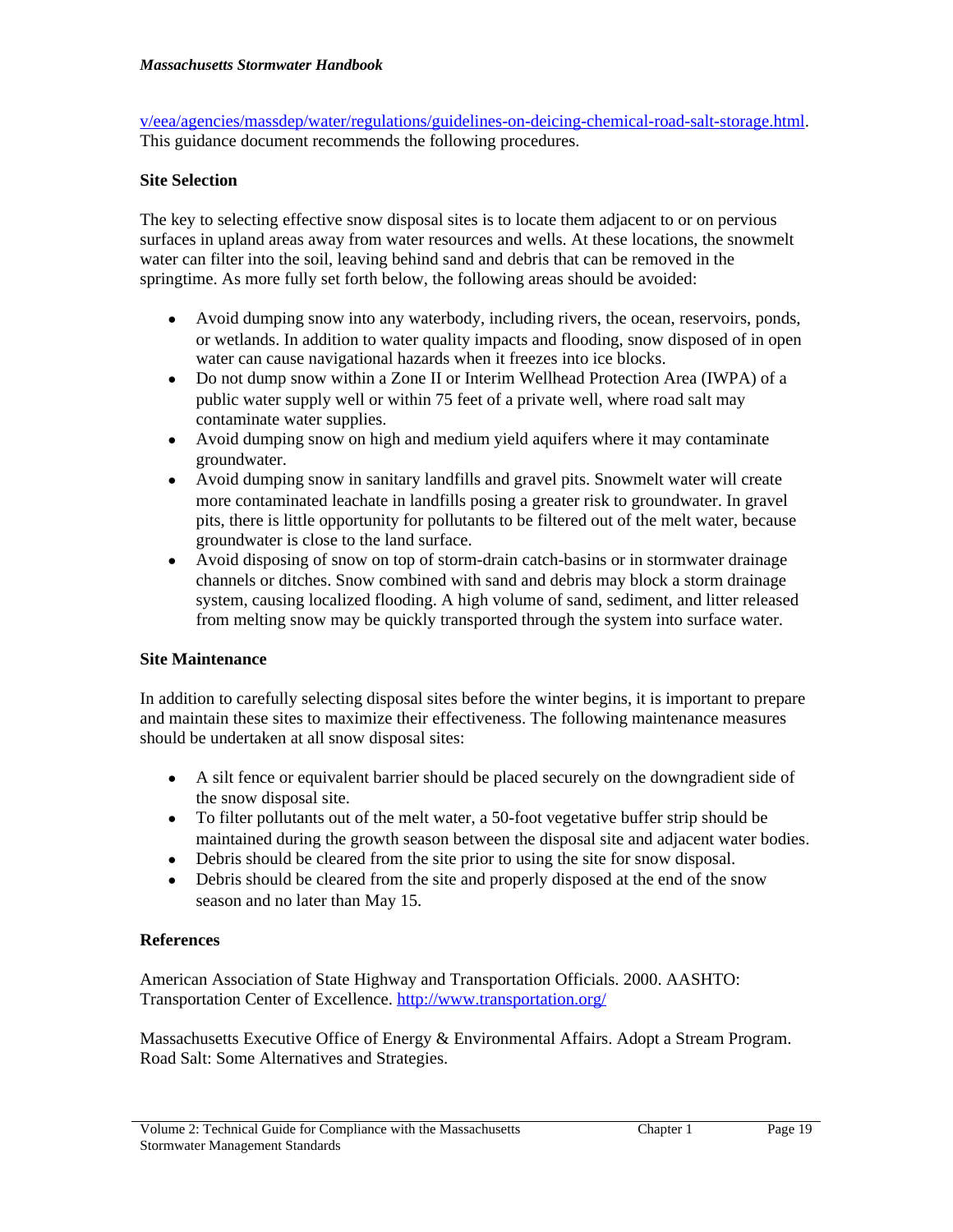MA-DEP Bureau of Resource Protection. 1997. Massachusetts Guidelines on Deicing Chemical (Road Salt) Storage. [See](http://www.mass.gov/dep/water/laws/policies.htm#storm) [http://www.mass.gov/eea/agencies/massdep/water/regulations/guideline](http://www.mass.gov/dep/water/laws/policies.htm#storm) [s-on-deicing-chemical-road-salt-storage.html](http://www.mass.gov/dep/water/laws/policies.htm#storm)

[USEPA. 1995. Planning Considerations for Roads, Highways and Bridges. U.S. Environmental](http://www.mass.gov/dep/water/laws/policies.htm#storm)  [Protection Agency, Office of Water, Washington, DC.](http://www.mass.gov/dep/water/laws/policies.htm#storm)  [www.epa.gov/OWOW/NPS/education/planroad.html](http://www.epa.gov/OWOW/NPS/education/planroad.html)

Koppelman, L.E., E. Tanenbaum, and C. Swick. 1984. Nonpoint Source Management Handbook. Long Island Regional Planning Board, Hauppauge, NY

# **Other Important Pollution Prevention and Source Control Measures**

There are many other effective pollution control and source control measures that proponents, citizens and municipalities can undertake to reduce pollutant loads in stormwater, including the following<sup>6</sup>:

 *Lawn and garden activities*, including application and disposal of lawn and garden care products, and proper disposal of leaves and yard trimmings. Effective measures include: applying pesticides and fertilizers properly, including: timing; application reduction; providing buffer areas (preferably natural vegetation) between surface waters and lawn and garden activities; limiting lawn watering and landscaping with climate-suitable vegetation; providing guidelines for what to expect from landscaping and lawn care professionals; and providing composting guidelines, if not covered elsewhere under solid waste efforts. <http://www.mass.gov/eea/agencies/massdep/water/watersheds/nonpointsource-pollution.html#2> See "More than Just a Yard: Ecological Landscaping Tools for Massachusetts Homeowners."

<http://www.mass.gov/eea/docs/eea/wrc/morethanjustyard.pdf> and Guide to Lawn and Landscape Water Conservation, <http://www.mass.gov/eea/docs/eea/wrc/lawnguide.pdf>**.**

- *Turf management* on golf courses, parks, and recreation areas. Many of the measures described above are applicable to turf management and need to be implemented by caretakers responsible for golf courses and parks and recreation areas (including municipal employees, in some cases).
- *Pet waste management*. Pooper-scooper laws for pets should be enacted and implemented. Public outreach is essential to the effectiveness of these laws. Priority resource areas, such as bathing beaches and shellfish growing areas, may need to exclude pets at least for the summer months or at other critical use times. Specific controls for horses and the control of manure may be needed. **<**http://www.mass.gov/eea/agencies/ma ssdep/water/watersheds/nonpoint-source-pollution.html#2**>**
- *Integrated Pest Management* (IPM) effectively prevents and controls pests (including weeds) in a way that maximizes environmental benefits at a reduced cost to growers. IPM involves applying an array of techniques and control strategies for pest management – with a focus on using them in the proper amounts and determining when they are most needed. By choosing from all possible pest control methods (e.g., biological controls and beneficial organisms) and rotating methods, resistance to repeated chemical controls can

<sup>&</sup>lt;sup>6</sup> Appendix A lists source control and pollution prevention measures for certain land uses .

Volume 2: Technical Guide for Compliance with the Massachusetts Stormwater Management Standards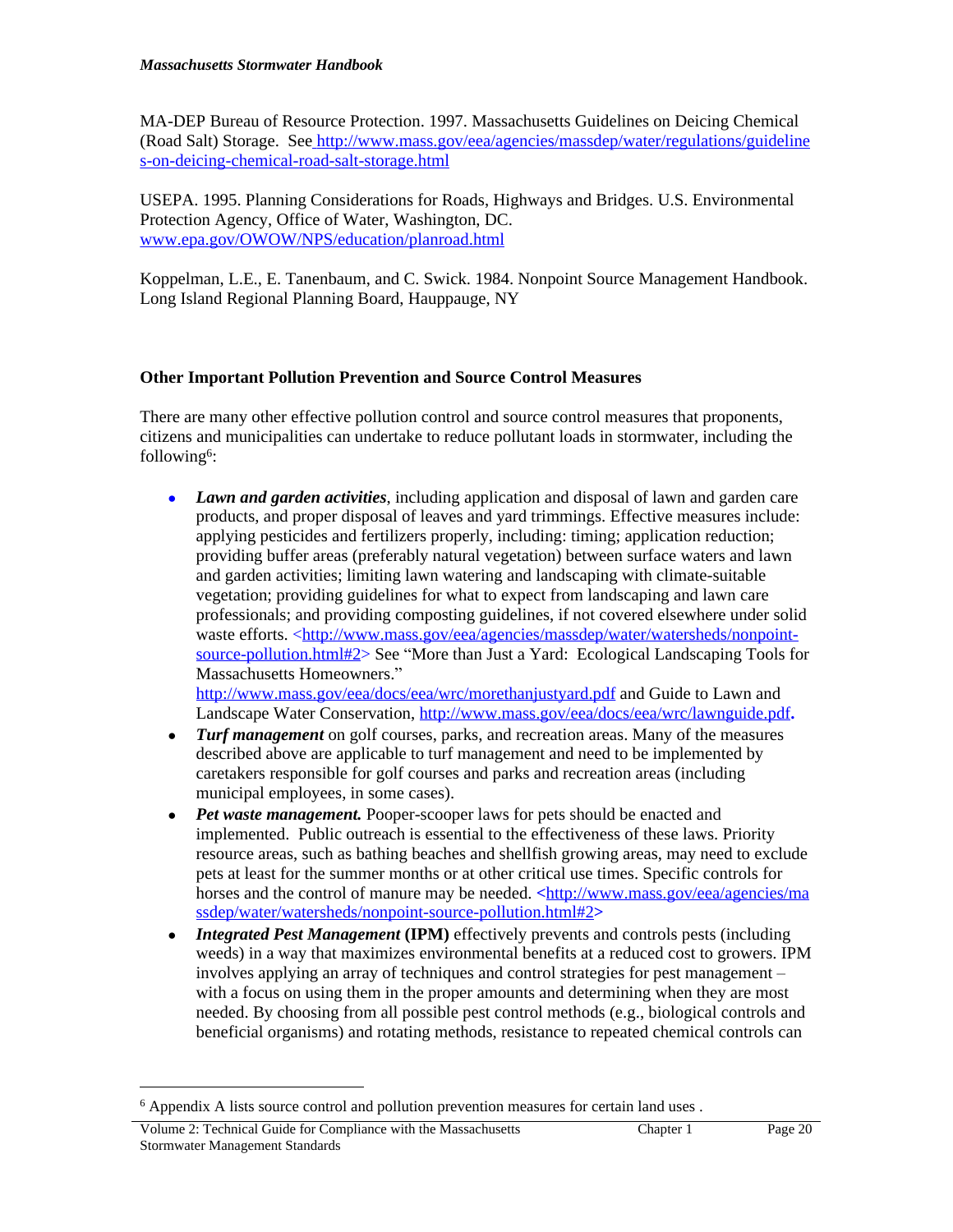be delayed or prevented. **<**http://www.mass.gov/eea/agencies/massdep/water/watersheds/ nonpoint-source-pollution.html#2**>**

- *Proper storage, use, and disposal of household hazardous chemicals***,** including automobile fluids, pesticides, paints, and solvents. Information should be provided on chemicals of concern, proper use, and disposal options. Household hazardous waste collection days should be sponsored whenever feasible. Recycling programs for used motor oil, antifreeze, and other products should be developed and promoted.
- *Storm drain stenciling* involves labeling storm drain inlets with painted messages warning citizens not to dump pollutants into the drains. The stenciled messages are generally a simple phrase to remind passersby that the storm drains connect to local waterbodies and that dumping pollutes those waters. Some storm drain stencils specify which waterbody the inlet drains to or name the particular river, lake, or bay. Commonly stenciled messages include: "No Dumping. Drains to Water Source," "Drains to River," and "You Dump it, You Drink it. No Waste Here." Pictures can also be used to convey the message, including a shrimp, common game fish, or a graphic depiction of the path from drain to waterbody. Communities with a large Spanish-speaking population might wish to develop stencils in both English and Spanish, or use a graphic alone. **<**http://www .mass.gov/eea/agencies/massdep/water/watersheds/nonpoint-source-pollution.html#2**>**
- *Proper operation and maintenance of septic systems.* Knowledge of proper operation and maintenance of septic systems should be promoted to avoid serious failures.
- *Car Washing*. This management measure involves educating the general public, businesses, municipal fleets (public works, school buses, fire, police, and parks) on the water quality impacts of the outdoor washing of automobiles and how to avoid allowing polluted runoff to enter the storm drain system. Outdoor car washing has the potential to result in high loads of nutrients, metals, and hydrocarbons during dry weather conditions in many watersheds, as the detergent-rich water used to wash the grime off our cars flows down streets and into storm drains. Commercial car wash facilities often recycle their water or are required to treat their wash-water discharge prior to release to the sanitary sewer system. As a result, most stormwater impacts from car washing are from residents, businesses, and charity car wash fundraisers that discharge polluted wash water to the storm drain system.

**<**http://www.mass.gov/eea/agencies/massdep/water/watersheds/nonpoint-sourcepollution.html#2**>**

- *Commercial operations and activities,* including parking lots, gas stations, and other local businesses. Recycling, spill prevention and response plans, and proper material storage and disposal should be promoted. Using dry floor cleaners and absorbent materials and limiting the use of water to clean driveways and walkways should be encouraged. Care should be taken to avoid accidental disposal of hazardous materials down floor drains. Floor drains should be inventoried.
- Department of Public Works Facilities (DPWs)**.** Because of the nature of the activities they perform, such as storing and managing sand, salt, and chemicals, and fueling and maintaining trucks and other equipment, DPWs are in a unique position to prevent a wide range of compounds from becoming stormwater pollutants. MassDEP has developed a Fact Sheet specifically for DPWs: **<**http://www.mass.gov/eea/agencies/massdep/water/wa tersheds/nonpoint-source-pollution.html#2**>**
- **Other efforts, including water conservation and litter control, can be tied to nonpoint source pollution control.**

### **Local Bylaws and Regulations**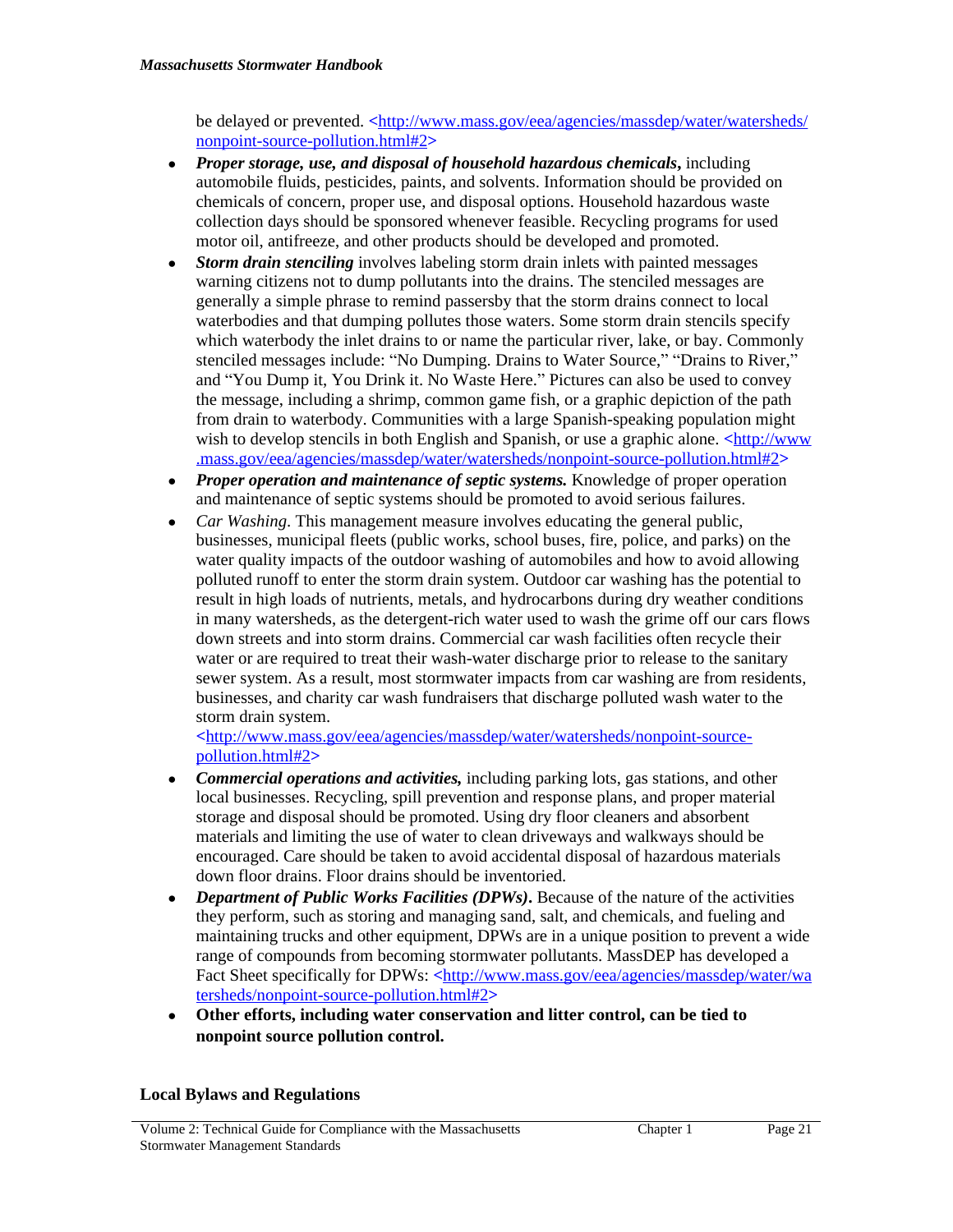Local bylaws, ordinances, and regulations are among the best mechanisms to institute many of the nonstructural controls described above, because they can cover a wide range of pollution prevention issues that fall below federal thresholds or for which no threshold exists. These bylaws are generally proposed by planning boards or conservation commissions, in consultation with other local officials. Stormwater bylaws and earth removal or sediment and erosion control bylaws are among the most common types of local initiatives. Stormwater bylaws establish requirements for site planning and pollution prevention plans in conjunction with design and construction activities. Earth removal or erosion and sediment control bylaws focus specifically on construction activities and controlling soil erosion problems. Many local boards of health have adopted pet waste control bylaws.

MassDEP's *Nonpoint Pollution Source Management Manual* (2006) provides several general suggestions for developing various types of bylaws for nonpoint pollution control, including controlling erosion and sediment, limiting impervious surfaces (or lot clearing), specifying nutrient loading standards, and enhancing site plan review, wetlands protection, and road salt management.

EEA's SmartGrowth Tool Kit ([http://www.mass.gov/envir/smart\\_growth\\_toolkit/\)](http://www.mass.gov/envir/smart_growth_toolkit/), the EPA website [\(http://www.epa.gov/owow/nps/ordinance/mol6.htm\)](http://www.epa.gov/owow/nps/ordinance/mol6.htm) and the Stormwater Managers Resource Center website (<http://www.stormwatercenter.net>) include model bylaws for LID development. See also [http://www.mapc.org/regional\\_planning/Developing\\_Local\\_Bylaw.pdf](http://www.mapc.org/regional_planning/Developing_Local_Bylaw.pdf). Technical assistance with the development of local bylaws is available from the Massachusetts Coastal Zone Management Office, or the NRCS Community Assistance Program. Other groups such as regional planning agencies or nonprofit groups such as Massachusetts Association of Conservation Commissions or the Massachusetts Audubon Society may be able to provide assistance with bylaw development.

# **C. Structural Best Management Practices**

This section of Chapter 1 presents information about the structural Best Management Practices (BMPs) that may be used to manage stormwater runoff in accordance with the Stormwater Management Standards. Proponents should consult this section when selecting and evaluating BMPs for a given development or redevelopment. Conservation commissions and other issuing authorities should become familiar with the information presented here to learn whether a BMP is appropriate for a project site, if a drainage system meets the Stormwater Management Standards, and what actions are required to operate and maintain the BMP.

This section of Chapter 1 groups individual BMP technologies according to the principal methods of stormwater management: pretreatment, treatment, conveyance, and infiltration. *Some BMPs fall into several categories, because they serve several functions*. For example, some bioretention areas are designed to act as a filter (hereinafter "filtering bioretention areas"), and others are designed to infiltrate (hereinafter "exfiltrating bioretention areas"). The next section describes the basic issues to consider when choosing a BMP to meet a particular Stormwater Management Standard, including site suitability, design specifications, construction methods, and maintenance requirements.

Note that the BMPs described in this chapter address *post-construction* stormwater management. There are many other BMPs focused expressly on mitigating stormwater impacts *during* construction. Detailed descriptions of these construction-specific BMPs can be found in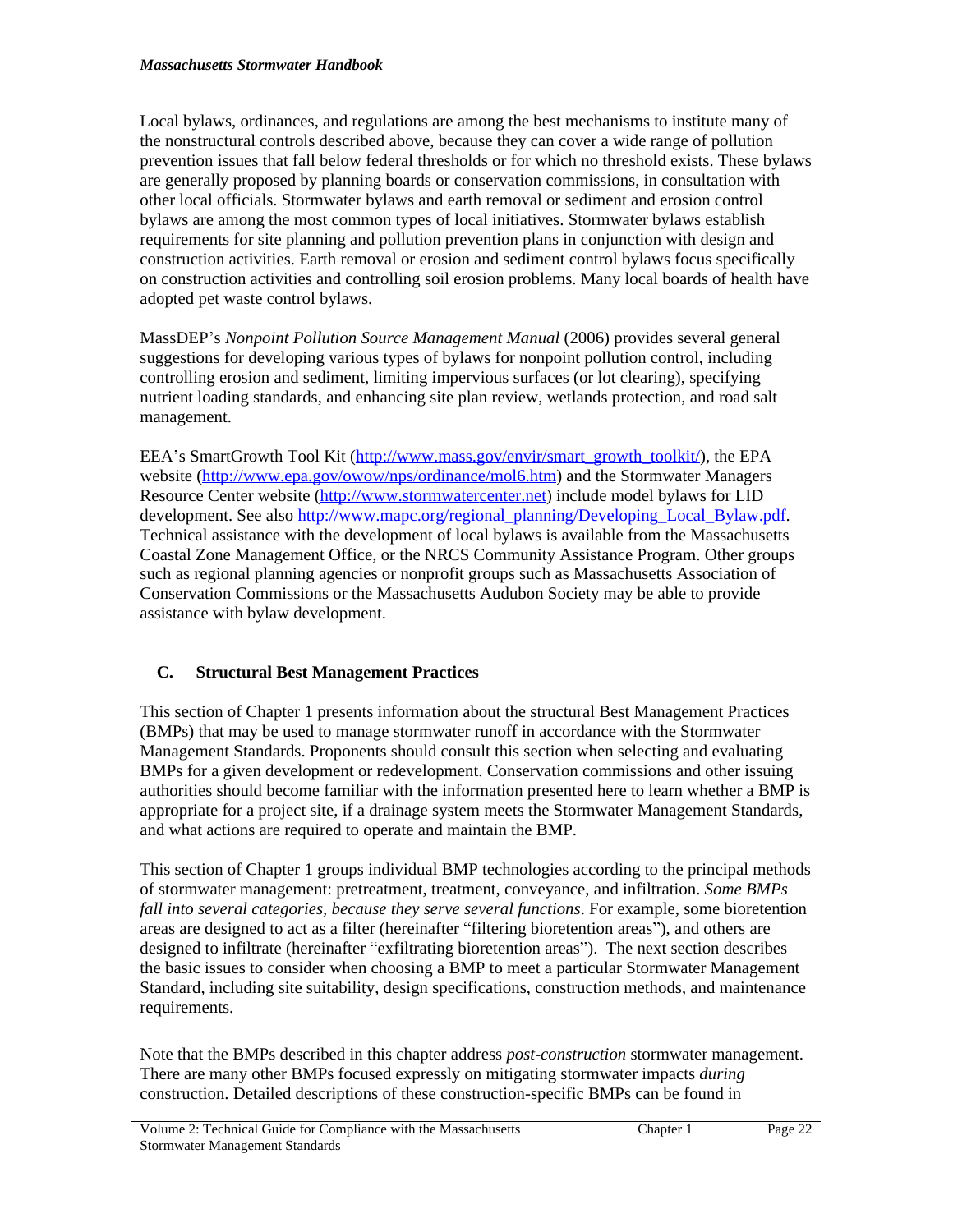MassDEP's *Massachusetts Nonpoint Pollution Source Management Manual,* Chapter 6: "Erosion and Sediment Control." (2006), MassDEP's *Erosion and Sedimentation Control Guidelines: A Guide for Planners, Designers, and Municipal Officials* (May 2003), and MassHighway's *Stormwater Handbook for Highways and Bridges* (May 2004).

Chapter 2 contains detailed information on specific post-construction structural stormwater best management practices. For each BMP, there is a discussion of its purpose, advantages and disadvantages, applicability, expected range of pollutant removal effectiveness, planning considerations, design and construction issues and operation and maintenance requirements.

Volume 3 provides the basic calculations needed to design a BMP for conformance with each Standard, including how to determine:

- **The required water quality volume;**
- **The required recharge volume based on hydrologic soil classification; and**
- **The size of the BMP.**

Because increased awareness and attention to stormwater management have encouraged the research and development of new technologies for stormwater management, Chapter 4 provides additional information on innovative and emerging BMP technologies. Some of these technologies have been evaluated as part of EPA's Technology Acceptance Reciprocity Partnership (TARP) or Massachusetts' Strategic Envirotechnology Partnership (STEP). Chapter 4 provides information on the TARP and STEP programs.

# **The Classes of BMPs**

MassDEP divides the stormwater BMPs into several basic classes as shown in Table 2-1. The table also lists manufactured BMPs such as proprietary separators. Each BMP varies to the extent that it conveys, treats, infiltrates, retains, attenuates, and stores stormwater runoff. *Note that some BMPs fit into more than one class because they serve more than one function.* The classes include:

Structural Pretreatment BMPs**: The first BMPs in a treatment train, these measures typically remove the coarse sediments that can clog other BMPs. The settling process generates sediment that must be routinely removed. Maintenance is especially critical for pretreatment BMPs, because they receive stormwater containing the greatest concentrations of suspended solids during the first flush. Some pretreatment devices such as the Oil Grit Separator are required to pretreat the runoff from certain land uses with higher potential pollutant loads, such as gas stations and high intensity use parking lots**<sup>7</sup> **. The most common pretreatment BMPs include:**

- **Deep Sump Catch Basins**
- **Oil Grit Separators**
- **Proprietary Separators**
- **Sediment Forebays**
- **Vegetated Filter Strips**

Volume 2: Technical Guide for Compliance with the Massachusetts Stormwater Management Standards

<sup>7</sup> For such land uses, it may be possible to use a filtering bioretention area, or a sand filter in lieu of an oil grit separator.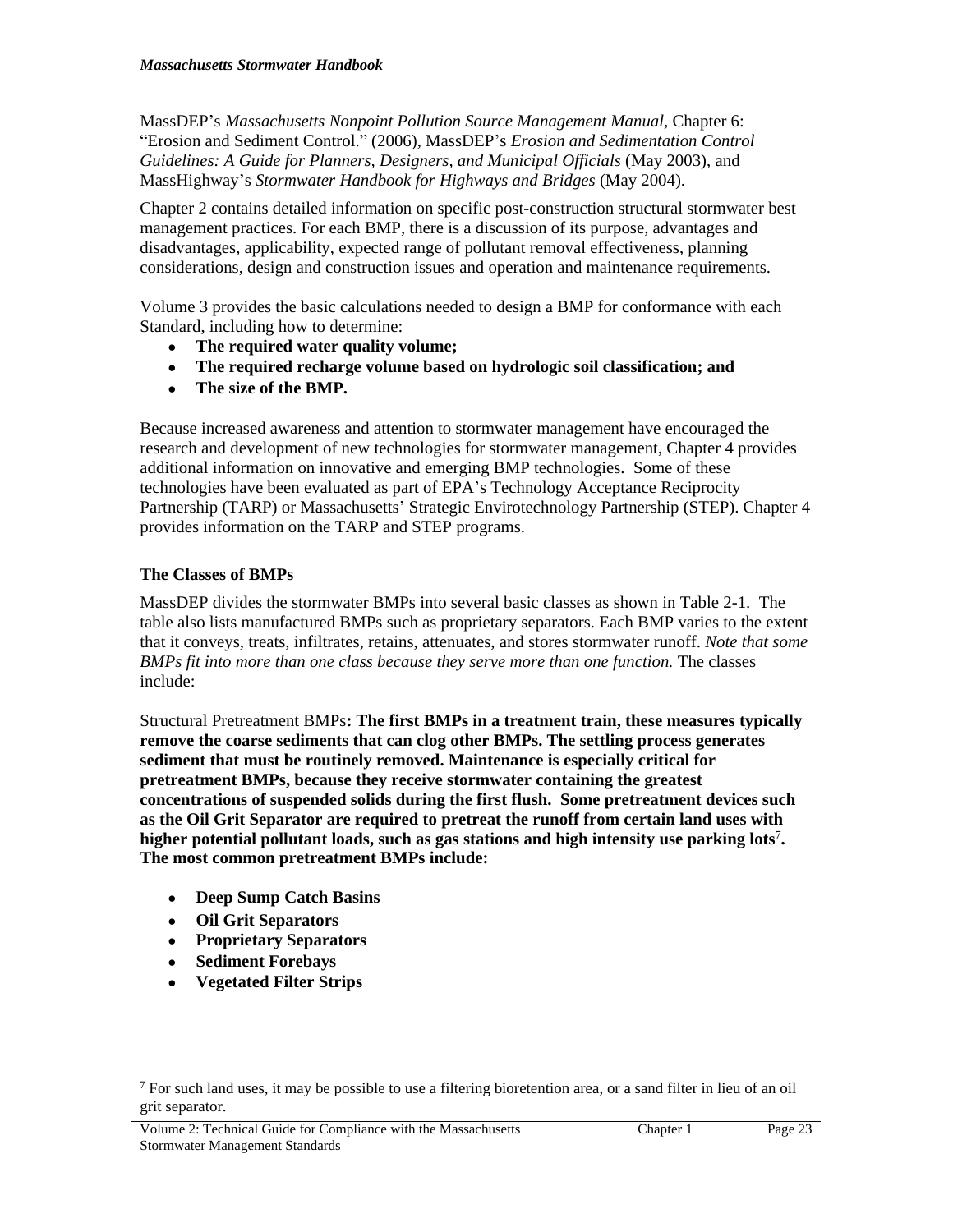Pretreatment BMPs can be configured as on-line or off-line devices. On-line systems are designed to treat the entire water quality volume. Off-line practices are typically designed to receive a specified discharge rate or volume. A flow diversion structure or flow splitter is used to divert the design flow to the off-line practice. To receive TSS removal credit, oil grit separators and deep sump catch basins must be configured as off- line devices.

# **Treatment BMPs**

There are three main types of Treatment BMPs:

- **Stormwater Treatment Basins**
- **Constructed Stormwater Wetlands**
- **Filtration BMPs**

They are more specifically described below**.**

**Stormwater Treatment Basins**: These BMPs provide peak rate attenuation by detaining stormwater and settling out suspended solids. The basins that are most effective at removing pollutants have either a permanent pool of water or a combination of a permanent pool and extended detention, and some elements of a shallow marsh. Stormwater basins include:

- **Extended Dry Detention Basins**
- **Wet Basins**

**Constructed Wetlands:** Constructed stormwater wetlands are designed to maximize the removal of pollutants from stormwater runoff through wetland vegetation uptake, retention and settling. Gravel wetlands remove pollutants by filtering stormwater through a gravel substrate.

- **Constructed Stormwater Wetland**
- **Gravel Wetland**

**Filtration BMPs**: Filtration systems use media to remove particulates from runoff. They are typically used when circumstances limit the use of other types of BMPs, such as where space is limited–particularly in a highly urbanized setting–or when it is necessary to capture particular industrial or commercial pollutants (e.g., hydrocarbons). In these circumstances, other BMPs might be cost-prohibitive or not as effective. Filtered runoff may be collected and returned to the conveyance system, or allowed to partially exfiltrate into the soil. Filtration BMPs include:

- **Filtering Bioretention Areas and Rain Gardens**
- **Proprietary Media Filter**
- **Sand Filters/Organic Filters**
- **Treebox Filter**

**Conveyance BMPs**:These BMPs collect and transport stormwater to BMPs for treatment and/or infiltration. These practices may also treat runoff through infiltration, filtration, or temporary storage. A water quality swale usually functions as a runoff conveyance channel and a filtration practice. The vegetation or turf also prevents erosion, filters sediment, and provides some nutrient uptake benefits. Conveyance BMPs include:

- **Drainage Channels**
- **Grass Channels**
- **Water Quality Swales**
	- **o Dry**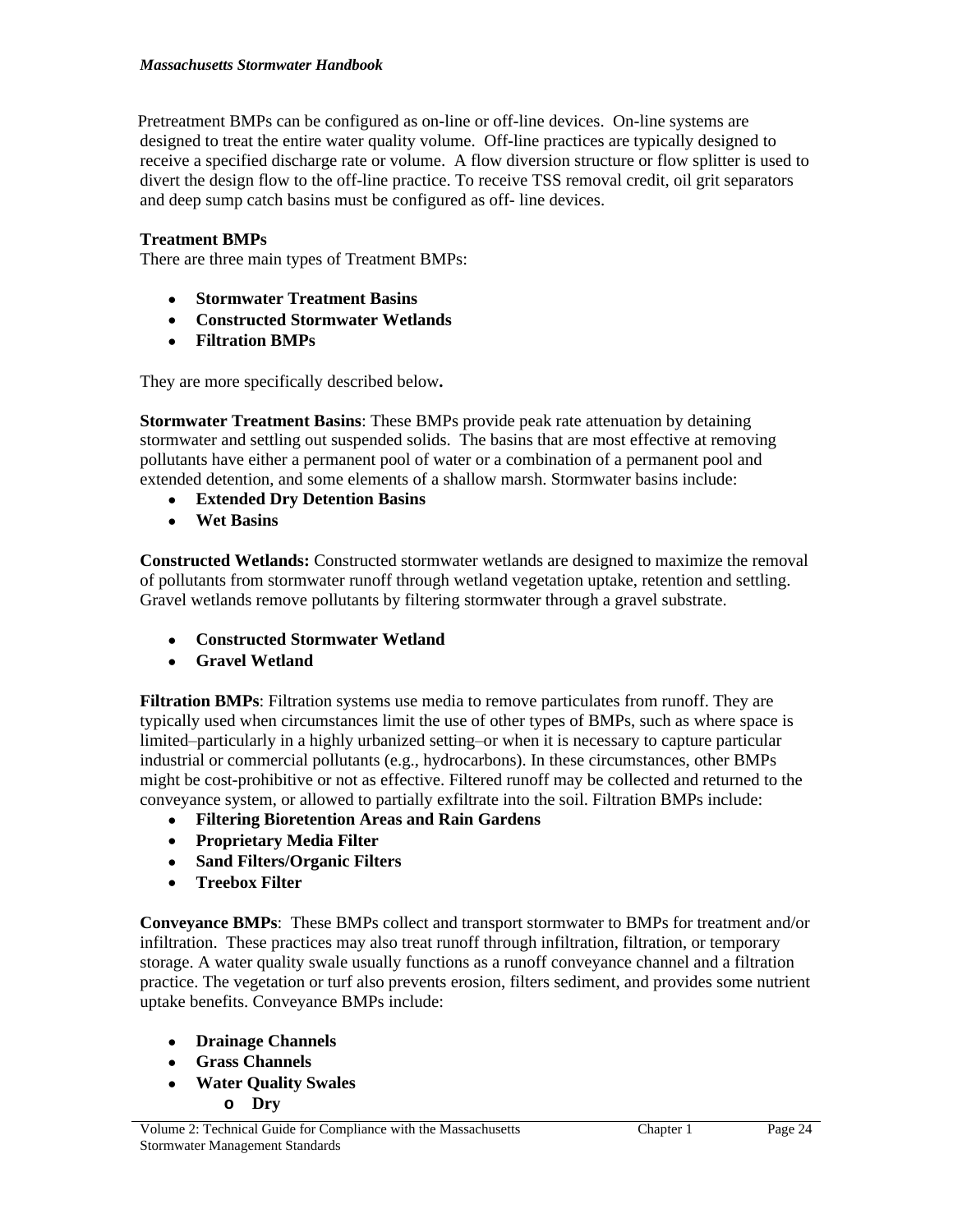### **o Wet**

**Infiltration BMPs:** Infiltration systems are designed primarily to reduce the quantity of stormwater runoff from a particular site. Infiltration techniques reduce the amount of surface flow and direct the water back into the ground. Infiltration practices typically cannot provide channel protection and overbank or extreme flood detention storage. Infiltration BMPs include:

- **Exfiltrating Bioretention Areas and Rain Gardens**
- **Dry Wells**
- **Infiltration Basins**
- **Infiltration Trenches**
- **Leaching Catch Basins**
- **Subsurface Structures**

**Other BMPs:** Some BMPs do not fit into any of the categories set forth above. These BMPs include the following:

- **Dry Detention Basins**
- **Green Roofs**
- **Porous Pavement**
- **Rain Barrels and Cisterns**

**Accessories:** BMP accessories are devices that enable BMPs to operate as designed. BMP accessories include the following:

- **Check Dams**
- **Level Spreaders**
- **Outlet Structures**
- **Catch Basin Inserts**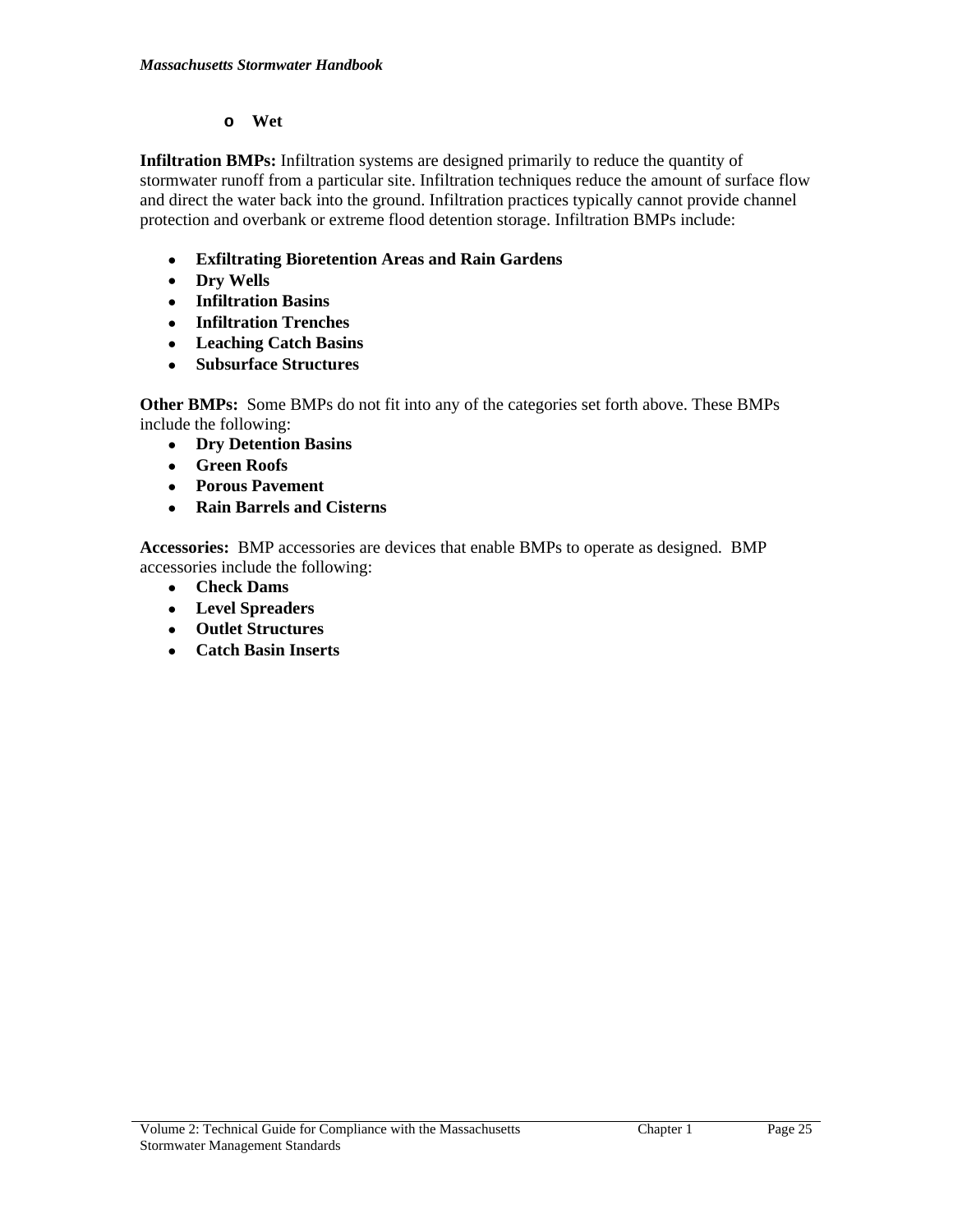| Table 2.1                         |                                                     |                                                                                                                                 |  |
|-----------------------------------|-----------------------------------------------------|---------------------------------------------------------------------------------------------------------------------------------|--|
|                                   | <b>BMPs for Controlling Stormwater Quantity</b>     |                                                                                                                                 |  |
|                                   | <b>Pretreatment BMP</b><br><b>BMP</b> that requires |                                                                                                                                 |  |
|                                   |                                                     | pretreatment                                                                                                                    |  |
| <b>Pretreatment</b>               |                                                     |                                                                                                                                 |  |
| <b>Deep Sump Catch Basin</b>      | Yes                                                 | N <sub>0</sub>                                                                                                                  |  |
| <b>Oil Grit Separators</b>        | Yes                                                 | N <sub>0</sub>                                                                                                                  |  |
| <b>Proprietary Separators</b>     | Yes                                                 | N <sub>0</sub>                                                                                                                  |  |
| <b>Sediment Forebays</b>          | Yes                                                 | N <sub>0</sub>                                                                                                                  |  |
| <b>Vegetated Filter Strips</b>    | Yes                                                 | N <sub>0</sub>                                                                                                                  |  |
| <b>Treatment</b>                  |                                                     |                                                                                                                                 |  |
| <b>Bioretention areas/rain</b>    | No                                                  | Yes                                                                                                                             |  |
| gardens                           |                                                     |                                                                                                                                 |  |
| <b>Constructed stormwater</b>     | No                                                  | Yes                                                                                                                             |  |
| wetlands                          |                                                     |                                                                                                                                 |  |
| <b>Extended Dry Detention</b>     | No                                                  | Yes                                                                                                                             |  |
| <b>Basins</b>                     |                                                     |                                                                                                                                 |  |
| <b>Gravel Wetlands</b>            | N <sub>0</sub>                                      | Yes                                                                                                                             |  |
| <b>Proprietary Media Filters</b>  | N <sub>0</sub>                                      | Yes                                                                                                                             |  |
| <b>Sand/Organic Filters</b>       | N <sub>0</sub>                                      | Yes                                                                                                                             |  |
| <b>Tree Box filters</b>           | N <sub>0</sub>                                      | Yes                                                                                                                             |  |
| <b>Wet basins</b>                 | N <sub>0</sub>                                      | Yes                                                                                                                             |  |
| <b>Conveyance</b>                 |                                                     |                                                                                                                                 |  |
| <b>Grass Channels</b>             | N <sub>0</sub>                                      | Yes                                                                                                                             |  |
| <b>Water Quality Swales - Dry</b> | N <sub>0</sub>                                      | Yes                                                                                                                             |  |
| <b>Water Quality Swales - wet</b> | N <sub>0</sub>                                      | Yes                                                                                                                             |  |
| <b>Infiltration BMPs</b>          |                                                     |                                                                                                                                 |  |
| Dry Wells                         | N <sub>0</sub>                                      | No pretreatment required<br>for runoff from non-metal<br>roofs and metal roofs outside<br>Zone II, IWPA and<br>industrial site. |  |
| <b>Infiltration Basins</b>        | N <sub>0</sub>                                      | Yes                                                                                                                             |  |
| <b>Infiltration Trenches</b>      | N <sub>0</sub>                                      | Yes                                                                                                                             |  |
| <b>Leaching Catch Basins</b>      | N <sub>0</sub>                                      | Yes                                                                                                                             |  |
| <b>Subsurface Structures</b>      | N <sub>0</sub>                                      | Yes                                                                                                                             |  |
| <b>Other BMPs</b>                 |                                                     |                                                                                                                                 |  |
| <b>Dry Detention Basins</b>       | N <sub>0</sub>                                      | N <sub>0</sub>                                                                                                                  |  |
| <b>Green Roofs</b>                | N <sub>0</sub>                                      | N <sub>0</sub>                                                                                                                  |  |
| <b>Porous Pavements</b>           | No.                                                 | $\bf No$                                                                                                                        |  |
| Rain Barrels & Cisterns           | N <sub>0</sub>                                      | N <sub>0</sub>                                                                                                                  |  |

# **The BMP Selection Process**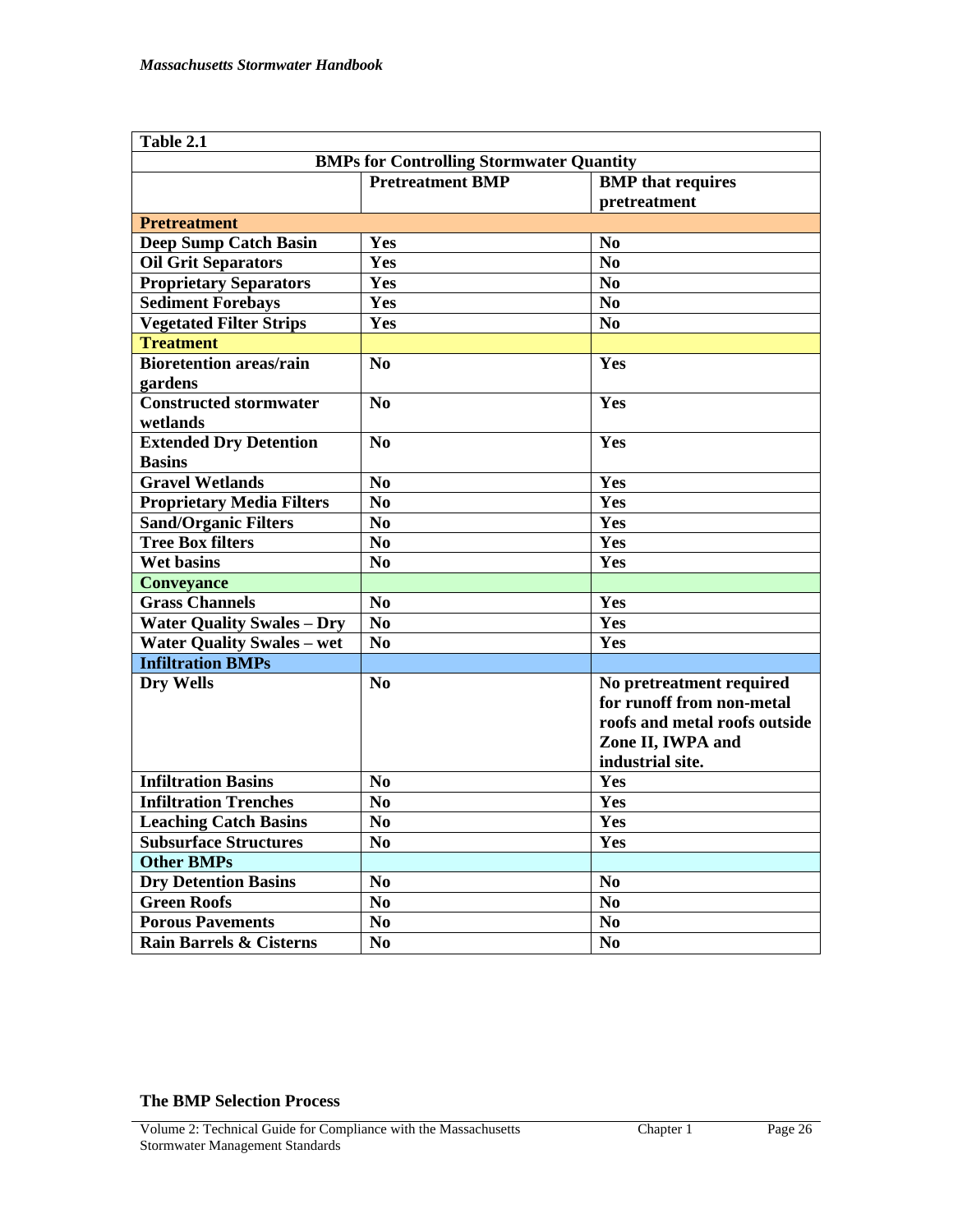Once site planning, pollution prevention, and source control measures have been implemented, applicants should integrate structural BMPs into the overall stormwater control system. For the most part, structural BMPs are engineered systems that are typically made of natural materials such as grass and plants, or manufactured materials like steel, fiberglass, and concrete. They act as the last line of defense in protecting the Commonwealth's waters from stormwater pollution. As such, these man-made structures can be highly effective in removing pollutants from stormwater if properly designed and maintained.

The following sections provide guidance for choosing the appropriate structural BMPs for a site by explaining the basic considerations for their use. Each BMP has certain limitations. When designing a stormwater management system for any site, the project proponent, working together with planners and design engineers, should ask the following questions:

- **How can the stormwater management system be designed to meet the standards for stormwater quantity and quality most effectively?**
- **What are the opportunities to meet the stormwater quality standards and the stormwater recharge and peak discharge standards simultaneously?**
- **What opportunities exist to use comprehensive site planning to minimize the need for structural controls?**
- **Are there Critical Areas on or adjacent to the project site?**
- **Does the project involve stormwater discharges from land uses with higher potential pollutant loads?**
- **What are the physical site constraints?**
- **Given the site conditions, which BMP types are most suitable?**
- **What type of development is being proposed and what pollutants does this land use typically generate?**
- **Is there an opportunity to receive the LID Site Design credits by incorporating environmentally sensitive design or low impact development techniques?**
- **Is the future maintenance reasonable and acceptable for this type of BMP?**
- **Has adequate access been provided for maintenance?**
- **Is the BMP option cost-effective?**
- **Does the stormwater discharge near or to an impaired surface water?**
- **Has a TMDL been developed?**
- **Are BMPs available to remove the pollutant of concern?**

The project proponent should consider whether a system of several BMPs is more appropriate for a site than a single BMP structure. Too often, stormwater controls are added to a site plan in its final stages. When planning for stormwater management is done as an afterthought, proponents are not likely to select the most environmentally appropriate and cost-effective practices for controlling runoff.

By engaging in early planning, the proponent can focus on the entire site and identify the best available locations for reducing, infiltrating and treating runoff. Early stormwater management planning can also allow the proponent to combine best management practices into treatment trains. With a treatment train, one or more of the measures can fail without undermining the integrity of the overall site control strategy.

Including stormwater management in the early stages of the planning process gives proponents the opportunity to consider whether a decentralized system comprised of BMPs scattered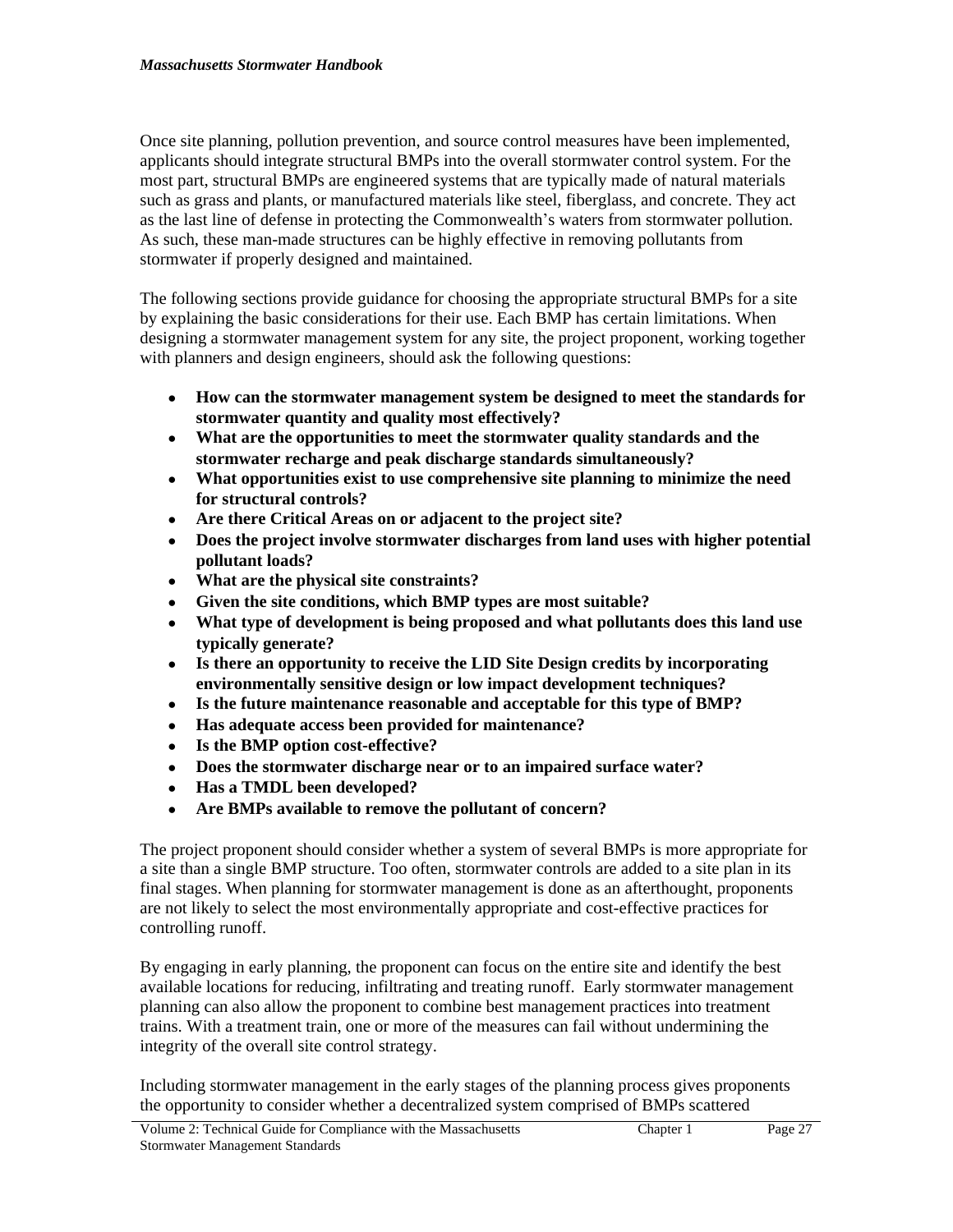throughout the site may provide greater environmental benefits at less cost than a centralized system that transports all runoff to a single location for treatment and disposal. Through early planning, a proponent may discover that a decentralized system that uses dry wells for roof runoff, relies on water quality swales rather than curbs and gutters to convey street runoff to additional BMPs, and installs infiltration trenches in front of an extended dry detention basin, is the most cost-effective and environmentally protective approach to achieving compliance with the Stormwater Management Standards.

# **Stormwater Quantity Management**

Approximating a site's pre-development hydrology, including the natural cover, is the primary goal of stormwater quantity management. A site's post-development hydrology can be controlled through a combination of stream bank/channel erosion control (2-year 24-hour storm events), flood control (10-year 24-hour and 100-year 24-hour storm events). Table 2-2 indicates the types of quantity controls provided by specific BMPs.

## **Table 2-2 BMPs for Controlling Peak Discharge Rates**

Volume 2: Technical Guide for Compliance with the Massachusetts Stormwater Management Standards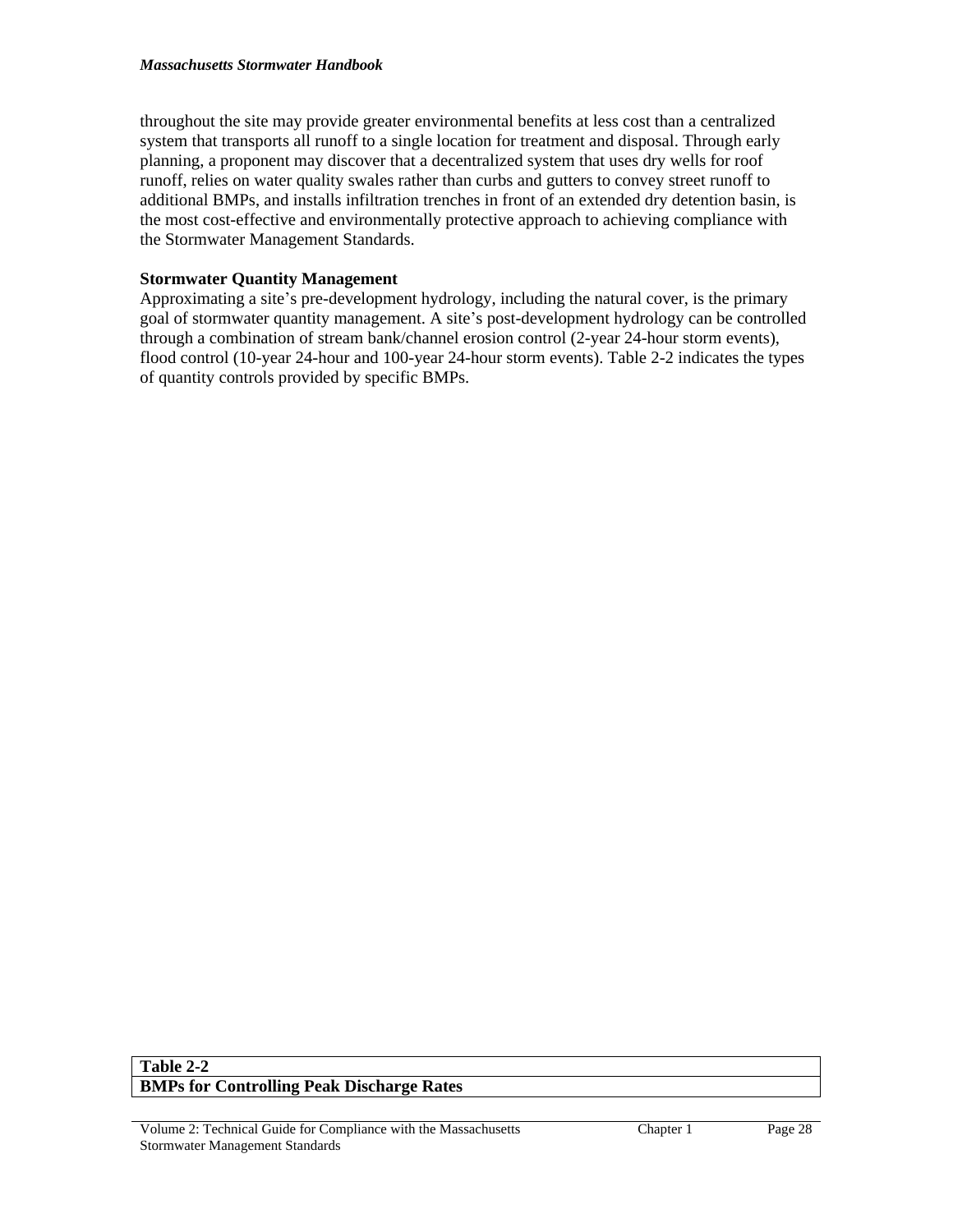|                              | Peak Discharge Rate      | Peak Discharge Rate                   | Peak Discharge Rate      |  |
|------------------------------|--------------------------|---------------------------------------|--------------------------|--|
|                              | Control: 2-Yr. Storm     | Control: 10-Yr. Storm                 | Control: 100-Yr.         |  |
|                              |                          |                                       | Storm                    |  |
| <b>Pretreatment</b>          |                          |                                       |                          |  |
| Deep sump catch              | N <sub>o</sub>           | N <sub>o</sub>                        | No                       |  |
| basins                       |                          |                                       |                          |  |
| Oil grit separators          | N <sub>o</sub>           | N <sub>o</sub>                        | N <sub>o</sub>           |  |
| Proprietary separators       | N <sub>o</sub>           | No                                    | N <sub>o</sub>           |  |
| Sediment forebays            | No                       | N <sub>o</sub>                        | N <sub>o</sub>           |  |
| Vegetated filter strips      | With careful design      | N <sub>o</sub>                        | N <sub>o</sub>           |  |
| <b>Treatment</b>             |                          |                                       |                          |  |
| Bioretention                 | N <sub>o</sub>           | N <sub>o</sub>                        | N <sub>o</sub>           |  |
| areas/rain gardens           |                          |                                       |                          |  |
| Constructed                  | Yes                      | Yes                                   | N <sub>o</sub>           |  |
| stormwater wetlands          |                          |                                       |                          |  |
| Extended dry                 | Yes                      | Yes                                   | With careful design      |  |
| detention basins             |                          |                                       |                          |  |
| Gravel wetlands              | Yes                      | Yes                                   | N <sub>o</sub>           |  |
| Proprietary media            | N <sub>o</sub>           | N <sub>o</sub>                        | N <sub>o</sub>           |  |
| filters                      |                          |                                       |                          |  |
| Sand/Organic filters         | N <sub>o</sub>           | N <sub>o</sub>                        | N <sub>o</sub>           |  |
| Tree box filters             | N <sub>o</sub>           | N <sub>o</sub>                        | N <sub>o</sub>           |  |
| <b>Wet Basins</b><br>Yes     |                          | Yes                                   | With careful design      |  |
| <b>Conveyance</b>            |                          |                                       |                          |  |
| Drainage channels            | N <sub>0</sub>           | N <sub>o</sub>                        | N <sub>o</sub>           |  |
| <b>Grass Channels</b>        | N <sub>o</sub>           | N <sub>o</sub>                        | N <sub>o</sub>           |  |
| <b>Water Quality Swales</b>  | With careful design      | N <sub>o</sub><br>With careful design |                          |  |
| <b>Infiltration BMPs</b>     |                          |                                       |                          |  |
| Dry wells                    | N <sub>o</sub>           | N <sub>o</sub>                        | N <sub>o</sub>           |  |
| <b>Infiltration Basins</b>   | With careful design      | With careful design                   | With careful design      |  |
|                              |                          | for small sites                       |                          |  |
| <b>Infiltration Trenches</b> | Full exfiltration trench | Full exfiltration trench              | Full exfiltration trench |  |
|                              | systems                  | systems                               | systems                  |  |
| Leaching catch basins        | Only if sufficient       | Only if sufficient                    | N <sub>o</sub>           |  |
|                              | leaching catch basins    | leaching catch basins                 |                          |  |
| Subsurface structures        | No                       | N <sub>o</sub>                        | No                       |  |
| <b>Other BMPs</b>            |                          |                                       |                          |  |
| Dry detention basins         | Yes                      | Yes                                   | With careful design      |  |
| Green Roofs                  | Yes with careful         | No                                    | No                       |  |
|                              | design                   |                                       |                          |  |
| Porous Pavement              | Yes with careful         | No                                    | N <sub>o</sub>           |  |
|                              | design                   |                                       |                          |  |
| Rain barrels &               | Yes for cistern with     | <b>No</b>                             | No                       |  |
| Cisterns                     | careful design           |                                       |                          |  |

# **Stormwater Quality Management**

When designing stormwater management systems and screening BMP technologies to meet the water quality management standards, ask the following questions:

**Does the project affect a sensitive resource?**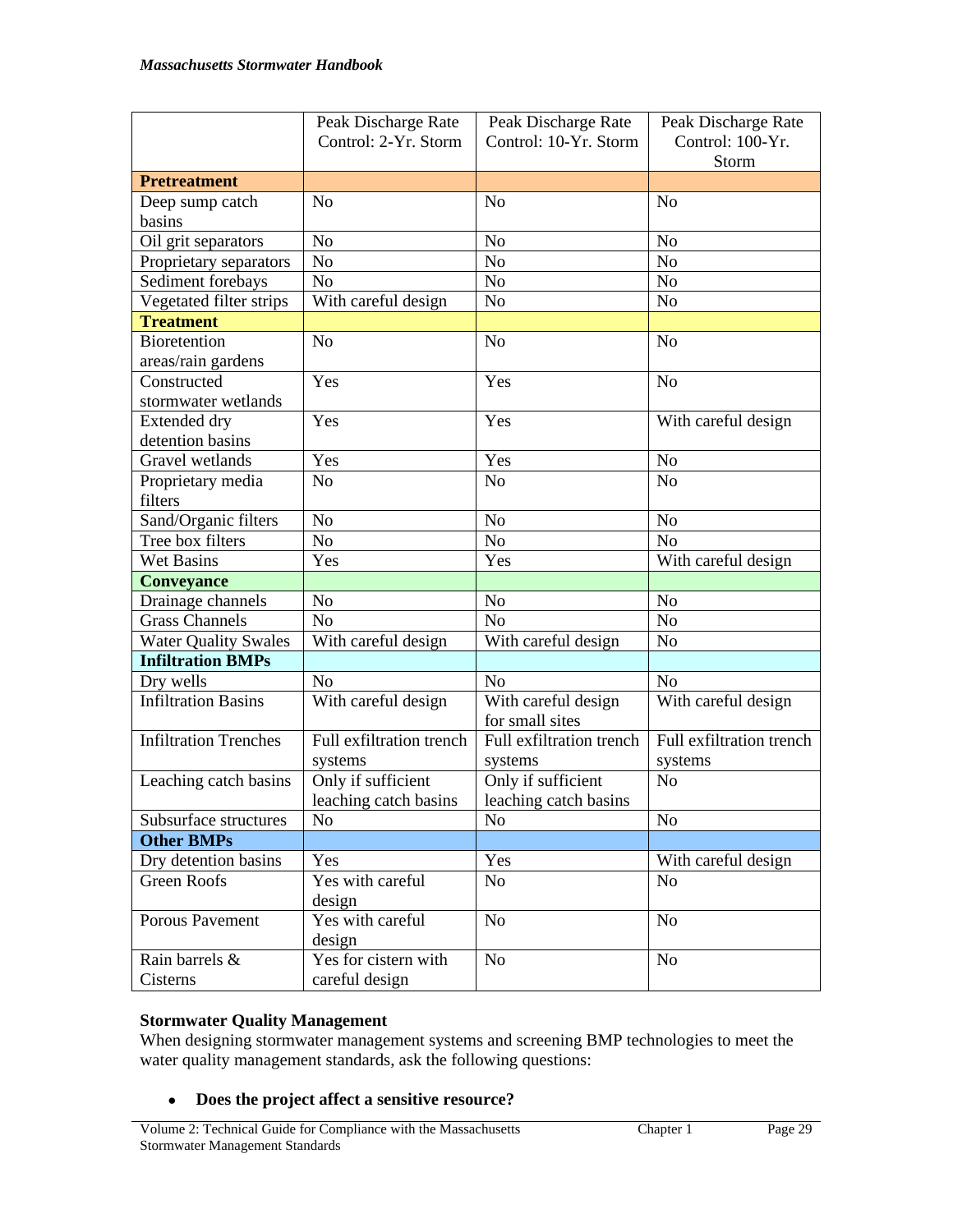- **Based on existing and post-development conditions, what is the volume of stormwater to be treated for water quality?**
- **Is the water quality volume based on 0.5 inch or 1.0 inch of runoff times the impervious area?**
- **What is the best combination of BMP technologies and non-structural practices to achieve the 80% reduction of TSS loadings on an average annual basis?**
- **Does the stormwater discharge impact an impaired surface water? If so, what pollutants are the cause of that impairment? Which BMPs can remove that pollutant?**

Although the Stormwater Management Standards only require removal of TSS, a proponent must consider other pollutants, if the development or redevelopment will affect a surface water that is the subject of a Total Maximum Daily Load (TMDL) that indicates the concentrations of certain pollutants in stormwater runoff must be reduced. In that event, the proponents must design, construct, operate and maintain a stormwater management system that is consistent with the TMDL.

# **Stormwater Recharge**

When designing stormwater management systems to meet the recharge standard, ask the following questions:

- **Based on existing and post-development conditions and soil types, what is the volume of stormwater to be recharged to groundwater?**
- **Will the infiltration BMP exfiltrate stormwater to the ground within a Zone II or Interim Wellhead Protection Area or an area with a rapid infiltration rate (greater than 2.4 inches per hour)?**
- **Is the infiltration BMP near a bathing beach, shellfish growing area, Outstanding Resource Area, Special Resource Area, or cold-water fishery?**
- **What pretreatment measures are needed to ensure that the infiltration BMP can continue to operate as designed?**

# **Site Suitability/BMP Suitability**

In choosing an effective BMP system, it is necessary to determine the most suitable combinations of BMPs based on the characteristics of the site. The basic site requirements for each technology are included in Chapter 2. Site suitability is a major factor in choosing BMPs. Physical constraints at a site may include soil conditions, watershed size, depth to water table, depth to bedrock and slope. For redevelopment projects, physical constraints may include compacted soils or the presence of underground utilities. In some cases, a BMP may be eliminated as an option because of site constraints. Often, however, BMPs can be modified or combined with other BMPs and adapted to site conditions to create an efficient system capable of meeting the Stormwater Management Standards.

The following subsections briefly address the physical site conditions that affect BMP selection.

# Soil Suitability

Generally, dry detention basins and extended dry detention basins are suitable in a broad range of soil conditions, but wet basins may have difficulty maintaining water levels in very sandy soils. Soil type is of particular importance to infiltration BMPs. Do not locate infiltration BMPs in areas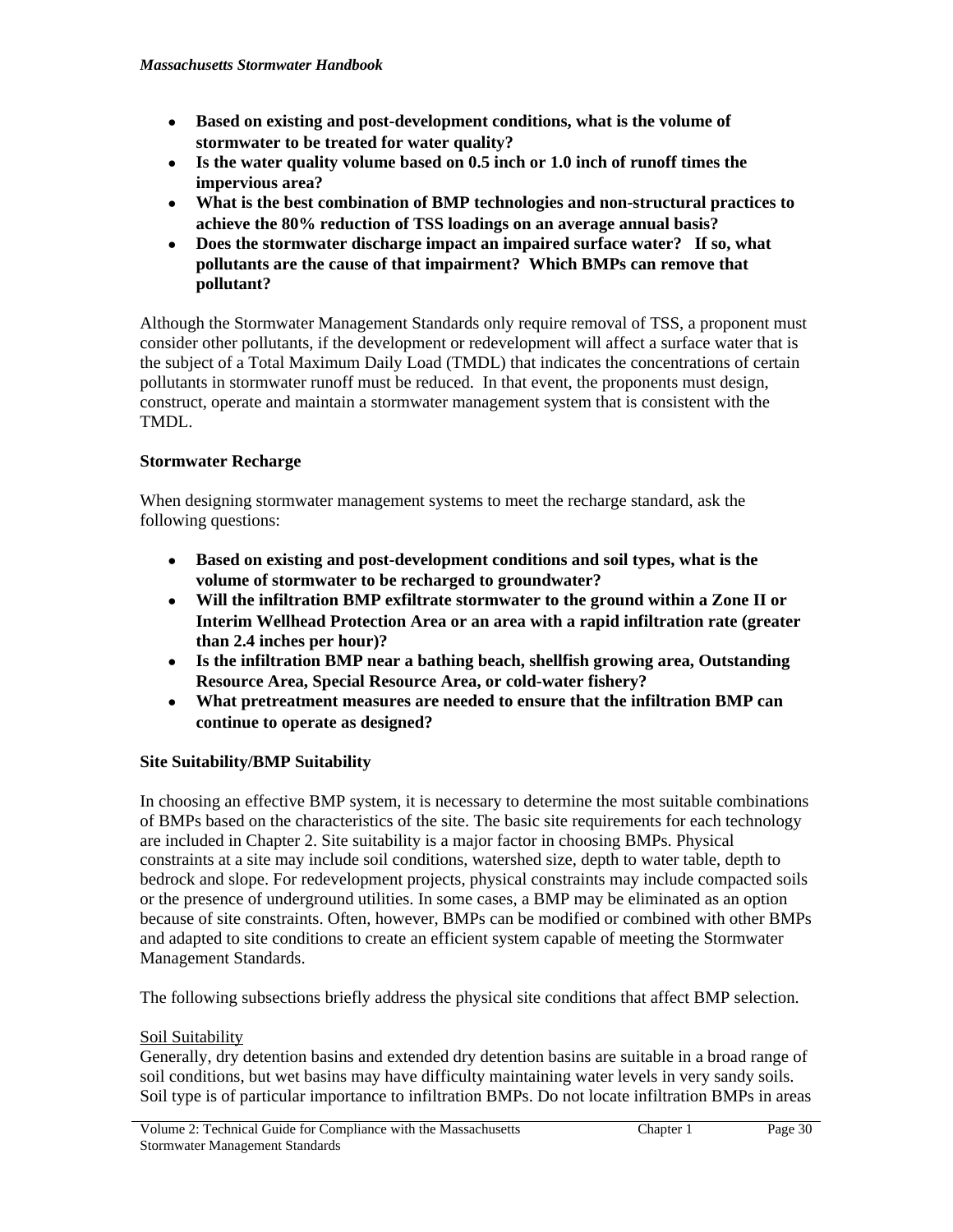with low permeability soils. (This would exclude "D" soil groups, as defined by the Natural Resources Conservation Service.) Where infiltration technologies are planned, confirm that the soils have adequate permeability.

## Drainage Area/Watershed To Be Served

The size of the contributing area may be a limiting factor in selecting the appropriate BMP technology. Recommendations for appropriate contributing watershed areas are included in the discussion for each technology. Proper site planning can often overcome area constraints. Basins typically require large contributing drainage areas in order to function properly, while infiltration BMPs require smaller drainage areas. For technologies that require large contributing watersheds, additional offsite runoff may be routed to the BMP to increase flows. Conversely, portions of the total runoff can be routed to smaller individual BMPs to allow for the use of lower capacity BMPs. Keep in mind that some BMPs may have more rigorous maintenance and inspection requirements.

# Depth to Water Table

Depth to the seasonal high groundwater table is an important factor for stormwater technologies, especially infiltration BMPs. If the seasonal high groundwater table extends to within two feet of the bottom of an infiltration BMP, the site is seldom considered suitable. The groundwater table acts as an effective barrier to exfiltration through the BMP media and soils below and can prevent an infiltration BMP from draining properly. Depending on soil conditions, depth to the groundwater table is also an important factor in reducing the risk of microbial contamination. For constructed stormwater wetlands and wet basins, a groundwater table at or near the surface is desirable. Areas with high groundwater tables are generally more conducive to siting these types of BMPs.

# Depth to Bedrock

The depth to bedrock (or other impermeable layers) is a consideration for siting facilities that rely upon infiltration. Bedrock impedes the downward exfiltration of stormwater and prevents infiltration BMPs from draining properly. An area is generally not suitable for infiltration BMPs, if bedrock is within two feet of the bottom of the BMP. Similarly, stormwater basin BMPs are not feasible if shallow bedrock lies beneath the area to be excavated.

# **Slopes**

Site slopes restrict the types of BMP that can be used. Water quality swales and infiltration trenches are not practical when slopes exceed 20%. To achieve water quality benefits and credit for TSS removal, proponents may not site water quality swales or grass channels on slopes greater than 5%. Where there are steeper slopes, the stormwater management system must be carefully designed to prevent stormwater runoff from bypassing the treatment BMPs and causing erosion and off-site flooding.

### Thermal Enhancement

The water in wet basins and constructed stormwater wetlands warms up rapidly in summer. Warm water released from BMPs can be lethal to cold-water aquatic organisms. Do not use these BMPs in areas adjacent to designated cold-water streams.

### Proximity to Critical Animal Habitats or Endangered Species

Some BMPs can be lethal traps for small animals such as frogs, salamanders, and turtles. Sediment forebays and dry detention basins with excessively steep or vertical side slopes (e.g., concrete steps) or improperly located catch basins can prevent a trapped animal from escaping.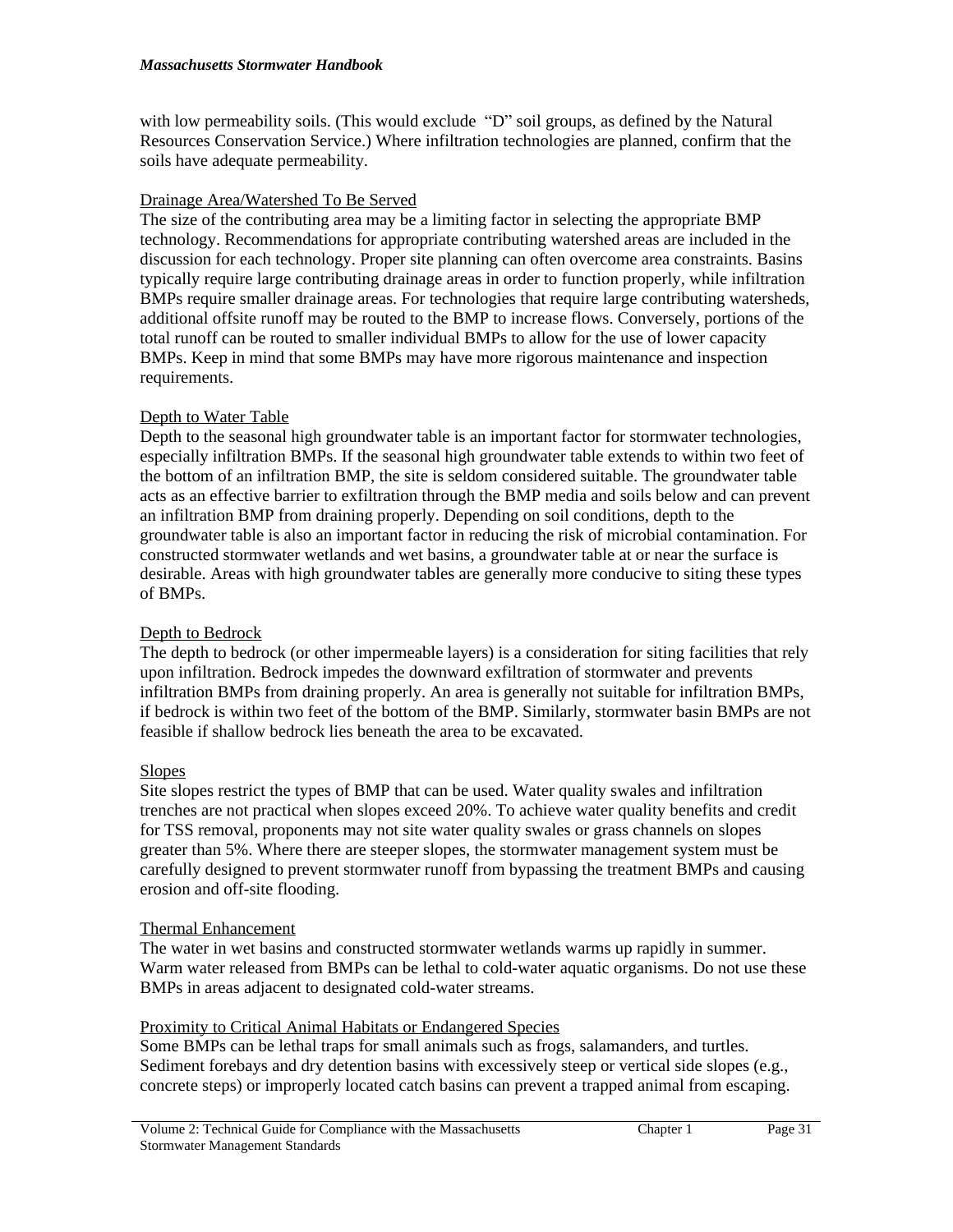LID techniques may be more suitable for managing stormwater while at the same time, protecting indigenous animal populations as well as rare and endangered species.

### Proximity to Septic Systems and Water Supplies

When evaluating the suitability of infiltration BMPs such as infiltration trenches, infiltration basins and dry wells, it is critical to consider setback requirements mandated under other state programs such as those addressing septic systems and drinking water supplies. Table 2.3 summarizes setback requirements for infiltration BMPs.

### **Table 2.3: Setbacks for Infiltration Structures**

**General Setback Requirements:**

**Soil Absorption Systems for Title 5 Systems:** 50ft. **Private wells**: 100 ft. **Public wells**: Outside Zone I **Public reservoir, surface water sources for public water systems and their tributaries**: Outside Zone A **Other surface waters**: 50 ft. **Property Line**: 10 feet **Building foundations**: >10 to 100 ft., depending on the specific type of infiltration BMP. See infiltration BMP for specific setback. **Specific BMPs have additional setback requirements**. See Chapter 2.

#### Proximity to Foundations

Infiltration of stormwater can cause seepage into foundations when BMPs are located too close to buildings; MassDEP requires a 10 to 100 foot setback depending on specific type of infiltration BMP.

#### Public Acceptance

Aesthetics are important in gaining acceptance of BMPs. BMPs can either enhance or degrade the amenities of the natural environment and the adjacent community. Careful planning, landscaping and maintenance can make a BMP an asset to a site. Frequently, ownership and maintenance responsibilities for BMPs in new developments fall on adjacent property owners. If adjacent residents will be expected to pay for maintenance, education and acceptance of the BMP are necessary.

### **BMP Treatment Trains**

BMPs in series incorporate several stormwater treatment mechanisms in sequence to enhance the treatment of runoff. Known as "stormwater treatment trains," they consist of a combination of source control measures, natural features, and structural BMPs to maximize pollutant removal and subsurface recharge. Combining nonstructural and structural measures in series rather than using a single method of treatment improves the levels and reliability of pollutant removal. The effective life of a BMP can be extended by combining it with pretreatment BMPs, such as a vegetated filter strip or sediment forebay, to remove sediment prior to treatment in the downstream "units." Sequencing BMPs can also reduce the potential for re-suspension of settled sediments by reducing flow energy levels or providing longer flow paths for runoff.

The most suitable components for a treatment train depend on the pollutants to be removed. Pollutants in stormwater fall into two groups: suspended solids and dissolved pollutants. Particle sizes greater than 0.45 micron are considered suspended solids. Pretreatment BMPs (e.g.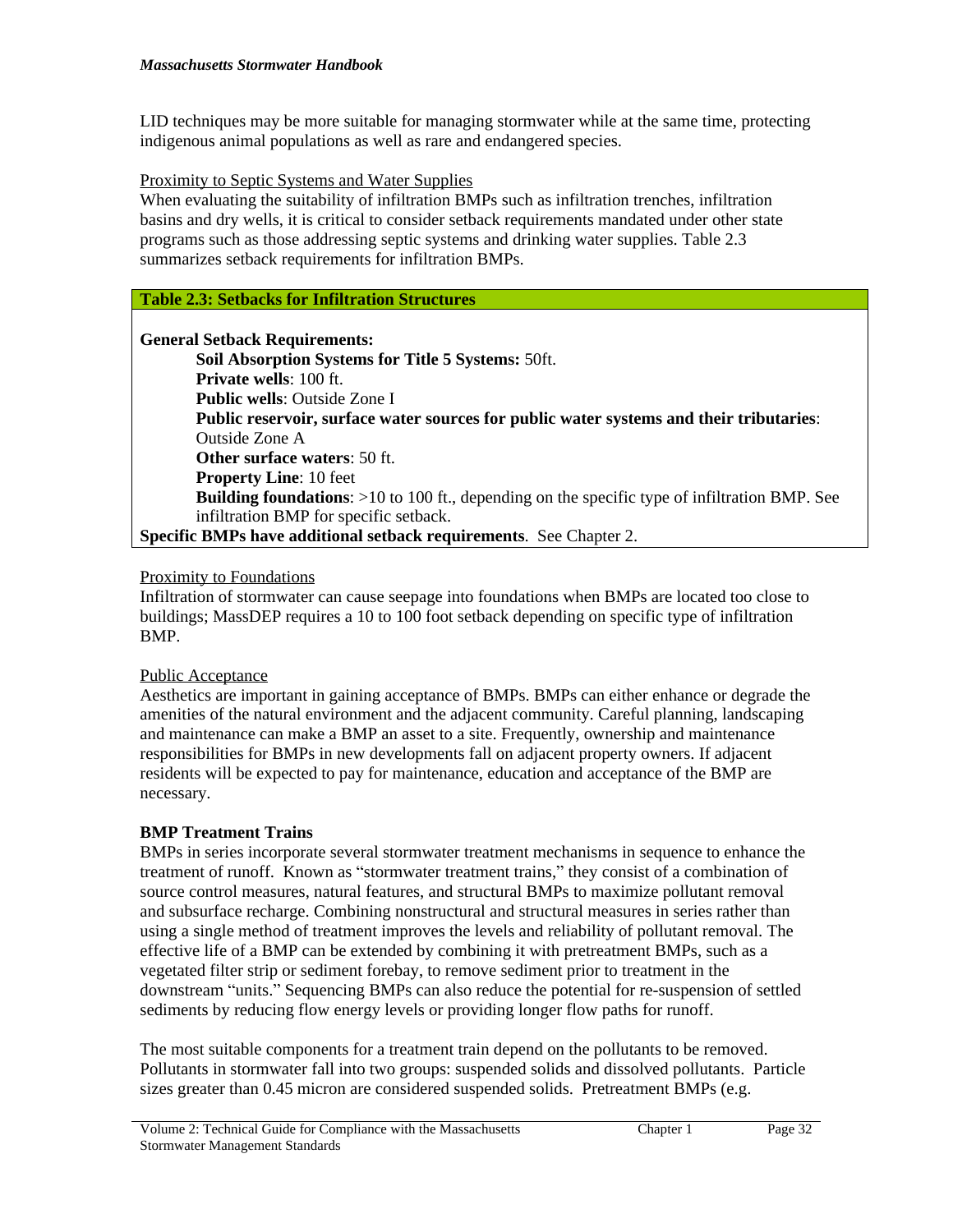#### *Massachusetts Stormwater Handbook*

sediment forebay, oil grit separator) are ordinarily designed to remove suspended solids that have larger particle sizes than the dissolved solids removed by treatment practices that rely on settling (e.g. extended dry detention basins and wet basins s) or filtration (e.g. sand filters and filtering bioretention areas).

There are many combinations of BMPs that can be placed in a treatment train to maximize suspended solids removal. According to Minton (2006), some of the more common ones include:

- **A sediment forebay discharging to a wet basin flowing into a constructed stormwater wetland**
- **A water quality swale flowing into a wet basin or a constructed stormwater wetland**
- **An oil grit separator connected to a sand or organic filter**
- **A sediment forebay discharging to an extended dry detention basin connected to a sand filter**
- **A water quality swale discharging to a vegetated filter strip connected to an infiltration trench.**

### **BMPs by Land Use**

Certain BMPs are more suitable for some land uses than others<sup>8</sup>. Some types of urban land uses contribute higher than normal pollutant loadings of solvents, oils, lubricants, fertilizers, grease, and/or bacteria. Table LUHPPL presents the applicability and use of various BMPs for various land uses with higher potential pollutant loads.

## **Table LUHPPL: Best Management Practices for Land Uses with Higher Potential Pollutant Loads**

- Discharges from certain land uses with higher potential pollutant loads may be subject to additional requirements, including the need to obtain an individual or general discharge permit pursuant to the MA Clean Waters Act or Federal Clean Water Act.
- All proponents must implement source control and pollution prevention.
- All BMPs shall be designed in accordance with specifications and procedures in the Massachusetts Stormwater Handbook Volumes 2 and 3.
- The required water quality volume equals 1 inch times the total impervious area of the post-development site.
- Many land uses have the potential to generate higher potential pollutant loads of oil and grease. These land uses include, without limitation, industrial machinery and equipment and railroad equipment maintenance, log storage and sorting yards, aircraft maintenance areas, railroad yards, fueling stations, vehicle maintenance and repair, construction businesses, paving, heavy equipment storage and/or maintenance, the storage of petroleum products, high-intensity-use parking lots, and fleet storage areas. To treat the runoff from such land uses, the following BMPs must be used to pretreat the runoff prior to discharge to an infiltration structure: an oil grit separator, a sand filter, organic filter, filtering bioretention area or equivalent.
- 44% TSS removal is required prior to discharge to an infiltration device.
- Until they complete the STEP or TARP verification process outlined in Volume 2, proprietary BMPs may not be used as a terminal treatment device for runoff from land uses with higher potential pollutant loads. For the purpose of this requirement, subsurface structures, even those that have a storage chamber that has been manufactured are not proprietary BMPs, since the pretreatment occurs in the soil below the structure, not in the structure itself.

| <b>Pretreatment</b>                                                                                                                                                                                                                  |                                                        |  |
|--------------------------------------------------------------------------------------------------------------------------------------------------------------------------------------------------------------------------------------|--------------------------------------------------------|--|
|                                                                                                                                                                                                                                      | Deep Sump Catch Basin                                  |  |
|                                                                                                                                                                                                                                      | Oil Grit Separator                                     |  |
|                                                                                                                                                                                                                                      | Proprietary Separators - See Volume 2                  |  |
| <sup>8</sup> The MassHighway Stormwater Handbook provides information on the information to consider when<br>Process information on the information to consider when<br>Negetated Filter Strip ( <i>must be lined</i> )              |                                                        |  |
| cologing <b>DMD</b> <sub>e</sub> for highway projects<br><b>Treatment</b>                                                                                                                                                            |                                                        |  |
| Solumer: Helecongal Guide tor Guideline are Maria Marsachusette illusing Bioretention Areas including range 34<br>Stormwater Mangement Standards<br>Wet Basins, Filtering Bioretention Areas, and Extended Constructed Stormwater We |                                                        |  |
|                                                                                                                                                                                                                                      |                                                        |  |
| Dry Detention Basins must be lined and sealed unless                                                                                                                                                                                 | Dry Water Quality Swales                               |  |
| 44% of the TSS has been removed prior to discharge to                                                                                                                                                                                | <b>Extended Dry Detention Basins</b>                   |  |
| the BMP.                                                                                                                                                                                                                             | Gravel Wetlands                                        |  |
|                                                                                                                                                                                                                                      | Proprietary Media Filter (Does not include catch basin |  |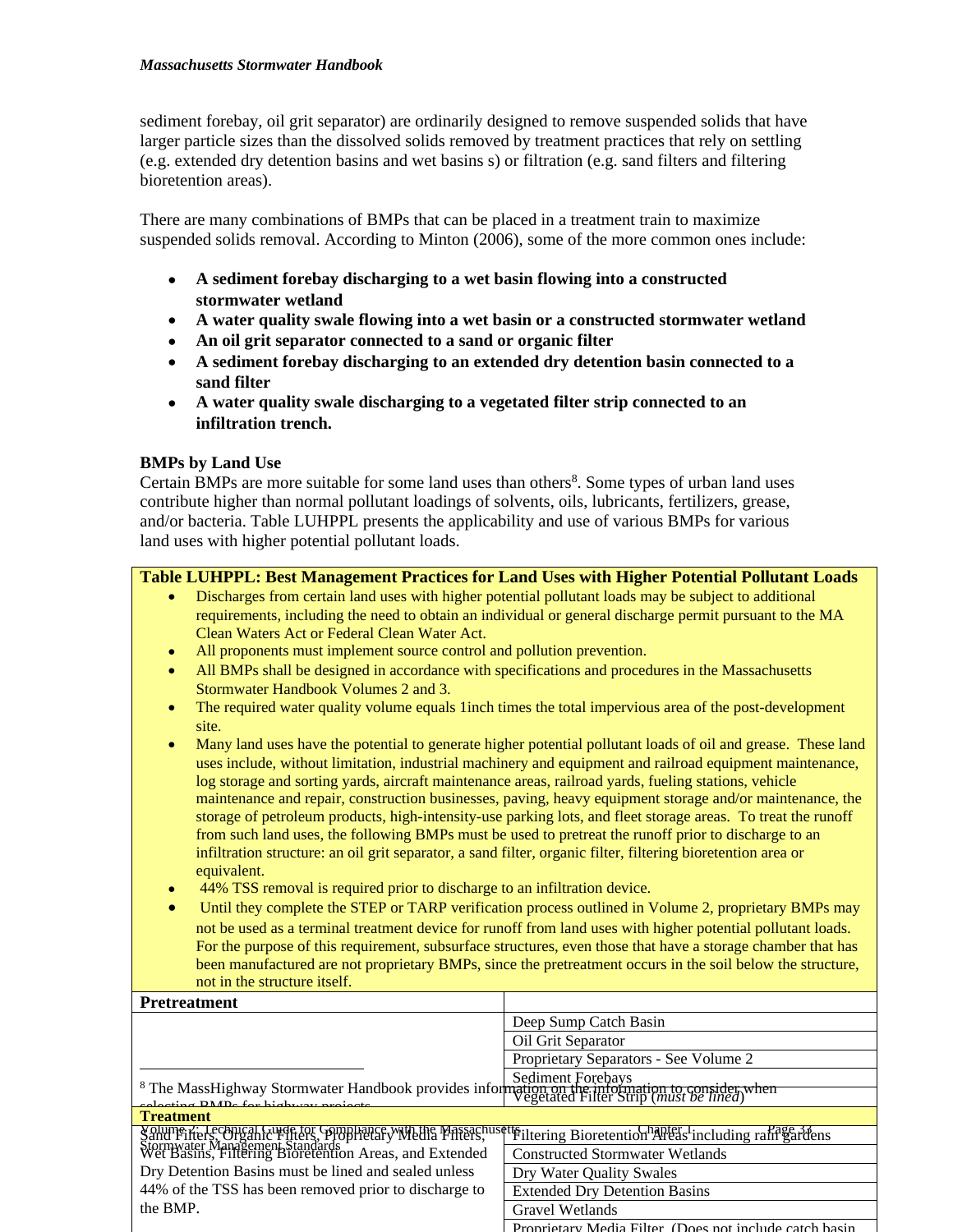# **Redevelopment Projects**

There are fewer stormwater BMP options for heavily urbanized areas (often called *ultra-urban*  areas) compared to less congested areas, because of the restrictions inherent in building in urbanized areas. The primary barrier is space, or more precisely, lack of space. This limitation eliminates many space-intensive options (e.g., extended dry detention basins) and makes BMPs that can be used on a micro-scale and that have smaller "footprints" more attractive. Other considerations that can take the shape of barriers include:

## Engineering Concerns

If the discharge point of a BMP is to a storm drain or an underdrain connecting to a storm drain, proponents should avoid overloading the existing system. The BMP will not work if the discharge cannot be efficiently moved off-site or out of manufactured systems like proprietary separators or oil grit separators. BMP selection must include engineering considerations such as available head, hydraulic grade lines, and the presence of pipeline bottlenecks that may worsen flooding.

## Underground Utilities

The presence of underground utilities, including gas and water mains, sewer pipes and electric cable conduits in urban areas, can greatly reduce the amount of land available for redevelopment BMPs. Utility conduits can limit the ability to excavate, making BMP siting and sizing difficult.

Given these constraints, the most suitable BMPs for redevelopment include:

- Bioretention Areas/Rain Gardens
- Grass Channels
- Green Roofs
- Subsurface Structures
- Leaching Catch Basins
- Porous Pavement
- Sand Filters/Organic Filters
- Water Quality Swales (Dry)
- Deep Sump Catch Basins
- Dry Wells
- Proprietary Separators
- Infiltration Trenches
- Other Proprietary Technologies
- Rain Barrels and Cisterns
- Vegetated Filter Strips

Table SSR summarizes the ability of each of these redevelopment BMPs to provide groundwater recharge, improve water quality, and attenuate peak flows. Redevelopment projects are required to meet Standard 2, Standard 3, and the structural best management practice requirements of Standards 4, 5 and 6 *to the maximum extent practicable*.

Redevelopment projects must meet all other requirements of the Stormwater Management Standards *and* improve existing conditions using one or more of the above techniques. Chapter 3 provides a detailed checklist to help conservation commissions and applicants determine which BMPs are most appropriate in each case and what types of improvements they provide.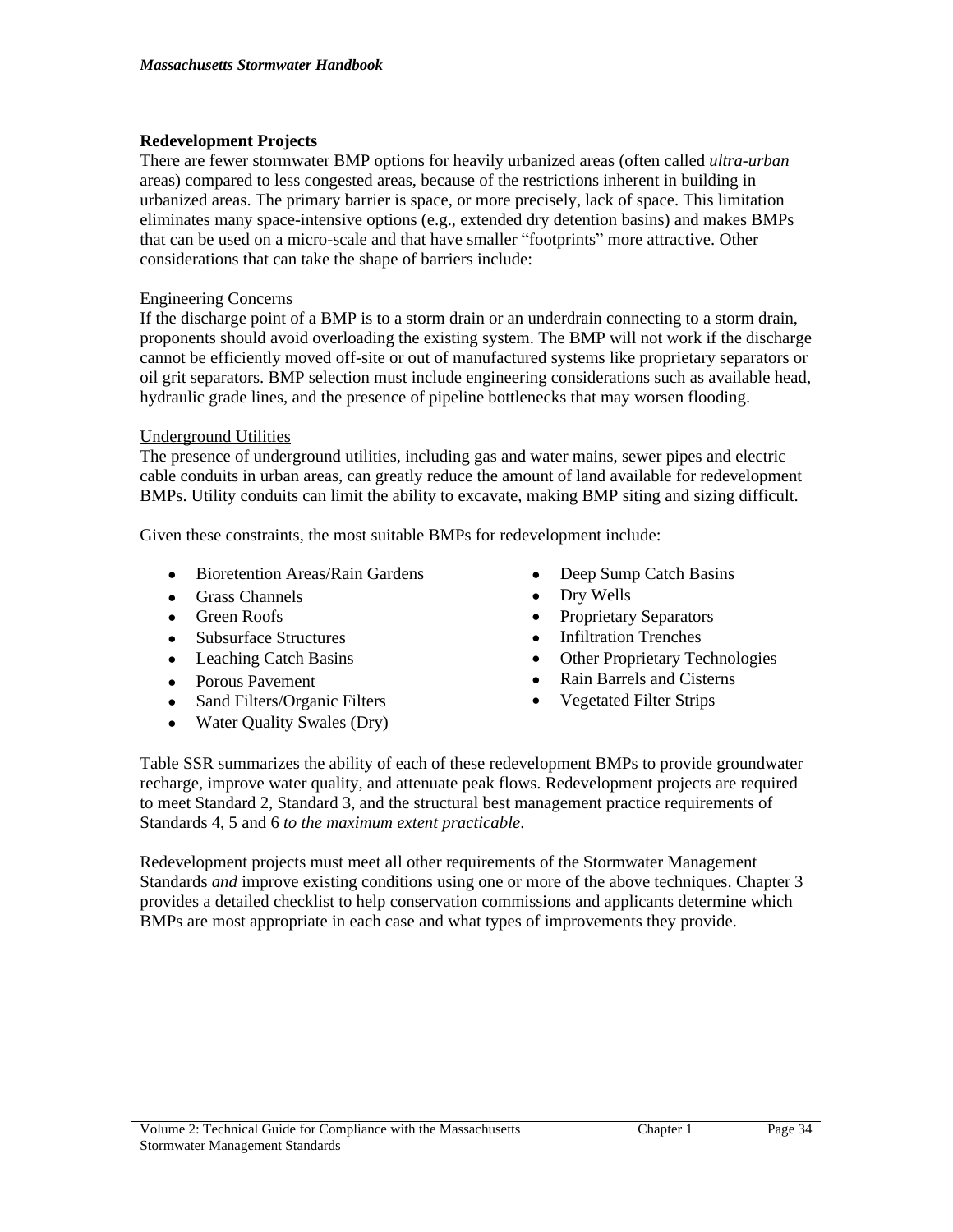# **Table SSR**

| <b>Stormwater Standards and Redevelopment</b> |                                                                                                         |                                                                       |                                                            |                                                   |
|-----------------------------------------------|---------------------------------------------------------------------------------------------------------|-----------------------------------------------------------------------|------------------------------------------------------------|---------------------------------------------------|
| <b>BMPs</b>                                   | <b>Standard 7: Is BMP</b><br><b>Suitable for</b><br>Redevelopment?                                      | <b>Standard 2: Does</b><br><b>BMP</b> Attenuate<br><b>Peak Flows?</b> | <b>Standard 3: Does</b><br><b>BMP Provide</b><br>Recharge? | <b>Standard 4: Does</b><br><b>BMP Remove TSS?</b> |
| <b>Pretreatment</b>                           |                                                                                                         |                                                                       |                                                            |                                                   |
| Deep sump catch<br>basin                      | Yes                                                                                                     | N <sub>o</sub>                                                        | N <sub>0</sub>                                             | Yes                                               |
| Oil grit separator                            | Yes                                                                                                     | N <sub>o</sub>                                                        | N <sub>o</sub>                                             | Yes                                               |
| Proprietary<br>separators                     | Yes                                                                                                     | No                                                                    | No                                                         | Yes                                               |
| Sediment forebay                              | Yes                                                                                                     | N <sub>o</sub>                                                        | $\rm No$                                                   | Yes                                               |
| Vegetated filter strip                        | Yes                                                                                                     | Some with careful                                                     | N <sub>o</sub>                                             | Yes                                               |
| <b>Treatment</b>                              |                                                                                                         | design                                                                |                                                            |                                                   |
| Bioretention                                  | Yes                                                                                                     | No                                                                    | Depends on design                                          | Yes                                               |
| area/rain gardens                             |                                                                                                         |                                                                       |                                                            |                                                   |
| Constructed<br>stormwater wetlands            | As retrofit for dry<br>detention basin                                                                  | Yes                                                                   | N <sub>o</sub>                                             | Yes                                               |
| Extended dry                                  | As retrofit for dry                                                                                     | Yes                                                                   | N <sub>o</sub>                                             | Yes                                               |
| detention basin<br>Gravel wetlands            | detention basin<br>As retrofit for dry                                                                  | Yes                                                                   | N <sub>o</sub>                                             | Yes                                               |
|                                               | detention basin                                                                                         |                                                                       |                                                            |                                                   |
| Proprietary media<br>filters                  | Yes                                                                                                     | No                                                                    | N <sub>o</sub>                                             | Yes                                               |
| Sand/Organic filters                          | Yes                                                                                                     | No                                                                    | No                                                         | Yes                                               |
| Tree box filters                              | Yes                                                                                                     | $\rm No$                                                              | No                                                         | Yes                                               |
| Wet basins                                    | As retrofit for dry<br>detention basin                                                                  | Yes                                                                   | N <sub>o</sub>                                             | Yes                                               |
| Conveyance                                    |                                                                                                         |                                                                       |                                                            |                                                   |
| Drainage channels                             | Yes                                                                                                     | No                                                                    | No                                                         | No                                                |
| Grass channels                                | Yes                                                                                                     | No                                                                    | No                                                         | Yes                                               |
| Water quality swale-<br>dry                   | Yes                                                                                                     | With careful design                                                   | N <sub>o</sub>                                             | Yes                                               |
| Water quality swale-<br>wet                   | May not be practicable<br>because of site<br>constraints                                                | N/A                                                                   | N/A                                                        | N/A                                               |
| <b>Infiltration</b>                           |                                                                                                         |                                                                       |                                                            |                                                   |
| Dry wells                                     | Yes, runoff from<br>nonmetal roofs and<br>metal roofs outside<br>Zone II, IWPA, and<br>industrial sites | No                                                                    | Yes                                                        | Yes                                               |
| Infiltration basins                           | May not be<br>practicable because<br>of site constraints                                                | N/A                                                                   | N/A                                                        | N/A                                               |
| Infiltration trenches                         | Yes, w/pretreatment                                                                                     | <b>Yes Full Exfiltration</b><br><b>System Trenches</b>                | Yes                                                        | Yes                                               |
| Leaching catch<br>basins                      | Yes, w/pretreatment                                                                                     | Yes if sufficient<br>catch basins                                     | Yes                                                        | Yes                                               |
| Subsurface structures                         | Yes w/pretreatment                                                                                      | No                                                                    | Yes                                                        | Yes                                               |
| <b>Other BMPs</b>                             |                                                                                                         |                                                                       |                                                            |                                                   |
| Dry detention basin                           | May not be<br>practicable because<br>of site constraints                                                | N/A                                                                   | N/A                                                        | N/A                                               |
| Green roofs                                   | Yes                                                                                                     | Some with careful<br>design                                           | No                                                         | No                                                |

Volume 2: Technical Guide for Compliance with the Massachusetts Stormwater Management Standards Chapter 1 Page 35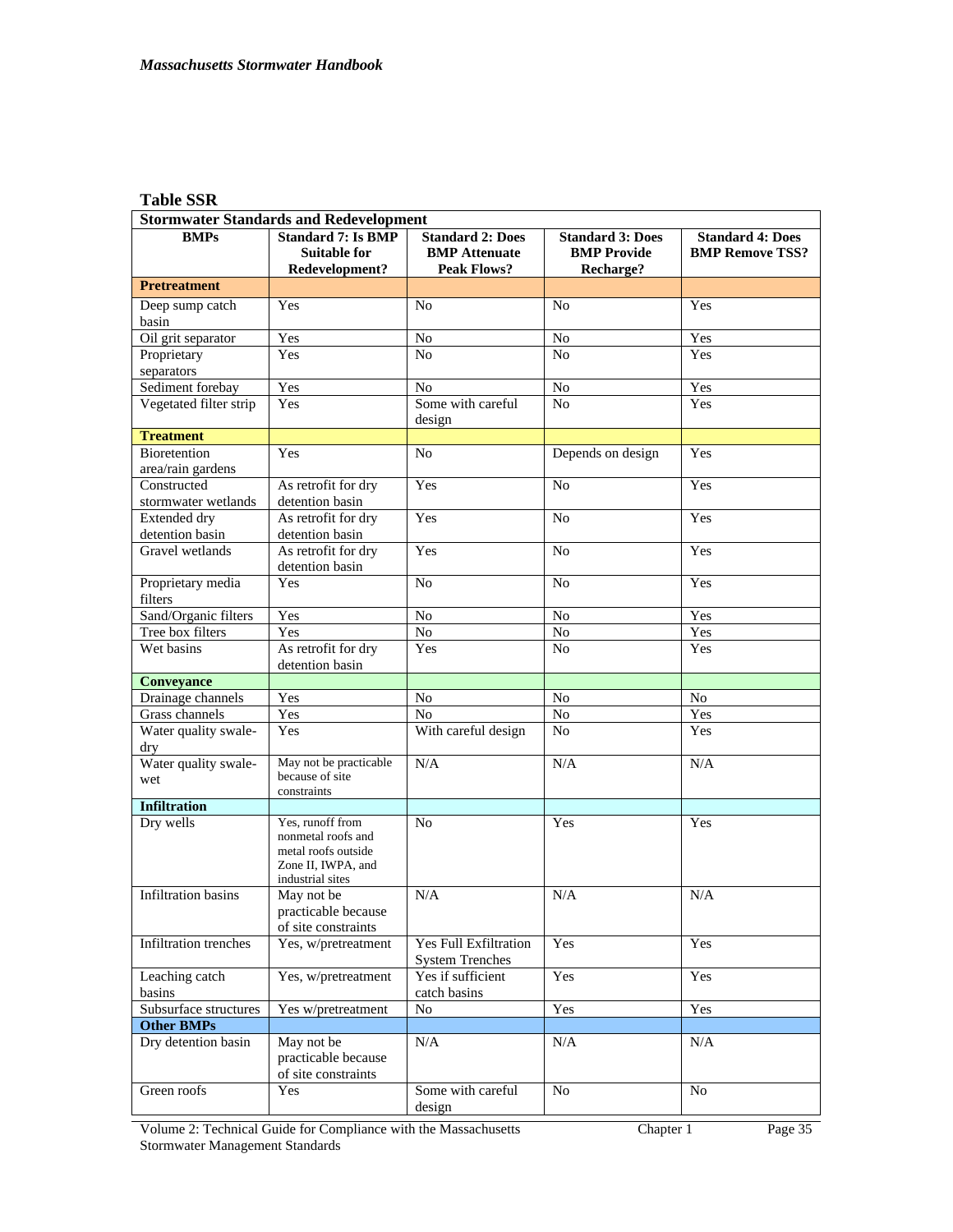| Porous payement | Yes | Some with careful   | Yes | Yes |
|-----------------|-----|---------------------|-----|-----|
|                 |     | design              |     |     |
| Rain barrels &  | Yes | Some for cisterns   | No  | No  |
| cisterns        |     | with careful design |     |     |

*Additional references and links for Redevelopment Projects:* U.S. Department of Transportation, Federal Highway Administration Stormwater BMPs in an Ultra-Urban Setting: Selection and Monitoring: [www.fhwa.dot.gov/environment/ultraurb/uubmp6p2.htm](http://www.fhwa.dot.gov/environment/ultraurb/uubmp6p2.htm) California Stormwater Quality Association [www.cabmphandbooks.com/Development.asp](http://www.cabmphandbooks.com/Development.asp) Center for Watershed Protection, Urban Stormwater Retrofit Manual <http://www.cwp.org/PublicationStore/USRM.htm#usrm3>

## **Retrofitting Existing Stormwater Management Measures**

MassDEP defines retrofitting as expanding, modifying, or otherwise upgrading existing stormwater management measures. As such, retrofitting stormwater management measures can reduce some of the adverse stormwater quantity and quality impacts caused by existing land developments. In many instances, existing stormwater management measures can be dramatically improved, and downstream water bodies protected, through effective retrofitting.

Beginning in the 1970s, many new developments were constructed with dry detention basins. Many of these facilities were built to attenuate the peak flow impacts of the 10-year, 25-year, and/or 100-year 24-hour storms. Because smaller storms are typically responsible for degrading water quality and eroding stream banks, it makes sense to retrofit such facilities to control these smaller storm events.

Another important benefit of retrofitting stormwater management facilities is the opportunity to correct site nuisances, maintenance problems, and aesthetic concerns. Retrofitting also allows a community to keep pace with new stormwater management regulations and objectives. It can help a community address a particular stormwater quantity or quality problem that has developed as a result of deficiencies in existing stormwater management facilities, or a basin-wide problem that has been identified in a TMDL. Constructing new stormwater management systems at future land development sites will not be sufficient to bring all the waters of the Commonwealth into compliance with the state's water quality standards. To assure that all the state's surface waters meet their existing and designated uses, previously constructed stormwater management facilities located at redeveloped sites must be retrofitted and improved.

In addition to such basic considerations as need and cost, two important factors must be considered when evaluating retrofit possibilities:

- 1. Health and safety; and
- 2. Effectiveness.

Review these factors thoroughly before undertaking a stormwater management measure retrofit to justify the cost and effort and ensure the retrofit's long-term success.

### Health and Safety

A retrofit must not increase health and safety risks in any way. For example, the storage volume in an existing dry detention basin presently used for stormwater quantity control must not be reduced to provide new stormwater quality enhancement without ensuring that the lost quantity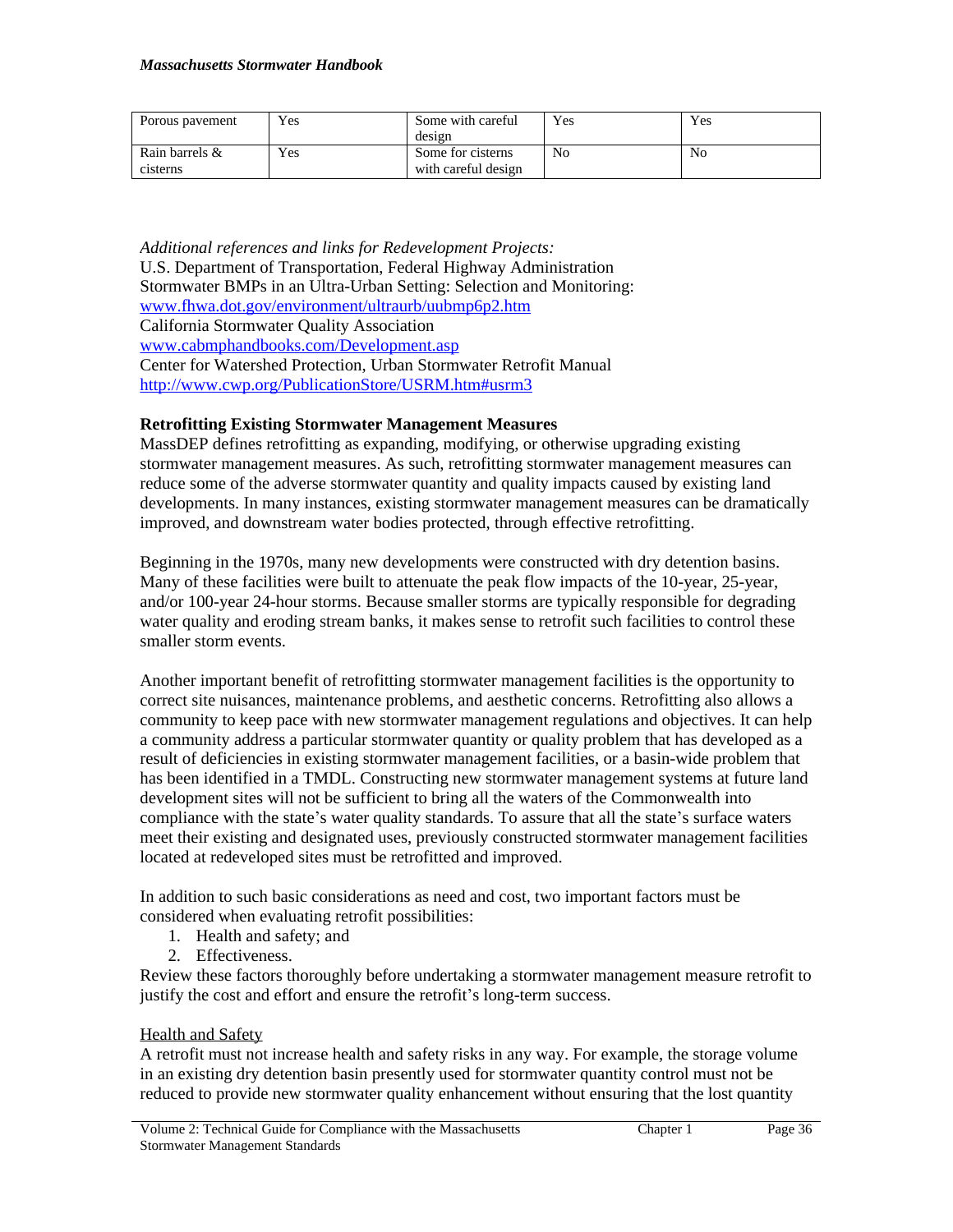storage will not adversely increase peak basin outflows and cause downstream flooding or erosion.

### Effectiveness

In many retrofit situations, it may not be possible to upgrade the stormwater management measure to meet all current groundwater recharge and stormwater quality and quantity standards. This means that relative performance improvements for a range of retrofits must be evaluated to determine which one represents the optimum combination of effectiveness, viability, and cost. As a result, the final retrofit selected for an existing stormwater measure will have to be based on its relative rather than absolute effectiveness. In such relative determinations, both the costs and benefits of the evaluated retrofits become more influential factors than when an absolute performance standard is used. Chapter 3 provides guidance on the BMPs most suitable for retrofitting.

# **Maintenance Requirements**

Too often, BMPs are constructed without plans or obligations for long-term maintenance. Chapter 2 includes the basic maintenance requirements for each structural control. The maintenance requirements for BMPs must be considered during the selection process. Because maintenance is mandatory, it is logical that BMP selection should gravitate toward measures that are more easily maintained. In general, BMPs installed *above ground* are easier to maintain than ones placed *underground.* Further, BMPs that incorporate *natural vegetation* as part of the pollutant removal process, such as bioretention areas, require less maintenance than *engineered and pre-fabricated systems*.

For most BMPs, the maintenance requirements include visual inspections (e.g., inspection of sediment forebays) and physical upkeep (e.g., removing and disposing of sediment, and mowing water quality swales). Whatever the maintenance requirements, the Stormwater Management Standards mandate that all stormwater management facilities have an Operation and Maintenance Plan. The Operation and Maintenance Plan must clearly address the following BMP maintenance issues:

- How and when maintenance is to be performed,
- How and when inspections will be performed, and
- How these tasks will be financed.

The Operations and Maintenance Plan must provide that best practical measures be implemented to conduct maintenance activities in a manner that avoids, minimizes and mitigates adverse impacts to wetland resource areas. BMPs should be designed to minimize maintenance needs wherever possible. Proponents should anticipate future maintenance problems and develop plans to alleviate them as much as possible. Preventative design measures, such as using forebays to trap incoming first-flush sediment, can reduce the future maintenance costs and requirements.

At a minimum, the Operation and Maintenance Plan must also identify:

- (1) Stormwater management system owners
- (2) The party or parties responsible for operation and maintenance
- (3) The routine and non-routine maintenance tasks to be undertaken after construction is complete and a schedule for implementing those tasks
- (4) Plan showing the location of all stormwater BMPs